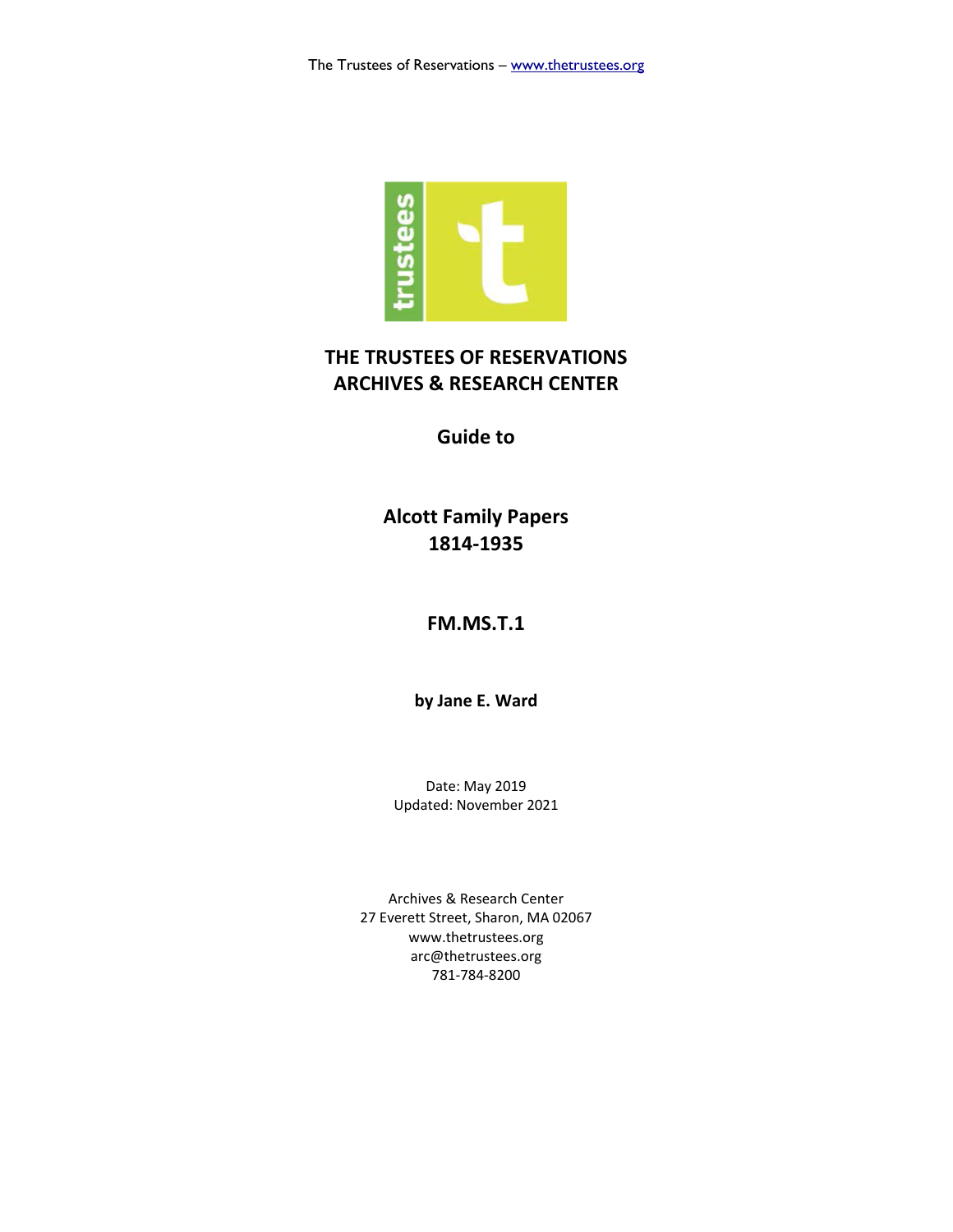Extent: 6 boxes Linear feet: 3 lin. ft.

Copyright © 2019 The Trustees of Reservations

### **ADMINISTRATIVE INFORMATION**

#### **PROVENANCE**

Transcendental manuscript materials were first acquired by Clara Endicott Sears beginning in 1918 for her Fruitlands Museum in Harvard, Massachusetts. Sears became interested the Transcendentalists after acquiring land in Harvard and restoring the Fruitlands Farmhouse.

Materials continued to be collected by the museum throughout the 20th century. In 2016, Fruitlands Museum became The Trustees' 116th reservation, and these manuscript materials were relocated to the Archives & Research Center in Sharon, Massachusetts.

In Harvard, the Fruitlands Museum site continues to display the objects that Sears collected. The museum features four separate collections of significant Shaker, Native American, Transcendentalist, and American art and artifacts. The property features a late 18<sup>th</sup> century farmhouse that was once home to the writer Louisa May Alcott and her family. Today it is a National Historic Landmark.

These papers were acquired by a combination of purchases and donations up through the 1980s.

### **OWNERSHIP & LITERARY RIGHTS**

The Alcott Family Papers are the physical property of The Trustees of Reservations. Literary rights, including copyright, belong to the authors or their legal heirs and assigns.

### **CITE AS**

Alcott Family Papers, Fruitlands Museum. The Trustees of Reservations, Archives & Research Center.

### **RESTRICTIONS ON ACCESS**

This collection is open for research. Restricted Fragile Material may only be consulted with permission of the archivist.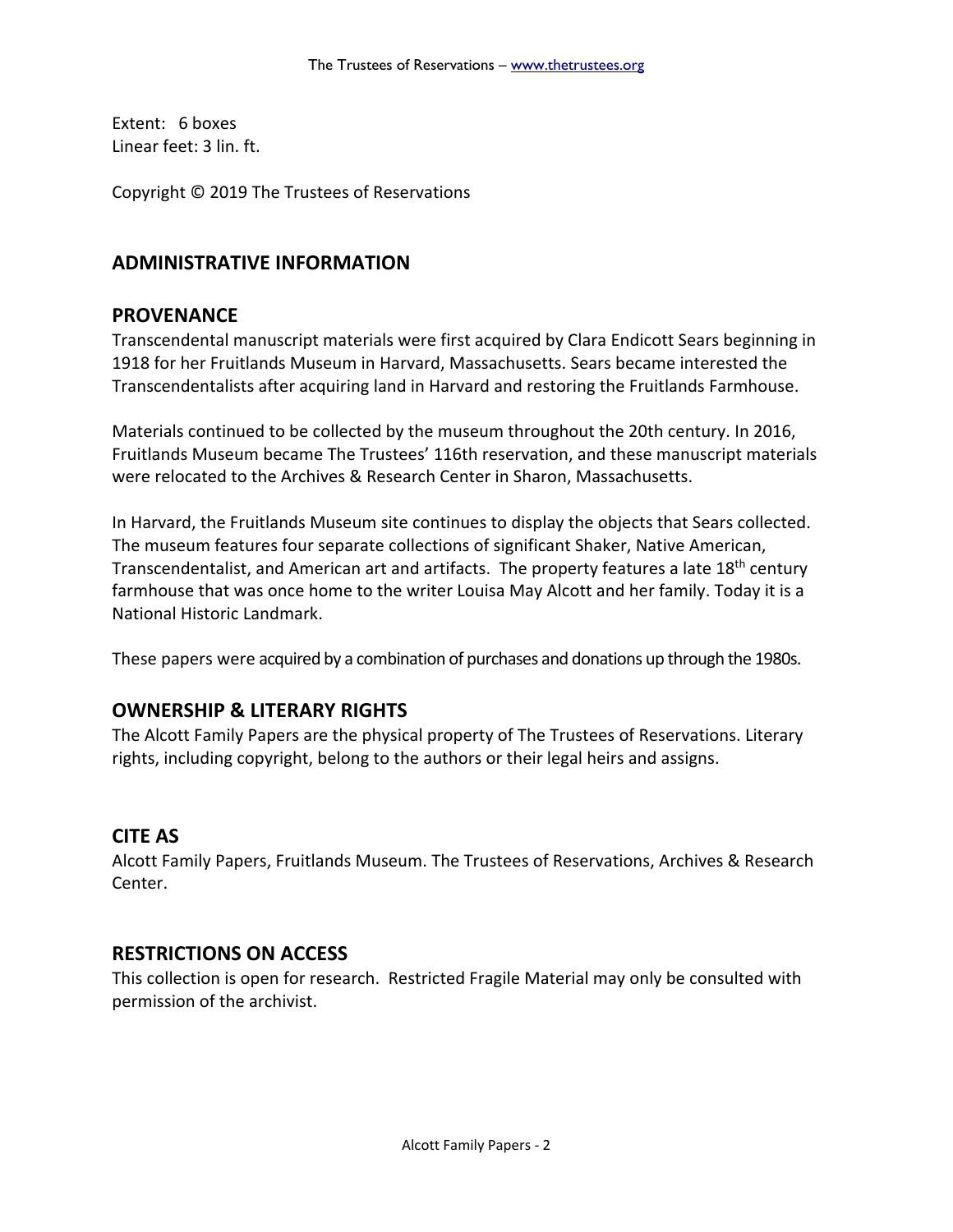## **ALCOTT FAMILY**

#### CHRONOLOGY of the Alcott Family:

- 1799 Amos Bronson Alcox (Alcott) born 29 November near Wolcott, Conn.
- 1800 Abigail (Abba) May born 8 October in Boston, Mass.
- 1830 Amos Bronson Alcott and Abba May married at Kings Chapel in Boston, Mass. on 23 May.
- 1831 Anna Bronson Alcott born in Germantown, Penn.
- 1832 Louisa May Alcott born in Germantown, Penn.
- 1834 Amos Bronson Alcott opens the Temple School in Boston, Mass.
- 1835 Elizabeth Sewall [Peabody] Alcott born in Boston, Mass.
- 1838 Temple School closes.
- 1840 (Abigail) May Alcott born in Concord, Mass.
- 1843 (In June) Amos Bronson Alcott and Charles Lane found the Con-Sociate community of Fruitlands in Harvard, Mass.
- 1844 (In January) Fruitlands community disbands.
- 1858 Elizabeth Peabody Alcott dies in Concord, Mass.
- 1860 Anna Bronson Alcott marries John Bridge Pratt on 23 May.
- 1862 Louisa May Alcott's *Little Women* published in two volumes.
- 1863 Frederick Pratt born.
- 1866 John Sewall Pratt born.
- 1870 John Bridge Pratt dies.
- 1877 Abba May Alcott dies.
- 1878 May Alcott marries Ernest Nieriker in London on 22 March.
- 1879 Louisa May (Lulu) Nieriker born and May Alcott Nieriker dies soon after.
- 1880 Louisa May (Lulu) Nieriker sent to be raised by Louisa May Alcott.
- 1888 Amos Bronson Alcott and Louisa May Alcott die.
- 1889 Louisa May (Lulu) Nieriker returns to Europe to be raised by her father, Ernest Nieriker.

#### **AMOS BRONSON ALCOTT**

Amos Bronson Alcott was born 29 November 1799. The son of a flax farmer in Wolcott, Connecticut, he taught himself to read by forming letters in charcoal on a wooden floor. Through sheer willpower and dedication to the ideal, he educated himself and guided his genius to expression as a progressive educator and leader of the Transcendentalists.

"Transcendentalism" was a term coined for a movement of New England writers and thinkers in the 1830s. They believed that people are born good, that they possess a power called intuition, and that they can come closer to God through nature. Amos Bronson Alcott was unique in the way he embodied and lived out his Transcendentalist ideas.

As an educator, he believed that all knowledge and moral guidance springs from inner sources and it is the teacher's role to help these unfold in a beneficial way. His daughter Louisa, one of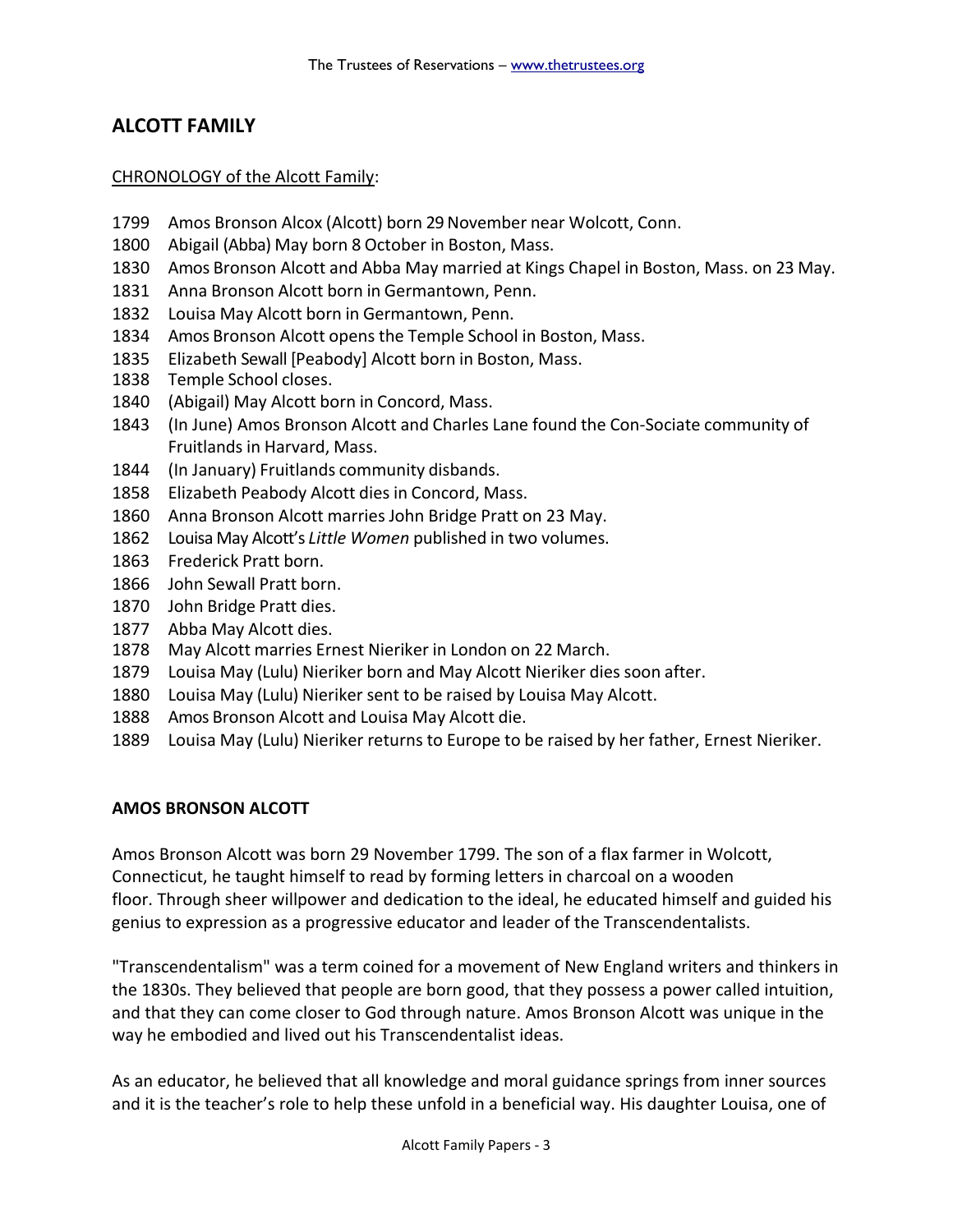his most faithful pupils, wrote, "My father taught in the wise way which unfolds what lies in the child's nature, as a flower blooms, rather than crammed it ... with more than it could digest." Alcott taught in Connecticut, Pennsylvania, and Boston. He introduced art, music, nature study, and physical education to his classes at a time when these subjects were not commonly taught. Many parents did not understand Alcott's innovative methods and withdrew their children from his schools. Because of this, the Alcott family moved over 20 times in 30 years.

Alcott believed that the key to social reform and spiritual growth lay in the home, and specifically within family life. Essential values instilled in his children from an early age were self-reliance and the ideals of duty, self-sacrifice, compassion, and charity. Self-expression was also highly valued and cultivated through the keeping of journals on the part of all family members. Journals were even shared on many occasions to foster an openness of thought and feeling.

In 1843, Alcott and Charles Lane founded a utopian community at Fruitlands in Harvard, Mass. Here they hoped to live out the ideals of Transcendentalism, surviving off the fruits of the land (hence the name "Fruitlands"). The experiment was doomed, due to the small number of members (Mr. and Mrs. Alcott and their four children, Charles Lane and his son, and only a few other people) and their lack of practical knowledge concerning farming. The founding members arrived on 1 June 1843; by the following January the experiment had broken up and the members disbanded.

From 1859 through 1864, Alcott served as Superintendent of Schools in Concord. In later years, he conducted lecture tours in the Midwest where his enthusiastic presentations on educational reform and Transcendentalism brought recognition to himself and fellow friends and Concordians Ralph Waldo Emerson and Henry David Thoreau.

In 1879, primarily through the support of his Midwest admirers, his lifelong dream for a school of philosophy in Concord was fulfilled. One of the first summer schools for adults, the Concord School of Philosophy continued for nine summers. It closed in July of 1888 with a memorial service to Alcott, who had passed away on 4 March of that year.

[Source: from [https://louisamayalcott.org/a-bronson-alcott\]](https://louisamayalcott.org/a-bronson-alcott)

### **ABIGAIL (ABBA) MAY ALCOTT**

Abigail May Alcott was born on 8 October 1800. The youngest daughter of Colonel Joseph May and Dorothy Sewall, she was descended from the distinguished Quincy and Sewall families of New England. Her great-aunt was Dorothy Quincy, the Revolutionary War belle who married John Hancock, the first governor of Massachusetts and signer of the Declaration of Independence.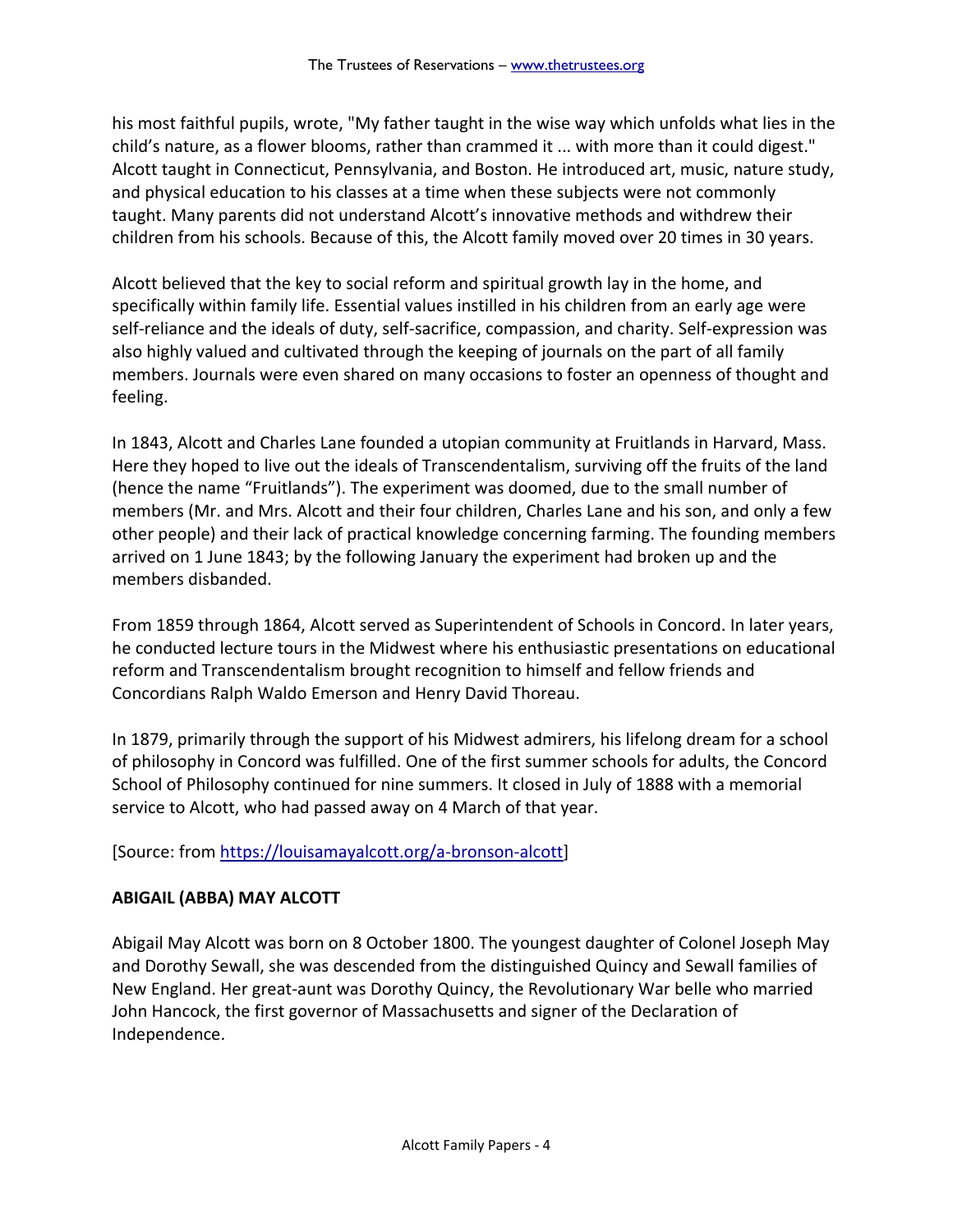Abigail, or "Abba" as she was called, had a passionate temperament, a fine mind, and a generous heart. She keenly felt the injustices of the world and worked energetically for various causes, especially those that helped the poor or furthered the causes of abolition, women's rights, and temperance. Her daughter Louisa said of her mother's time as a social worker in Boston that "...she always did what came to her in the way of duty and charity, and let pride, taste, and comfort suffer for love's sake."

Abba May met Amos Bronson Alcott in Brooklyn, Conn., at the home of her brother, Samuel Joseph May, the first Unitarian minister in the state. Throughout their long courtship, Alcott, "a shy lover," communicated his sentiments to Abba May by letting her read passages he wrote about her in his journal. They were married in King's Chapel in Boston on 23 May 1830.

Abba's love for her visionary husband was a mainstay in calm and storm. Although frequently frustrated by his inability to support his family, Abba May Alcott believed in her husband and his ideals -- even when it seemed that the rest of the world did not. She wrote in her journal that she could never live without him: "I think I can as easily learn to live without breath."

Abba May Alcott served as the beloved prototype for "Marmee" in her daughter's book *Little Women.* To her four daughters, both in fact and fiction, she was "the most splendid mother in world," who devoted herself to each one, encouraging their talents and giving them practical rules by which to live. One of her favorite inspirational quotes was: "Hope, and keep busy."

When Abba May Alcott died in November of 1877, Louisa wrote, "I never wish her back, but a great warmth seems gone out of life. ... She was so loyal, tender, and true" and led "such a lovely, unselfish life."

[Source: from [https://louisamayalcott.org/abigail-may-alcott\]](https://louisamayalcott.org/abigail-may-alcott)

### **ANNA BRONSON ALCOTT PRATT**

Anna Bronson Alcott, the first of Bronson and Abigail May Alcott's four daughters, was born in Germantown, Penn., on 16 March 1831.

Although part of a highly individualistic, non-conformist family, Anna fit more easily into the ideal of "Victorian Womanhood" than any of her other sisters. She was a dutiful daughter, good student, self-sacrificing governess, and eventually, a model wife and mother. Gentle and loving in temperament, she was often the one to give emotional shelter to the members of her family through life's many storms.

Anna was stage-struck from an early age and had secret longings "to shine before the world as a great actress or Prima Donna." In her youth, she and younger sister Louisa created romantic melodramas which they performed for friends. One visitor to the Alcott home commented on the talents of these amateur actresses: "If Louisa could make our sides ache with laughter, Anna could cause handkerchiefs to come out and much swallowing of lumps in the throat."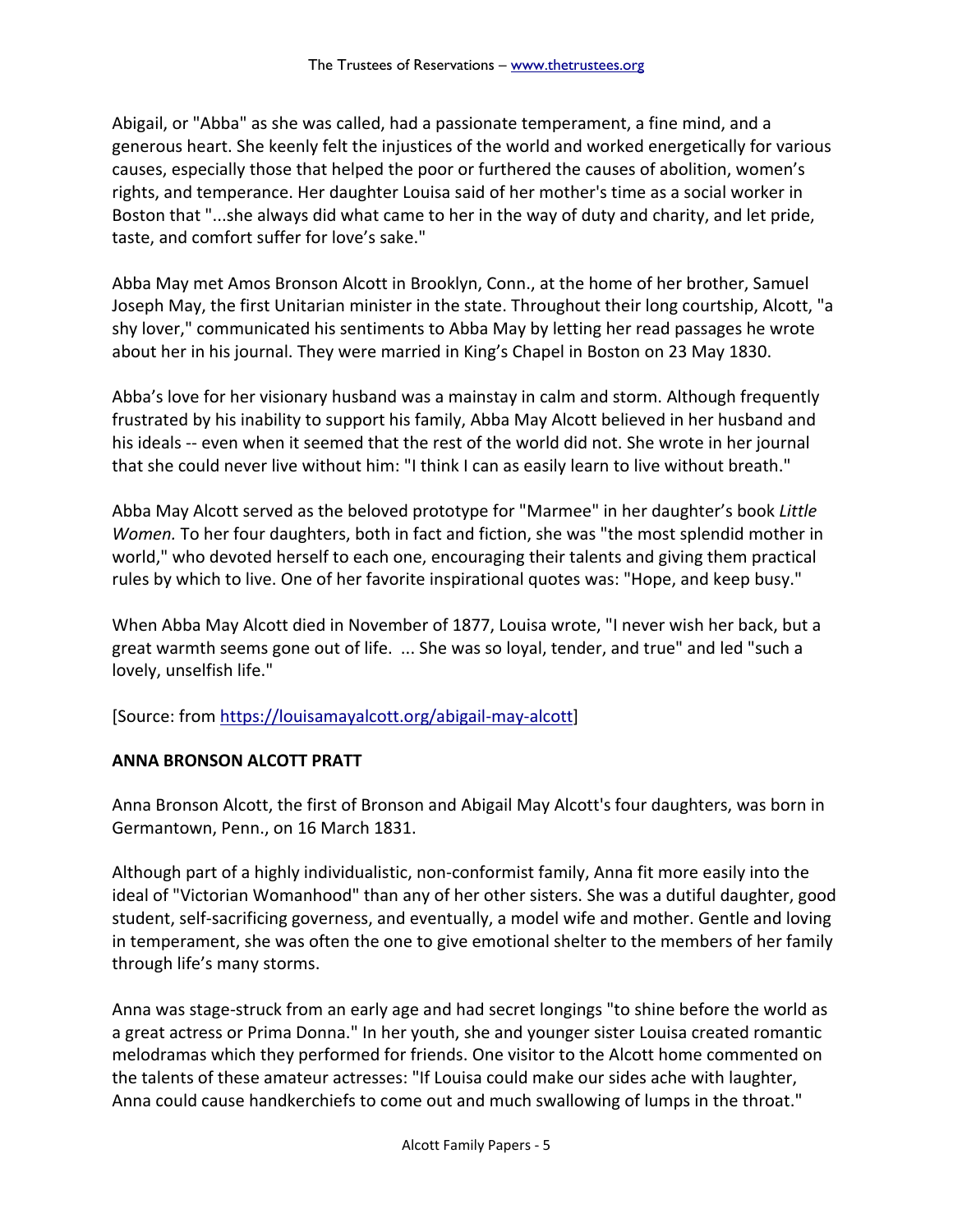In 1858, the year the family moved to Orchard House, Louisa and Anna helped form the Concord Dramatic Union. Another member of the troupe was John Bridge Pratt; he and Anna fell in love while acting opposite each other in a play called "The Loan of a Lover."

Anna was the inspiration for "Meg March" in *Little Women,* with her real-life wedding to John Bridge Pratt ("John Brooke") in the parlor of Orchard House on 23 May 1860 forming the basis for the fictional marriage of Meg and John. Sadly, John Pratt died after only ten years of marriage, leaving Anna to care for their two young sons, Frederick and John Jr. In 1877, with Louisa's help, Anna purchased the Thoreau House on Main Street in Concord. Her last years were spent caring for those she loved, including her own sons, her sister Louisa, and May's daughter, Lulu.

[Source: from [https://louisamayalcott.org/anna-bronson-alcott-pratt\]](https://louisamayalcott.org/anna-bronson-alcott-pratt)

### **LOUISA MAY ALCOTT**

Louisa May Alcott was born in Germantown, Penn., on 29 November 1832. She and her sisters—Anna, Elizabeth, and (Abigail) May—were educated by their father, teacher/ philosopher Amos Bronson Alcott, and raised on the practical Christianity of their mother, Abigail (Abba) May.

Louisa spent her childhood in Boston and in Concord, Mass., where her days were enlightened by visits to Ralph Waldo Emerson's library, excursions into nature with Henry David Thoreau, and theatricals in the barn at "Hillside" (now "The Wayside").

For Louisa, writing was an early passion. She had a rich imagination and her stories often became the basis of melodramas she and her sisters would act out for friends. Louisa preferred to play the "lurid" parts in these plays -- "the villains, ghosts, bandits, and disdainful queens," as she put it.

At age 15, troubled by the poverty plaguing her family, she vowed that she "will do something by and by. Don't care what, teach, sew, act, write, anything to help the family; and I'll be rich and famous and happy before I die, see if I won't!" Confronting a society that offered little opportunity to women seeking employment, Louisa nonetheless persisted. Whether as a teacher, seamstress, governess, or household servant, for many years Louisa did any work she could find.

Louisa's career as an author began with poetry and short stories that appeared in popular magazines. In 1854, when she was 22, her first book, *Flower Fables*, was published. A milestone along her literary path was *Hospital Sketches* (1863), a truthful and poignant account of her service as a Civil War nurse in Washington, DC, based on letters she wrote home to her family in Concord.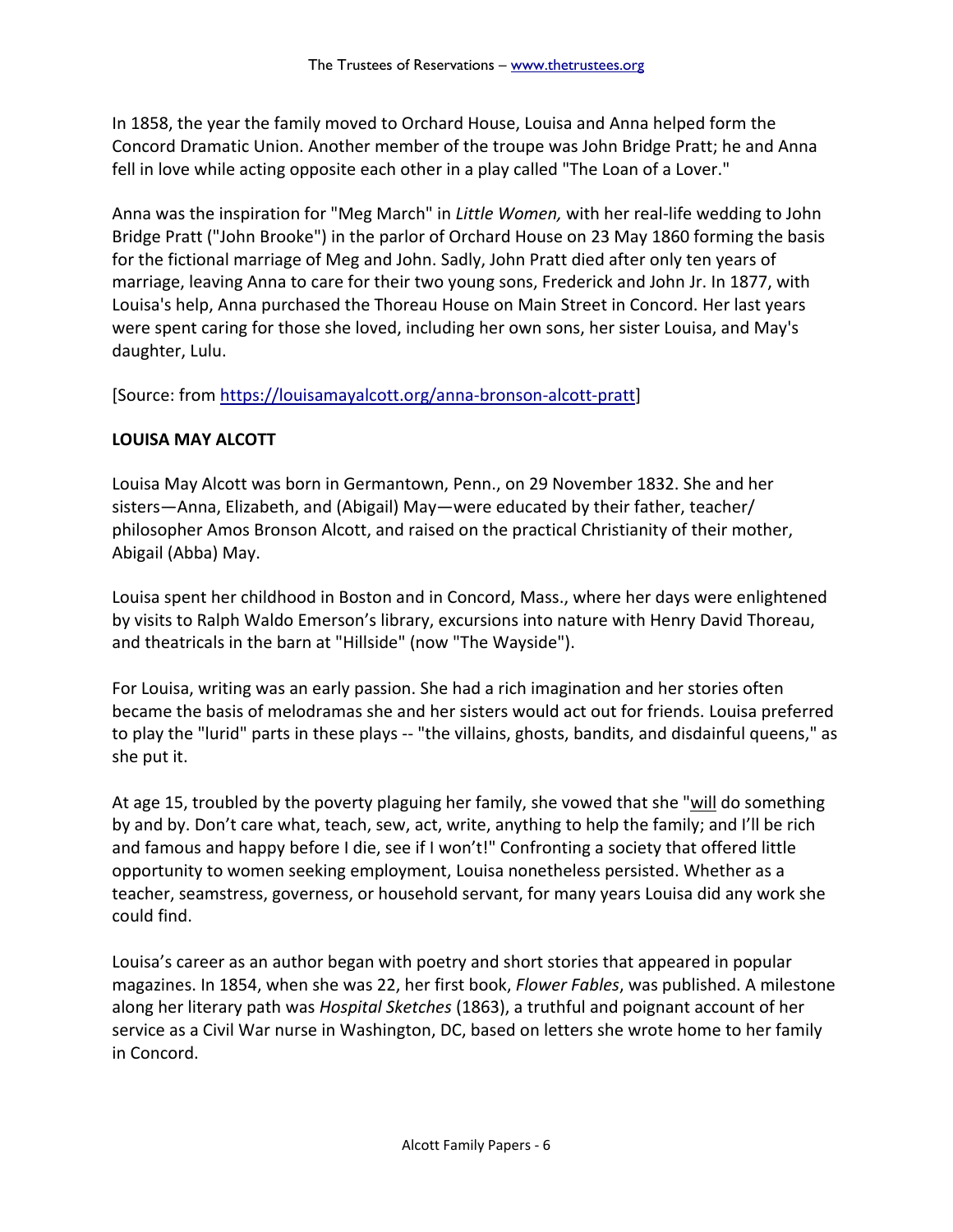In 1868, when Louisa was 35 years old, her publisher, Thomas Niles, asked her to write "a girls' story." The 492 pages of *Little Women, Part I* were dashed off within three months at the desk Louisa's father built for her in her Orchard House bedchamber. The novel is largely based on the coming of age stories of Louisa and her sisters, with many of the domestic experiences inspired by events that actually took place at Orchard House.

Virtually overnight, *Little Women* was a phenomenal success, primarily due to its timeless storytelling about the first American juvenile heroine, "Jo March," who acted from her own individuality—a free-thinking, flawed person rather than the idealized stereotype of feminine perfection then prevalent in children's fiction. In all, Louisa published over 30 books and collections of short stories and poems.

During the last decade of her life, Louisa helped raise her niece, Louisa May (Lulu) Nieriker, after Lulu's mother, May Alcott Nieriker, died shortly after giving birth. Louisa May Alcott died on 6 March 1888, only two days after her father, and is buried in Sleepy Hollow Cemetery in Concord, Mass.

[Source: from [https://louisamayalcott.org/louisa-may-alcott\]](https://louisamayalcott.org/louisa-may-alcott)

### **ABIGAIL MAY ALCOTT NIERIKER**

Abigail May Alcott, the youngest of the Alcott daughters, was born in Concord, Mass., on 26 July 1840.

Like "Amy March" in *Little Women,* May was a blue-eyed golden girl who possessed from childhood an intense love of beauty and all things artistic and elegant. "She is so graceful and pretty and loves beauty so much, it is hard for her to be poor and wear other people's ugly things," wrote Louisa to Anna in 1854.

May had also long exhibited a talent for drawing, painting, and artistic experimentation. She studied art in Boston, where her teachers were the highly influential Dr. William Rimmer and William Morris Hunt. She did dream of going to Europe, and it was Louisa's success with *Little Women* in 1868 that provided that opportunity. She took three trips abroad to study art in London, Paris, and Rome.

Although unlike each other in many respects, May and Louisa shared an artistic temperament that expressed itself in ambition, willfulness, and a certain competitive spirit. When the 1877 Paris Salon accepted her still life, May wrote, "Who would have imagined such good fortune and so strong proof that Lu does not monopolize the Alcott talent. Ha! Ha!, sister, this is the first feather plucked from your cap!"

In 1878, May married a young Swiss businessman and musician, Ernest Nieriker. The couple settled in Meudon, a Parisian suburb, leading what May called "an ideal life -- painting, music, and love ..." In November 1879, May gave birth to a daughter she named Louisa May, in honor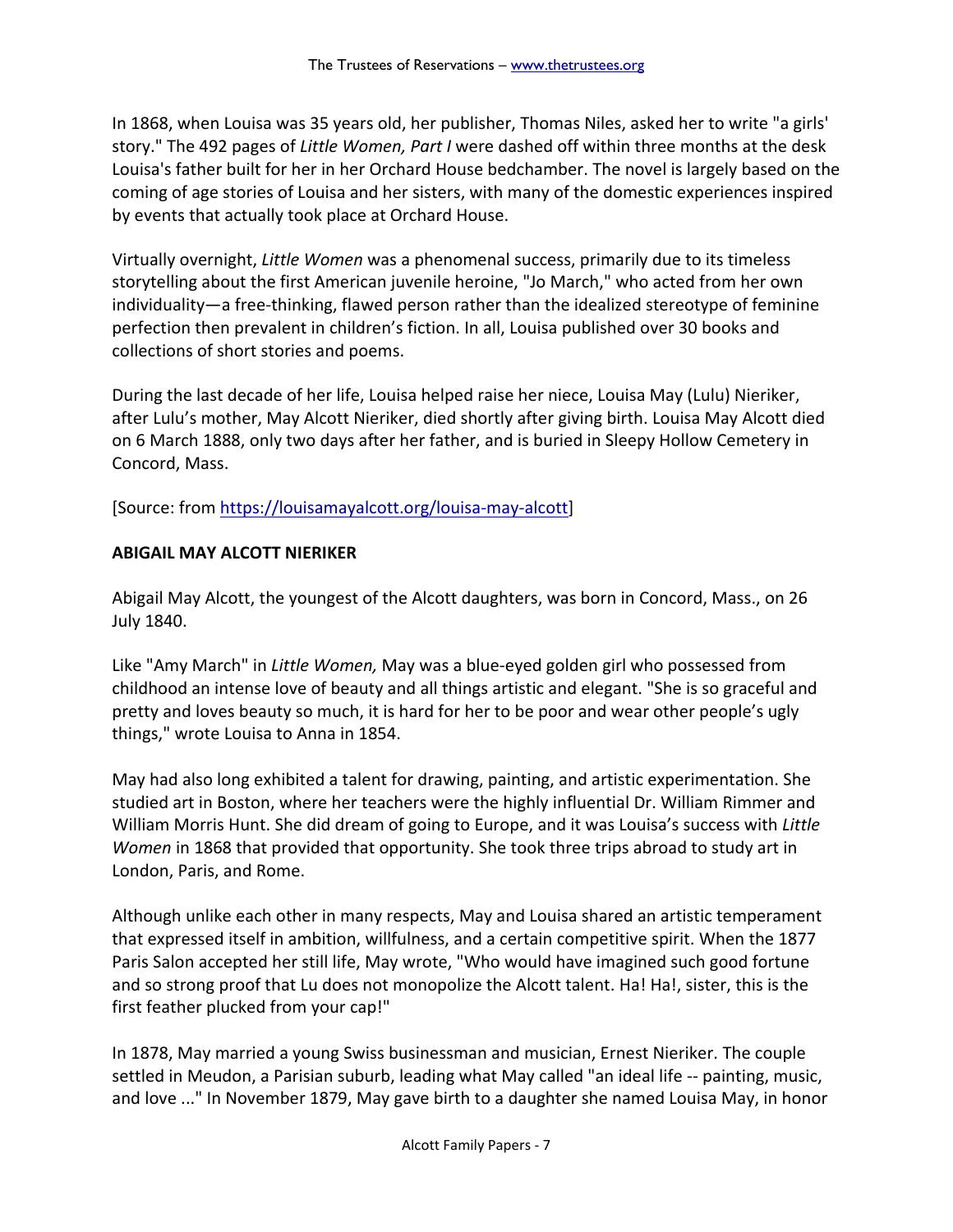of her sister (and later nicknamed "Lulu"). Tragically, May died seven weeks after the baby was born, leaving her family utterly distraught. May had earlier stipulated that in the event of her death after childbirth, she desired Lulu to be raised by her sister Louisa in Concord. May keenly felt that Louisa would love the child as if she were her own; providing her spinster sister with a child was also the greatest gift May could think to give in gratitude for all the love and support Louisa had given her.

[Source: from [https://louisamayalcott.org/abba-may-alcott-nieriker\]](https://louisamayalcott.org/abba-may-alcott-nieriker)

## **DESCRIPTION OF THE PAPERS**

Amos Bronson Alcott and his family were among the founders and participants of the Fruitlands Con-Sociate Community for which the Fruitlands Museum is named. The Alcott Family Papers (1814-1935) are divided into five series, with several series being further subdivided. The bulk of these papers consist of materials created by Amos Bronson Alcott. An earlier version of this finding aid was found within "The Guide to the Transcendentalist Manuscript Collection," and was shared with The Trustees at the time of the Fruitlands Museum acquisition. It was used as a resource.

Despite being primarily self-educated, Amos Bronson Alcott established himself as a progressive educator, and a famous author and philosopher. **Series I, the Amos Bronson Alcott Papers,** reflects the breadth of Alcott's interests. The materials are divided into six subseries: Journal Excerpts, Correspondence, Manuscripts, Writings about Alcott, Ephemera, and Images.

The bulk of the series is the first subseries, **Journal Excerpts,** which primarily covers the period 1836-1839. From 1834 to 1838, Alcott founded and operated the Temple School in Boston. Here Alcott put his progressive educational ideas into action. He instituted studying from nature, equal education for females, physical education, and learning from children through conversation. It was his attempt to introduce interracial education that finally forced the school to close.

The journal excerpts were primarily written during the Temple School's final years and detail some school activities, and Alcott's personal reactions to the furor surrounding his educational ideas and the closing of the school. The journals also discuss social activities, family life, and Alcott's participation in the emergence of New England Transcendental thought. Beginning with 1835, these journal excerpts are not in Amos Bronson Alcott's handwriting. While it is unclear when the 1835 excerpts were copied, the excerpts from 1836 on appear to have been done in the 1880s. It is possible these copies were made by Franklin B. Sanborn. (Sanborn knew all the Alcotts; he published, along with William Torrey Harris, a biography of Amos Bronson Alcott after his death. There are letters by Amos Bronson and Louisa May to Sanborn in the collection. For photographs of Sanborn, see the Transcendentalist Circle Papers.)

The second subseries, **Correspondence,** consists of letters written by Amos Bronson Alcott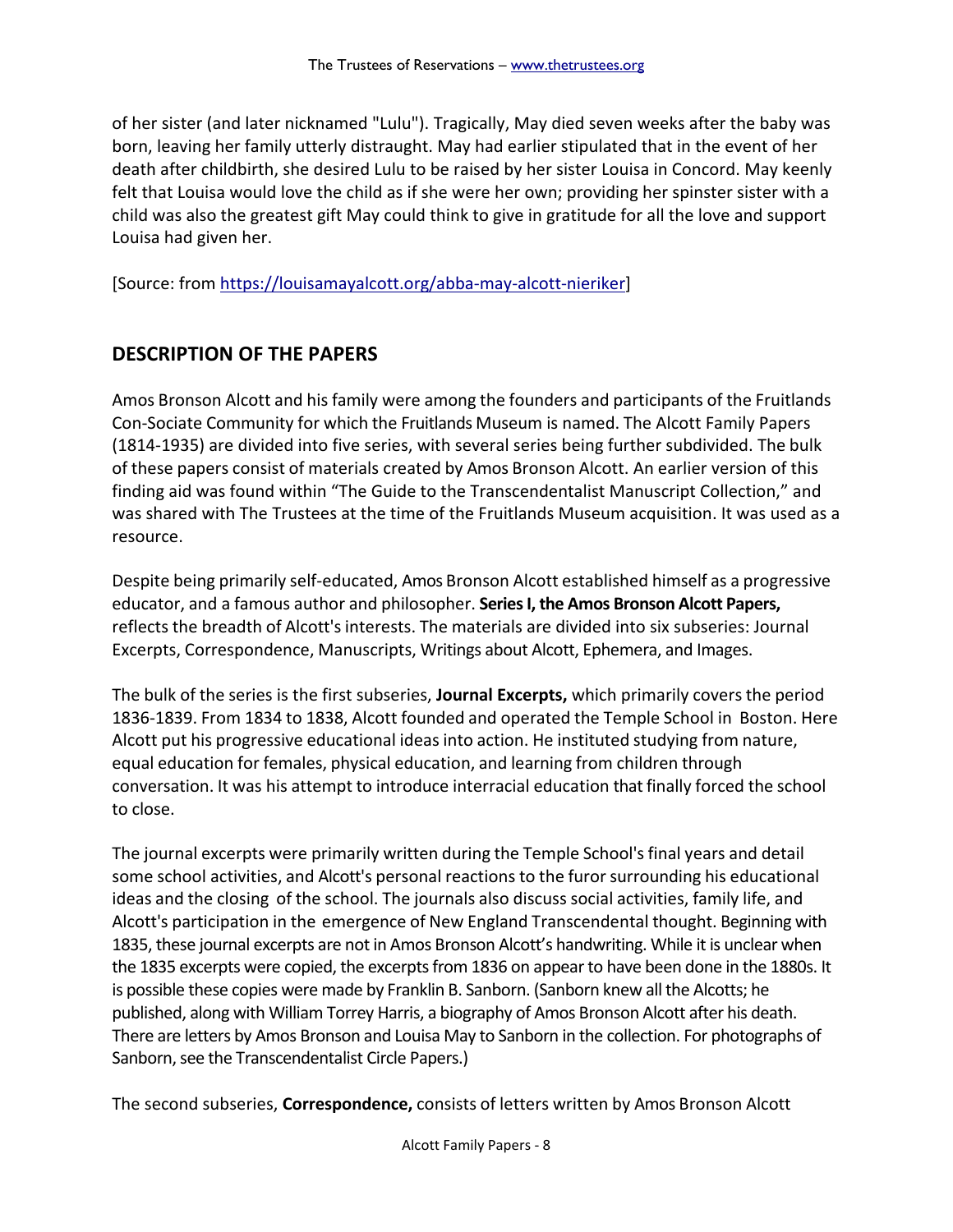between 1814 and 1885, although there are a few written to Alcott as well. Some of Alcott's early letters have handwritten transcriptions; virtually all of the rest have typed transcriptions. The earlier letters written by Alcott (prior to 1851) are in his handwriting but bear no postal indications of any kind, suggesting that Alcott copied these letters for his own personal records. A few of the earliest letters from other correspondents are also copies made by Alcott in his hand for his personal records. Correspondents include Ralph Waldo Emerson, Mary Preston Stearns, Ednah D. Littlehale, Oliver Wendell Holmes, and former pupils. These letters describe such topics as school tuitions, Boston and Cheshire district schools, life as a peddler in the South, and the Fruitlands community. Much of the correspondence in 1865 is to Mary Preston Stearns regarding *Emerson,* a book privately published by Alcott as a gift to Emerson and friends. Stearns seems to have provided support (possibly financial?) for this project. Information on Alcott's speaking tour of Iowa in 1881 is also included in the correspondence.

The third subseries, **Manuscripts,** contains a group of undated manuscripts and notes. These cover a wide variety of topics. The manuscripts include quotations compiled by Alcott, notes for his autobiography, biographical sketches of Emanuel Swedenborg, Eckerd, Emerson, and others, some prose writings, and a number of verses.

The prose writings include comments on Margaret Fuller, a crayon portrait done of Alcott (with excerpts from Abba Alcott's journal on her impression of it), Orchard House in Concord, mysticism, and other topics.

A small amount of material related to Alcott's career in education exists in this series, including lists and notes on salary and school teaching, lists of books for teachers and pupils, and diagrams. Of note are two journals kept by pupils at the Temple School in 1836 and 1837. Also included in the education material is ephemera such as the quarter cards of discipline Alcott used in the Temple School, which lay out a seven-day schedule of lessons. Ephemera relating to his Concord Summer School of Philosophy is here as well, including a broadside promoting the summer school, a copy of the deed selling the land and buildings, single tickets, and full course tickets.

The poems or verses by Alcott are numerous. Most are one page; some are no more than two lines. The longest is "New Connecticut" at 121 pages. Since most of the poems are undated, and for ease of reference, the poems/verses have been filed alphabetically. Not all have titles; for those without an obvious title, the first few words in the first line have been used as a title. About 80% of them have handwritten transcripts. There is a small book of sayings and verse copied out and titled "Sentiments to M. B – 1821." Although signed A. B. Alcott, it is not in his handwriting. The series ends with a small group of unidentified manuscripts.

The fourth subseries, **Writings about Amos Bronson Alcott,** includes material about Alcott written by other people—which Alcott copied—and comments on him after his death. Here are extracts from diaries kept by his brother and his cousin, William Alcott, during the trip to Virginia in 1820-21; letters by William Alcott to J. S. May discussing Alcott; a copy of the entry about Alcott from a cyclopedia; and other similar material. Also here are manuscripts of speeches given at a commemoration of Alcott's birth, and Franklin B. Sanborn's "Alcott the Idealist." Here also is the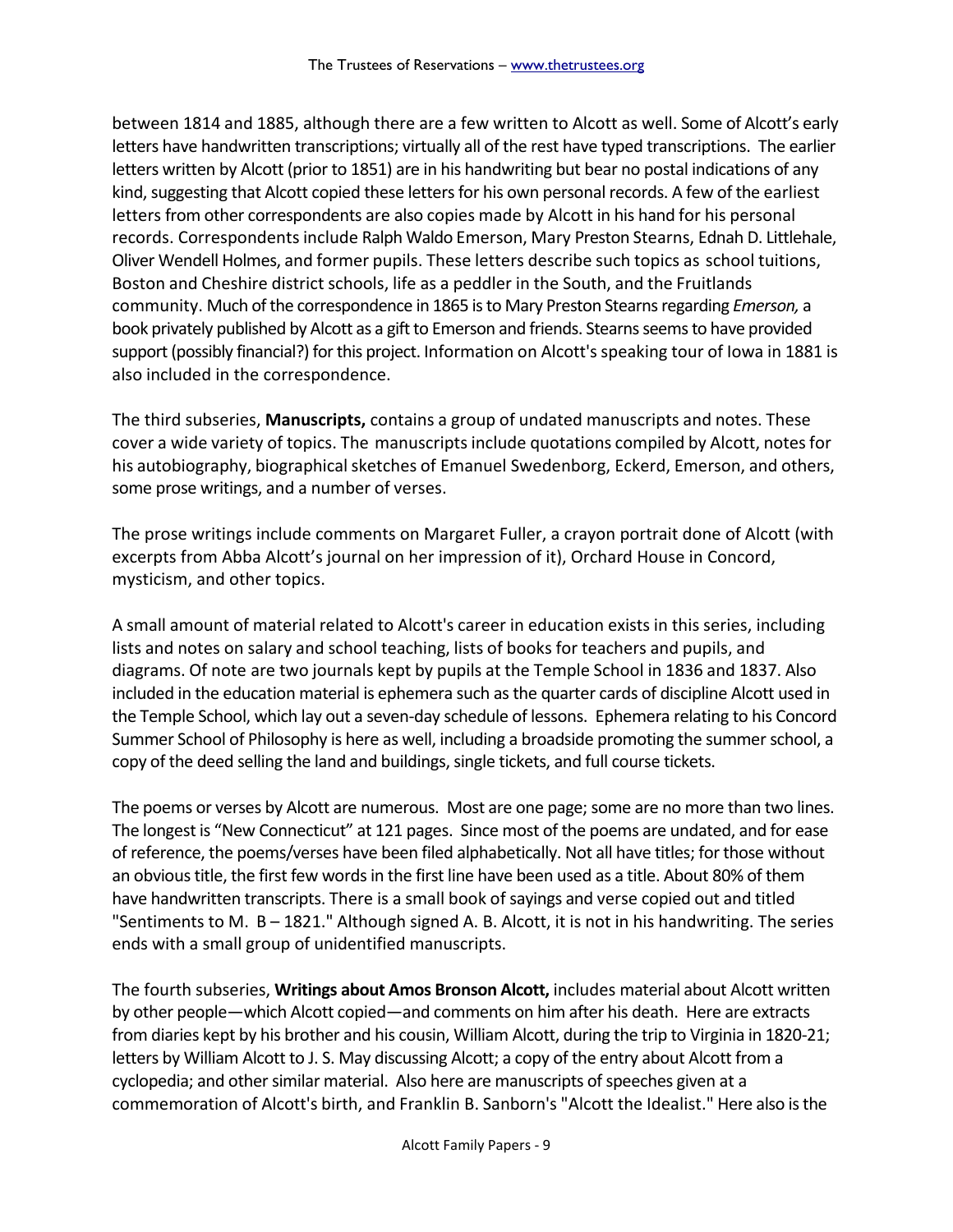original typescript of William Harland's "Bronson Alcott and his English Friends." Changes marked on this copy have been incorporated into a clean copy of the manuscript, which can be found in the Charles Lane Papers.

The fifth subseries, **Ephemera,** includes a map showing the routes taken during Alcott's trip to Virginia, and newspaper articles on the reopening of the Alcott house at Fruitlands and on a school in Wolcott, Conn., named after Alcott. The copy of *The Regenerator* with Alcott's signature on it is also here. A bound manuscript copy of "Notes of Sentiments expressed by James Pierrepoint Greaves" is filed here. Greaves founded Alcott House (named after Amos Bronson Alcott) but died before Alcott reached England in 1842. R. H. Derby had these copied and presented to Alcott during his trip to England.

The last subseries, **Images,** includes photographs and images of Amos Bronson Alcott and locations associated with him, such as Hosmer Cottage and Orchard House in Concord, and the Masonic Temple in Boston (where he held his school).

**Series II, the Abba May Alcott Papers,** consists of correspondence written by Abba May Alcott to her cousin Sarah May (Adams) Holland and to Mary Preston Stearns. The letters to Sarah contain excerpts of Emerson's letters home from Europe. Other topics covered include books, and thoughts on introspection and circumspection. The letters to Stearns discuss her support of the book published by Amos Bronson Alcott in 1865 on Emerson and the state of the family following the death of Anna Alcott Pratt's husband, John. Also in this series is a small account book with scattered accounts from 1844 to 1846. The account book has sustained both fire and water damage. There are two images of Abba May Alcott in this series as well.

**Series III, the Anna Bronson Alcott Pratt Papers,** consists chiefly of outgoing correspondence. The bulk of the correspondence is to Evelyn Cogshall, a friend of Louisa May Nieriker, discussing Lulu and her life with Anna, and her return to her father in Europe. Included in this series is a letter to Abba May Alcott that was sent through the Fruitlands Post Office. An excerpt of Anna's Fruitlands diary, which was sent to Franklin B. Sanborn along with some notes, is included here. Also in this series is the notice signed by all three sisters that was sent to the Town of Concord stating that since women pay a significant amount of the town taxes they should have the right to vote.

**Series IV, the Louisa May Alcott Papers,** is organized into six subseries: Correspondence, Writings by Louisa May Alcott, Writings about Louisa May Alcott, Legal Documents, Images, and Ephemera. The bulk of the series will be found in the first subseries, **Correspondence,** written by Louisa May Alcott. Topics covered in the correspondence are the proofs of *Little Women;* recollection of her childhood in Still River, Mass., after the disbanding of the Fruitlands community; her professional life as an author; and her father's stroke and his health. A number of the letters concerning her father's health are to Mary Preston Stearns, who supported the publication of Bronson's book on Emerson in 1865. The arrival and care of Lulu Nieriker are also mentioned.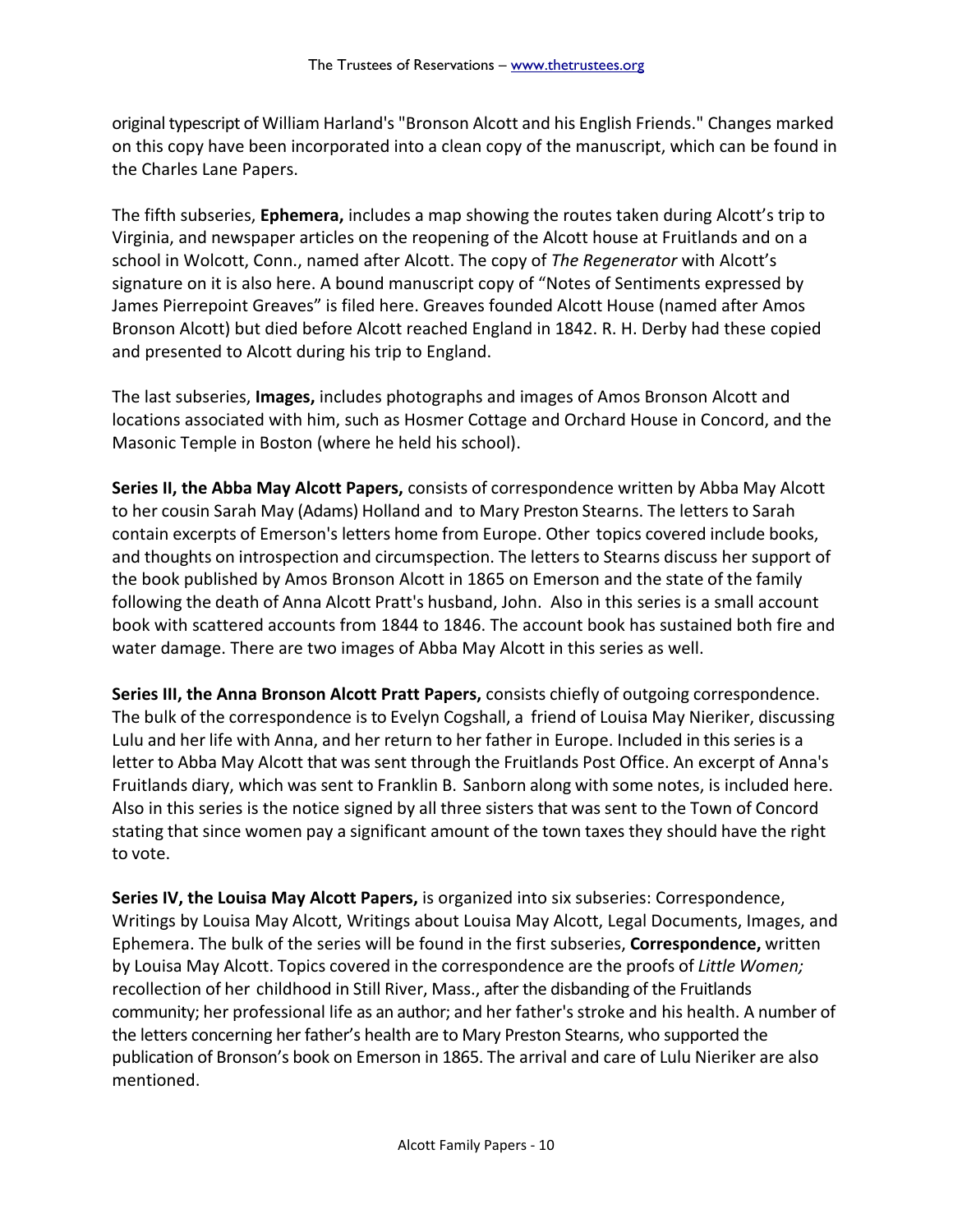The second subseries, **Writings by Louisa May Alcott,** includessome brief excerpts from her Fruitlands diary, some verses written to her father, a short story in *The Bright Side,* and "Transcendental Wild Oats," an account of the experiment at Fruitlands disguised as fiction (Fruitlands is mentioned but all the names have been changed).

The third subseries, **Writings about Louisa May Alcott,** includes a poem in memoriam by Louise Chandler Moulton and an article about Louisa by Maria Porter in *New England Magazine*.

The fourth subseries, **Legal Documents,** consists of a copy of Louisa's will.

The fifth subseries, **Images,** includes a cabinet card photograph of Louisa and a photograph of Louisa with James E. Murdock, said to be the last photograph of Alcott.

The final subseries, **Ephemera,** contains numerous items but the connection to Louisa May Alcott is unclear; more research needs to be done on these items. Many are fire-damaged and in poor physical condition.

**Series V, May Alcott Nieriker Papers,** is divided into three subseries: May Alcott Nieriker Papers, Louisa May (Lulu) Nieriker Papers, and Elizabeth Peabody Alcott Papers.

The first subseries, **May Alcott Nieriker Papers,** consists primarily of correspondence, a series of short notes written by her to Mr. [William] Niles during her solo stay in London in 1871. These notes discuss social engagements and painting. (It is unclear if William Niles was related to Thomas Niles, a member of the Roberts Brothers publishing firm and the publisher of Louisa May Alcott's books.) A newspaper obituary and news clippings of Louisa's and Amos Bronson's poetic tributes to May are here as well. (A transcription of Louisa's poem can be found in the Louisa May Alcott Papers). A plate taken from May's *Concord Sketches* depicts May's pencil sketch of Henry David Thoreau's cabin at Walden Pond.

The second subseries, **Louisa May (Lulu) Nieriker Papers,** includes two letters written by May's daughter, Lulu, to her friend Evelyn Cogshall, and a cabinet card photograph of Lulu, taken in Boston ca. 1885.

The last subseries, **Elizabeth Peabody Alcott Papers,** consists of copies of a sketch of Elizabeth Alcott. They are the only items pertaining to Elizabeth in this collection. The Alcott Family Papers do not contain material by Elizabeth Peabody Alcott.

The collection does contain a few carte-de-viste photographs and a series of glass plate negatives. The glass plate negatives are in delicate condition and there are few copy prints available.

Except for some materials in the Amos Bronson Alcott Papers, the collection contains information created by the family members during or after the Fruitlands experiment. There is little information regarding the working life of Abba May or the teaching careers of her daughters. However, the amount of the material available in the Alcott Family Papers is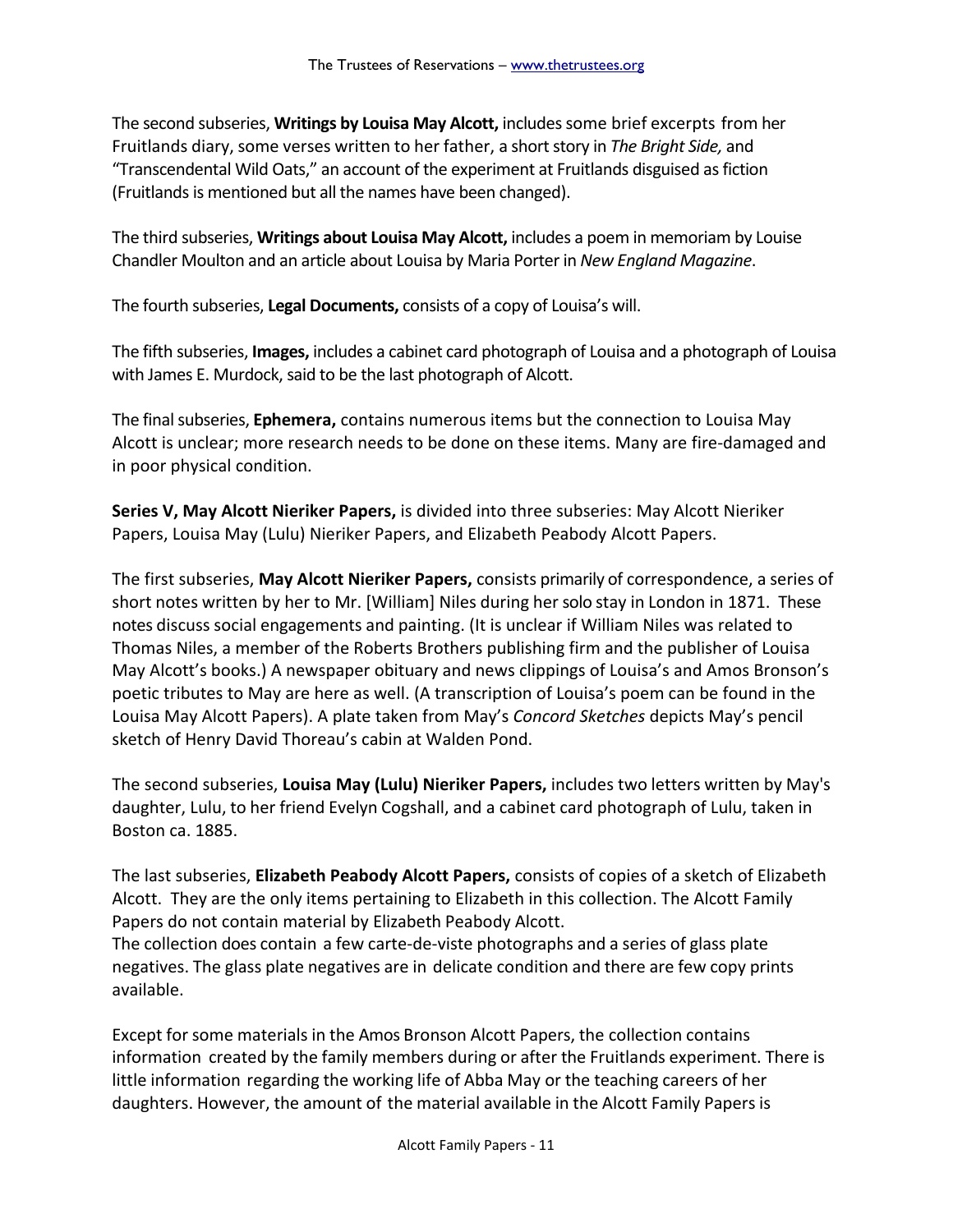significant and provides much information on the family members.

SERIES LISTING:

- I. Amos Bronson Alcott Papers, 1814-1935 Journal Excerpts, 1820-1881 Correspondence, 1814-1885 Manuscripts, 1821-1884 Writings about Bronson Alcott, 1821-1907 Ephemera, 1820-1935 Images, 1860-1910
- II. Abba May Alcott Papers, 1844-1877
- III. Anna Bronson Alcott Pratt Papers, 1843-1889
- IV. Louisa May Alcott Papers, 1843-1892 Correspondence, 1843-1887 Writings by Louisa May Alcott, 1843-1887 Writings about Louisa May Alcott, 1892 Legal Documents, 1877 Images, 1863-1887 Ephemera
- V. May Alcott Nieriker Papers, 1871-1894 May Alcott Nieriker papers, 1871-1880 Louisa May (Lulu) Nieriker Papers, 1885-1894 Elizabeth Peabody Alcott Papers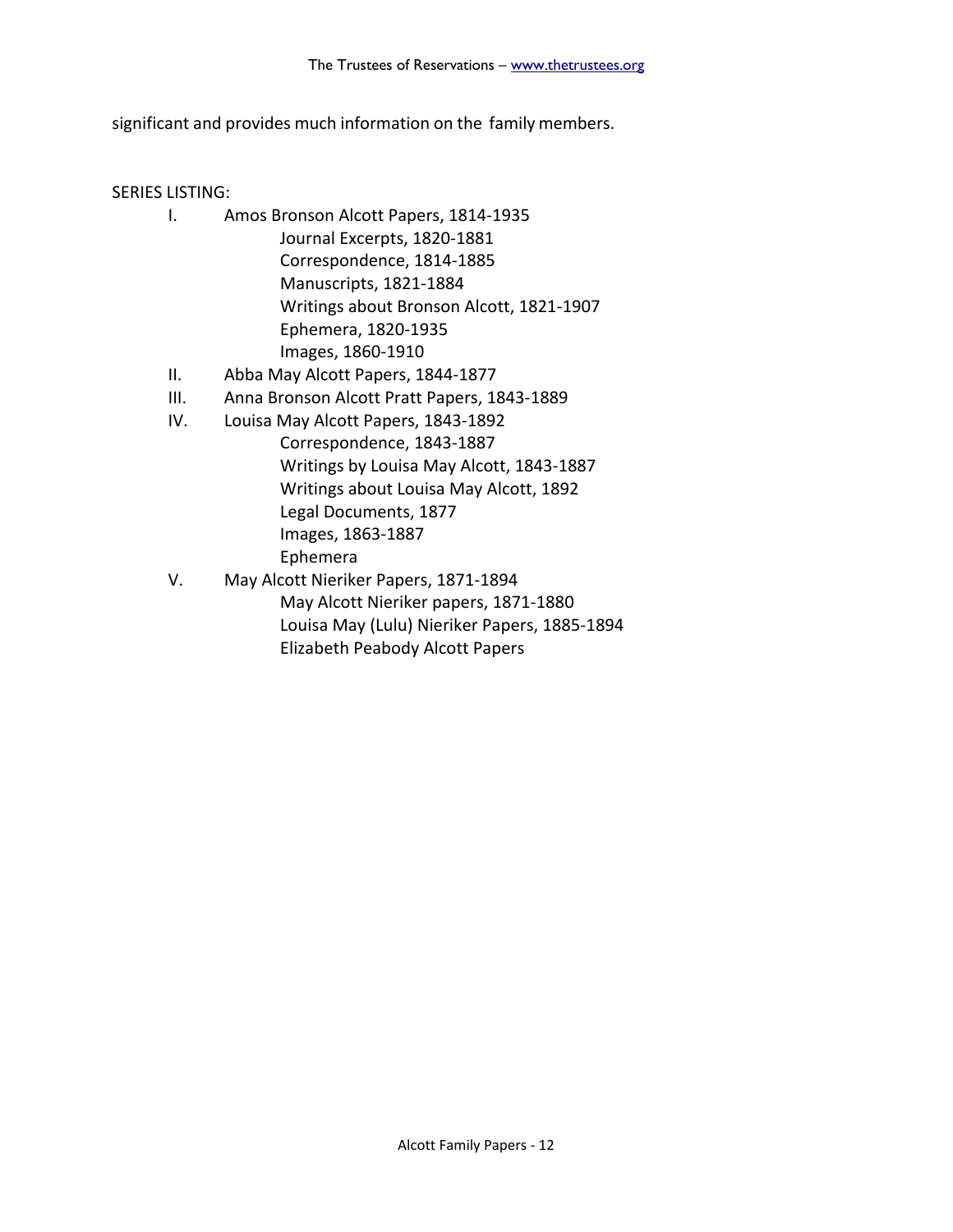#### **Box Folder Contents Date**

#### **Series I. Amos Bronson Alcott Papers**

Extent: 4 boxes (2 lin. ft.), 2 Flat File Folders Dates: 1814-1935

Series I, Amos Bronson Alcott Papers, is organized into six subseries: Journal Excerpts, Correspondence, Manuscripts, Writings about Bronson Alcott, Ephemera, and Images. Most of the subseries (but not all) are arranged chronologically.

## **Journal Excerpts**

Extent:  $1$  box + 7 folders (.6 lin. ft.) Dates: 1820-1881

| $\mathbf{1}$ | $\mathbf{1}$   | Journal excerpts. Original and handwritten transcript.                | 1820                             |
|--------------|----------------|-----------------------------------------------------------------------|----------------------------------|
| $\mathbf{1}$ | $\overline{2}$ | Journal excerpts. Original.                                           | 1826-1827                        |
| $\mathbf{1}$ | 3              | Journal excerpts. Original and partial handwritten transcript.        | 1828-1830                        |
| $\mathbf{1}$ | 4              | Journal excerpts, pp. 297, 299. Handwritten transcript.               | 1835 Oct 8-10                    |
| $\mathbf{1}$ | 5              | Journal excerpts, pp. 1-199 (with gaps). Handwritten<br>transcript.   | 1836 Jan 1-Sep 10<br>(with gaps) |
| $\mathbf{1}$ | 6              | Journal excerpts, pp. 205-295 (with gaps). Handwritten<br>transcript. | 1836 Sep 11-Dec 31               |
| $\mathbf{1}$ | 7              | Journal excerpts, pp. 2-98 (with gaps). Handwritten transcript.       | 1837 Jan-Feb                     |
| $\mathbf{1}$ | 8              | Journal excerpts, pp. 102-155. Handwritten transcript.                | 1837 Feb.-Mar                    |
| $\mathbf{1}$ | 9              | Journal excerpts, pp. 156-232 (with gaps). Handwritten<br>transcript. | 1837 Mar-Apr                     |
| $\mathbf{1}$ | 10             | Journal excerpts, pp. 241-408 (with gaps). Handwritten<br>transcript. | 1837 Apr-Jun, n.d.               |
| $\mathbf{1}$ | 11             | Journal excerpts, pp. 411-564 (with gaps). Handwritten<br>transcript. | 1837 Sep-Dec                     |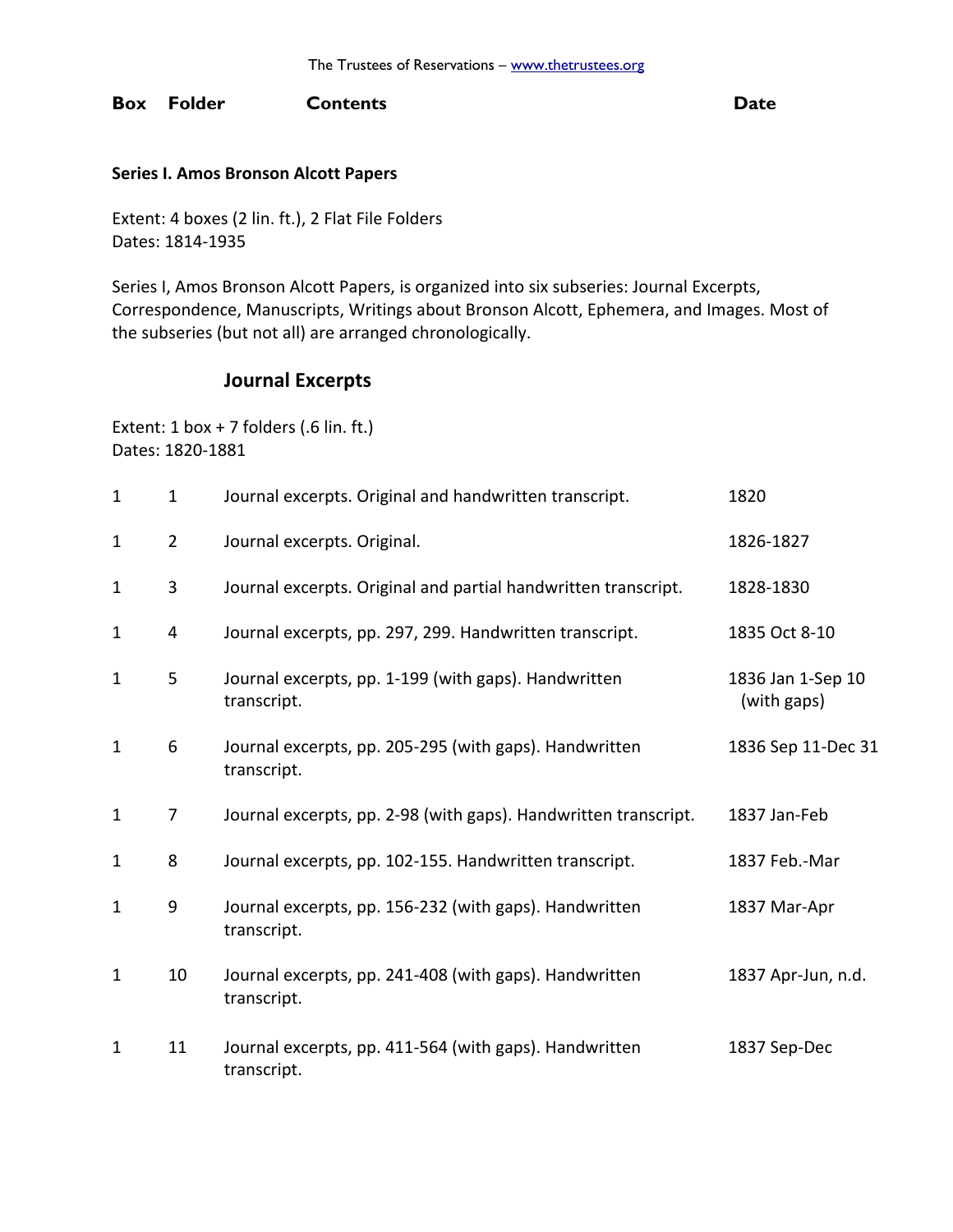| $\mathbf{1}$<br><b>Series I. Amos Bronson Alcott Papers</b><br>Journal Excerpts (cont.) | 1838 Jan-Feb   |                                                                           |                    |
|-----------------------------------------------------------------------------------------|----------------|---------------------------------------------------------------------------|--------------------|
| $\mathbf{1}$                                                                            | 13             | Journal excerpts, pp. 132-203 (with gaps). Handwritten<br>transcript.     | 1838 Feb-Apr       |
| $\overline{2}$                                                                          | $\mathbf{1}$   | Journal excerpts, pp. 204-353 (with gaps). Handwritten<br>transcript.     | 1838 Apr-Oct       |
| $\overline{2}$                                                                          | $\overline{2}$ | Journal excerpts, pp. 354-427. Handwritten transcript.                    | 1838 Oct-Dec       |
| $\overline{2}$                                                                          | 3              | Journal excerpts, pp. 31-491 (with many gaps). Handwritten<br>transcript. | 1839 Jul-Dec, n.d. |
| 2                                                                                       | 4              | Journal excerpts, pp. 189, 198-203. Handwritten transcript.               | 1848 Mar           |
| $\overline{2}$                                                                          | 5              | Journal excerpts, pp. 17-33. Handwritten transcript.                      | 1854 Sep-Oct       |
| $\overline{2}$                                                                          | 6              | Journal excerpts. Handwritten transcript.                                 | 1857 Apr           |
| $\overline{2}$                                                                          | $\overline{7}$ | Journal excerpts, pp. 18-24 (with gaps). Handwritten<br>transcript.       | 1881 Dec           |

### **CORRESPONDENCE**

1979, p. 244.

Extent: 7 folders (3 in.) Dates: 1814-1885

2 8 Letter to William Andrus Alcott. 2 pp. Original and handwritten 1814 Sep 8 transcript. A different, complete text is published in Frederick Wagner, "Eighty-Six Letters (1814-1882) of A. Bronson Alcott (Part One)," *Studies in the American Renaissance* 1979, p. 242. 2 8 Letter to William Andrus Alcott. 2 pp. Original. 1817 May 27 Published in *Studies in the American Renaissance*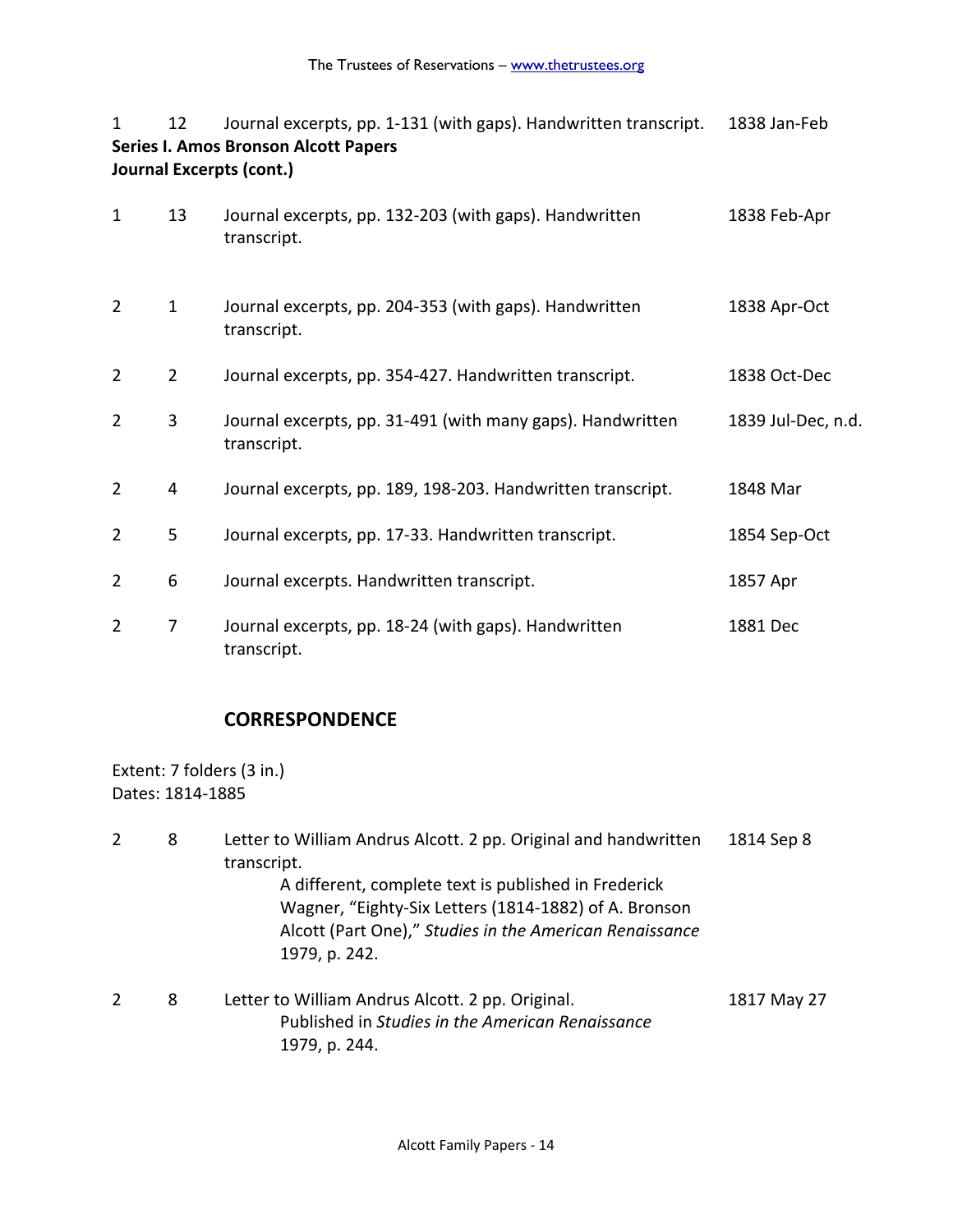| $\overline{2}$ | 8 | Letter to Mr. & Mrs. Alcott [parents]. 3 pp. Original and<br>handwritten transcript.<br>Partially published in F. B. Sanborn and William T.<br>Harris, A. Bronson Alcott: His Life and Philosophy,<br>2 vols. (Boston: Roberts Brothers, 1893), 1:31-33.<br>A different, complete text is published in The Letters<br>of A. Bronson Alcott, ed. Richard L. Hermstadt<br>(Ames: Iowa State University Press, 1969), pp. 1-2. | 1820 Jan 24 |
|----------------|---|-----------------------------------------------------------------------------------------------------------------------------------------------------------------------------------------------------------------------------------------------------------------------------------------------------------------------------------------------------------------------------------------------------------------------------|-------------|
| 2              | 8 | Letter to William Andrus Alcott. 4 pp. Original and hand-<br>written transcript. Printed fragment attached to reverse<br>of original.<br>Published in Studies in the American Renaissance<br>1979, pp. 1248-49.                                                                                                                                                                                                             | 1820 Mar 19 |
| $\overline{2}$ | 8 | Letter to Mr. & Mrs. Alcott. 2 pp. Original and handwritten<br>transcript.<br>Published in Studies in the American Renaissance<br>1979, p. 250.                                                                                                                                                                                                                                                                             | 1820 Nov 2  |
| $\overline{2}$ | 8 | Letter to Mr. & Mrs. Alcott. 2 pp. Original and handwritten<br>transcript.<br>Published in Studies in the American Renaissance<br>1979, p. 251.                                                                                                                                                                                                                                                                             | 1820 Dec 5  |
| $\overline{2}$ | 8 | Letter to [Chatfield Alcott]. 2 pp. Original and handwritten<br>transcript. Chatfield Alcott was Amos's brother.<br>Published in Studies in the American Renaissance<br>1979, p. 252.                                                                                                                                                                                                                                       | 1822 Apr 13 |
| 2              | 8 | Letter to William Andrus Alcott. 3 pp. Original and hand-<br>written transcript.<br>Published in Studies in the American Renaissance<br>1979, p. 253.                                                                                                                                                                                                                                                                       | 1823 Mar 30 |
| $\overline{2}$ | 8 | Letter to Chatfield Alcott. 2 pp. Original (which appears to be<br>unfinished) and handwritten transcript.<br>A different, complete text is published in Letters, pp. 6-8.                                                                                                                                                                                                                                                  | 1825 Jun 15 |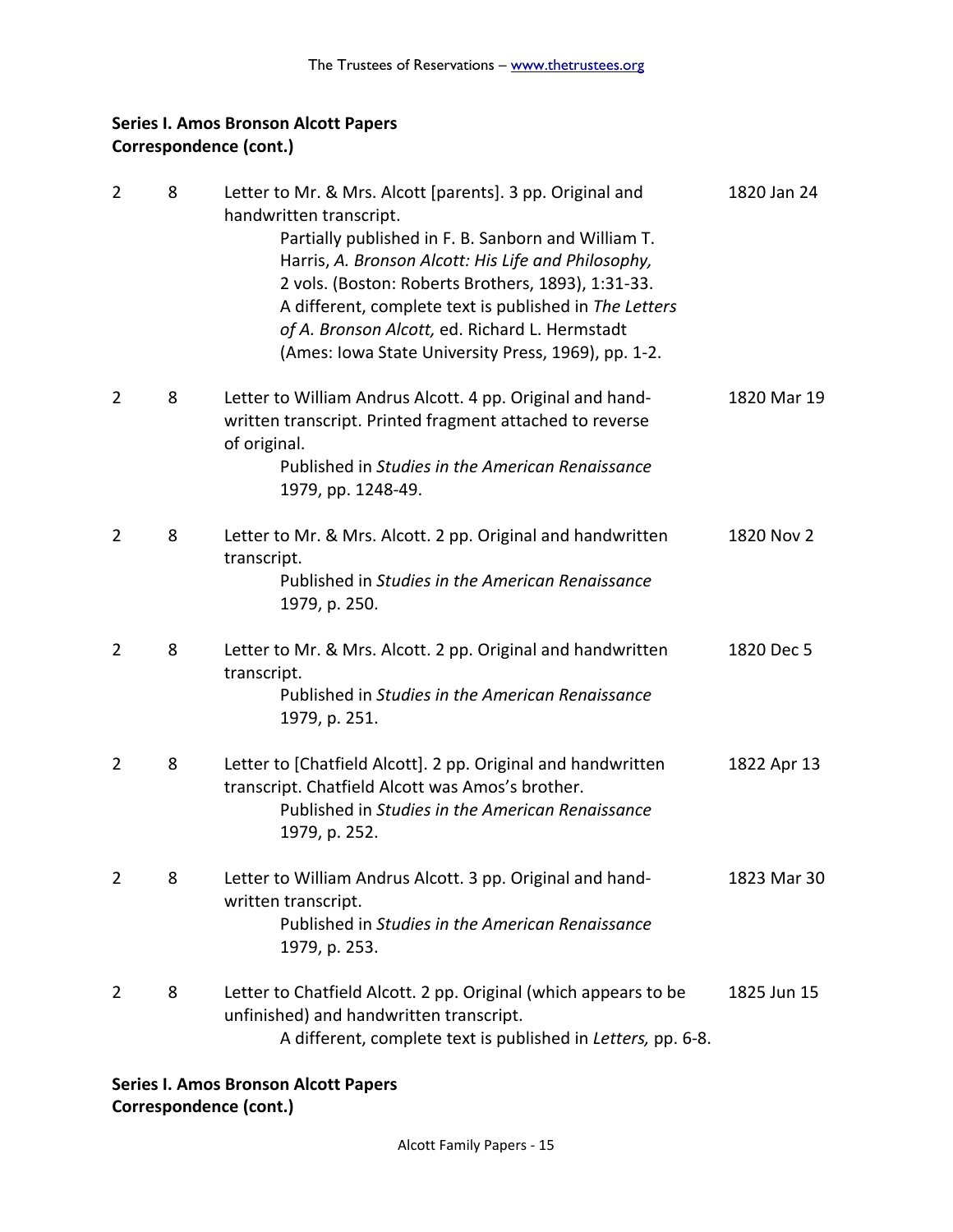| $\overline{2}$ | 8 | Letter to Mr. & Mrs. Alcott. 2 pp. Original (which appears to<br>be unfinished) and handwritten transcript.<br>A different, complete text is published in Studies in the<br>American Renaissance 1979, pp. 256-57.                               | 1825 Nov 1  |
|----------------|---|--------------------------------------------------------------------------------------------------------------------------------------------------------------------------------------------------------------------------------------------------|-------------|
| $\overline{2}$ | 8 | Letter to William Andrus Alcott. 1 p. Original (first page only)<br>and handwritten transcript.<br>Published in Studies in the American Renaissance<br>1979, p. 258.                                                                             | 1826 Jan 13 |
| $\overline{2}$ | 9 | Letter from Samuel J. May to Bronson Alcott. 3 pp. Original<br>and typed transcript. May writes to Alcott, a fellow teacher,<br>as "a laborer in your most interesting and important vocation."                                                  | 1827 Sep 4  |
| 2              | 9 | Letter to Samuel J. May. 4 pp. Original.<br>Published in Studies in the American Renaissance<br>1979, pp. 260-61.                                                                                                                                | 1827 Dec 19 |
| $\overline{2}$ | 9 | Letter from Samuel J. May to Bronson Alcott. 3 pp. Original<br>and typed transcript. May asks about Alcott forming an<br>Infant School in Boston.                                                                                                | 1828 Apr 14 |
| $\overline{2}$ | 9 | Letter to Mr. & Mrs. Alcott. 2 pp. Original.<br>Published in Studies in the American Renaissance<br>1979, p. 262.                                                                                                                                | 1828 Jun 12 |
| $\overline{2}$ | 9 | Letter to Samuel J. May. 2 pp. Original.<br>Published in Studies in the American Renaissance<br>1979, p. 263.                                                                                                                                    | 1829 Jan 7  |
| $\overline{2}$ | 9 | Letter to Emma Savage. 2 pp. Original (not in ABA's hand-<br>writing) and typed transcript. Mentions his school.<br>[In 1849 Emma Savage would marry William Barton Rogers,<br>who would found MIT in 1861.]<br>Published in Letters, pp. 23-24. | 1835 Aug 5  |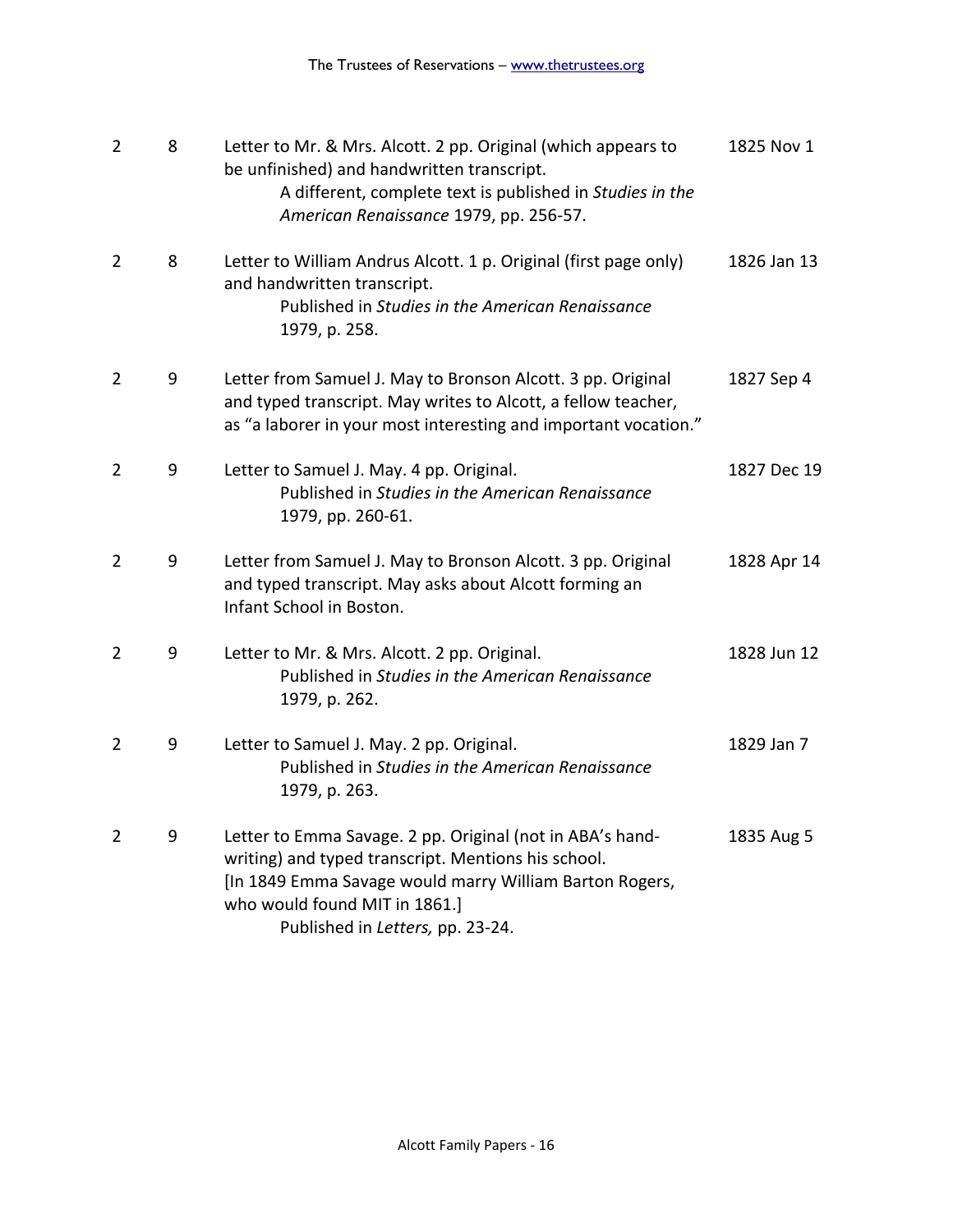| $\overline{2}$ | 9  | Letters to Chief Justice Shaw. 1 p. Originals on same sheet of<br>paper (not in ABA's handwriting) and typed transcript.<br>About Shaw's bill for his son's schooling.<br>Published in Letters, pp. 26-27.                                     | [1836?] Jun 26-27                        |
|----------------|----|------------------------------------------------------------------------------------------------------------------------------------------------------------------------------------------------------------------------------------------------|------------------------------------------|
| 2              | 9  | Letter to Ralph Waldo Emerson. 3 pp. Original (not in ABA's<br>handwriting) and typed transcript.<br>Published in Letters, pp. 31-32.                                                                                                          | 1837 May 9                               |
| 2              | 9  | Receipts for the schooling of Judge Lemuel Shaw's son at<br>the Temple School. Each 1 p. Original and typed transcripts.                                                                                                                       | 1837 Feb 18, Jun 27,<br>Nov 25; 1838 Feb |
| $\overline{2}$ | 9  | Letter to Emma Savage. 2 pp. Original with typed transcript<br>glued to letter.<br>Published in Letters, p. 39.                                                                                                                                | 1838 Apr 4                               |
| $\overline{2}$ | 9  | Letter to Mrs. Savage. 2 pp. Original and typed transcript.<br>Published in Letters, p. 39.                                                                                                                                                    | $[1838]$ Jun 24                          |
| $\overline{2}$ | 10 | Receipt for Susan Robinson's schooling. 1 p. Original and typed<br>transcript.                                                                                                                                                                 | 1839 Jun                                 |
| $\overline{2}$ | 10 | Letter to "Brother" (Junius Alcott). Typed transcript.<br>For original letter, see the reverse of Charles Lane's letter to<br>Junius Alcott of the same date in the Charles Lane Papers.<br>Published in Letters, pp. 94-95.                   | 1842 Dec 26                              |
| $\overline{2}$ | 10 | Manuscript "Fruitlands," written with Charles Lane in Lane's<br>handwriting to Ralph Waldo Emerson. 1 p. Photocopy only.<br>Published in The Dial, 3 (July 1843): 135-36.<br>A duplicate photocopy can be found in the Charles<br>Lane Papers. | 1843 Jun 10                              |
| $\overline{2}$ | 10 | Letter to Junius Alcott. 4pp. Written from Fruitlands.<br>Original (not in ABA's handwriting).<br>Published in Letters, pp. 102-103.                                                                                                           | 1843 Jun 18                              |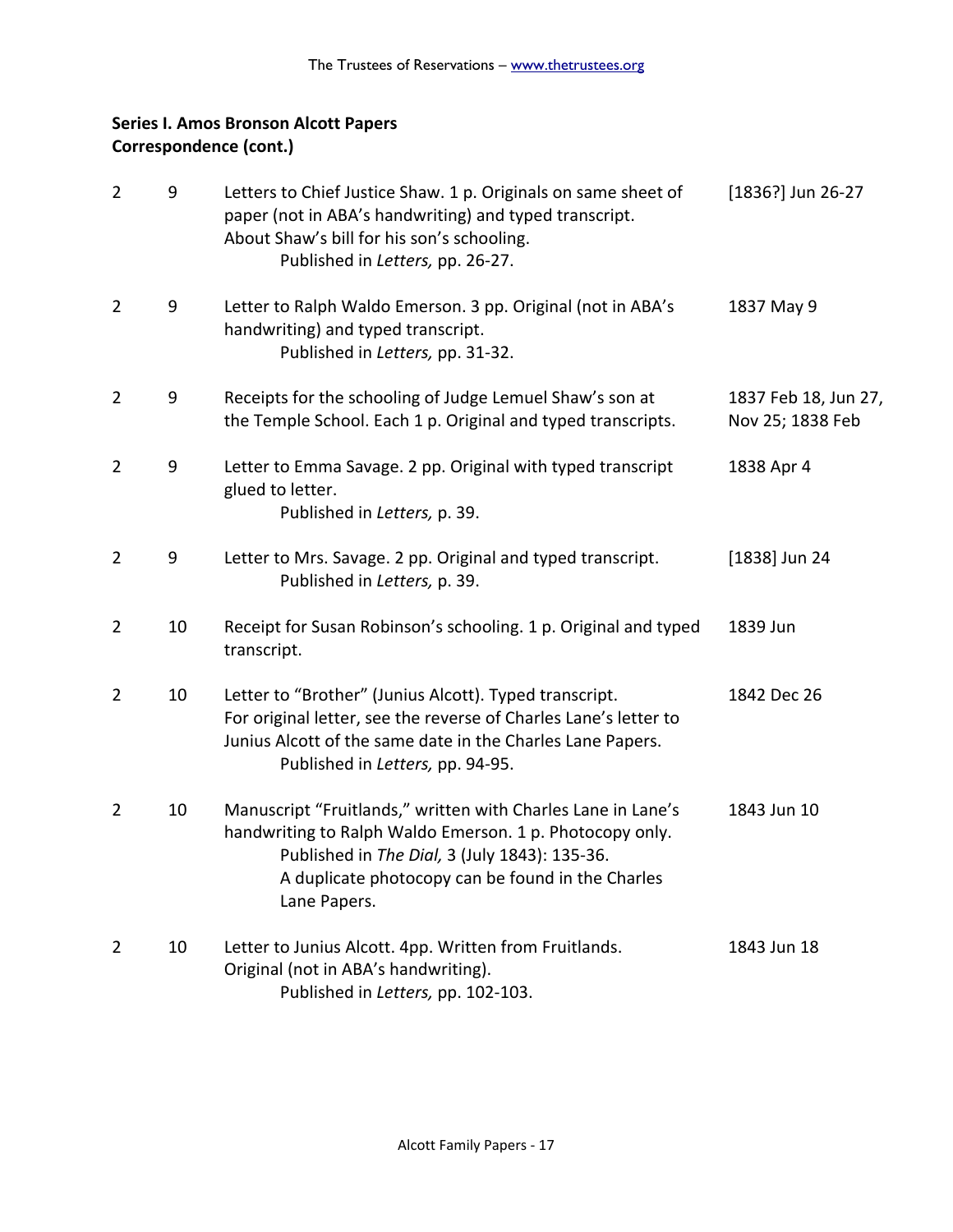| $\overline{2}$ | 10 | Letter to Junius Alcott. 4 pp. Written from Still River, Mass.<br>Original (not in ABA's handwriting).<br>Published in Letters, pp. 111-12.                                                                    | 1844 Jun 15  |
|----------------|----|----------------------------------------------------------------------------------------------------------------------------------------------------------------------------------------------------------------|--------------|
| 2              | 10 | Letter from Ednah D. Littlehale. 4 pp. Original and two typed<br>transcripts. Thinks about Bronson during her walks in the woods<br>at Harvard. Remembers the Fruitlands experience. Discusses<br>the Shakers. | 1849 July 19 |
| 2              | 10 | Letter to Ednah D. Littlehale. 3 pp. Original and typed transcript.<br>Published in Letters, pp. 161-62.                                                                                                       | 1851 Sep 11  |
| $\overline{2}$ | 10 | Letter to Mary Preston Stearns. 4 pp. Original and typed<br>transcript.<br>Published in Letters, pp. 309-10.                                                                                                   | 1860 Jan 13  |
| $\overline{2}$ | 10 | Letter to [George L. & Mary Preston] Stearns. 3 pp.<br>Original and typed transcript.<br>Published in Letters, p. 354.                                                                                         | 1864 Apr 15  |
| $\overline{2}$ | 10 | Letter to Mary Preston Stearns. 4 pp. Original and typed<br>transcript.<br>Published in Letters, pp. 359-60.                                                                                                   | 1864 Nov 27  |
| $\overline{2}$ | 10 | Letter to Mary Preston Stearns. 4 pp. Original and typed<br>transcript.<br>Published in Letters, p. 361.                                                                                                       | 1864 Dec 17  |
| $\overline{2}$ | 11 | Letter to E. L. Hammond. 3 pp. Original and typed transcript.<br>Published in Letters, p. 364.                                                                                                                 | 1865 Mar 1   |
| $\overline{2}$ | 11 | Letter to Mary Preston Stearns. 3 pp. Original and typed<br>transcript.<br>Published in Letters, pp. 364-65.                                                                                                   | 1865 Mar 17  |
| 2              | 11 | Letter to Mary Preston Stearns. 4 pp. Original and typed<br>transcript.<br>Published in Letters, pp. 365-66.                                                                                                   | 1865 Mar 22  |

### **Series I. Amos Bronson Alcott Papers**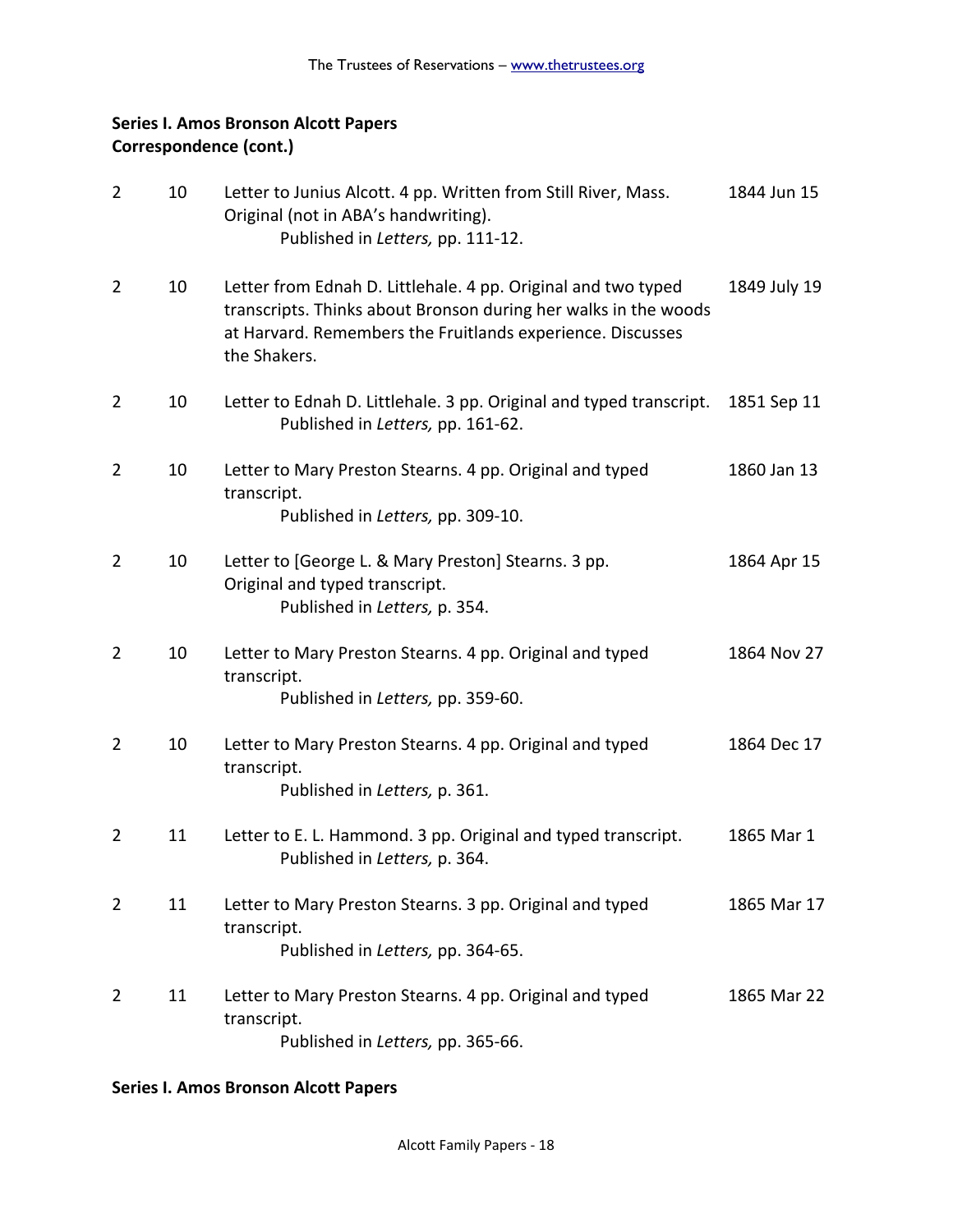# **Correspondence (cont.)**

| $\overline{2}$ | 11 | Letter to Mary Preston Stearns. 4 pp. Original and typed<br>transcript.<br>Published in Letters, pp. 366-67.              | 1865 Apr 3      |
|----------------|----|---------------------------------------------------------------------------------------------------------------------------|-----------------|
| $\overline{2}$ | 11 | Letter to Mary Preston Stearns. 3 pp. Original and typed<br>transcript.<br>Published in Letters, p. 368.                  | 1865 Apr 27     |
| 2              | 11 | Letter to Mary Preston Stearns. 4 pp. Original and typed<br>transcript.<br>Published in Letters, p. 369.                  | 1865 May 30     |
| $\overline{2}$ | 11 | Letter to [Mary Preston Stearns]. 4 pp. Original and typed<br>transcript.<br>Published in Letters, p. 370.                | $[1865]$ May 31 |
| $\overline{2}$ | 11 | Letter to Mary Preston Stearns. 4 pp. Original and typed<br>transcript.<br>Published in Letters, pp. 371-72.              | 1865 Jun 12     |
| $\overline{2}$ | 11 | Letter to Mary Preston Stearns. 4 pp. Original and typed<br>transcript.<br>Published in Letters, pp. 372-73.              | 1865 Jul 21     |
| $\overline{2}$ | 11 | Letter to George L. Stearns. 3 pp. Original and typed<br>transcript.<br>Published in Letters, pp. 373-74.                 | 1865 Aug 4      |
| 2              | 11 | Letter from Oliver Wendell Holmes to Bronson Alcott. Typed<br>transcript only. Holmes writes about Alcott's book Emerson. | 1865 Aug 6      |
| 2              | 12 | Letter to Mary Preston Stearns. 4 pp. Original and typed<br>transcript.<br>Published in Letters, p. 374.                  | 1865 Aug 23     |
| 2              | 12 | Letter to Mary Preston Stearns. 4 pp. Original and typed<br>transcript.<br>Published in Letters, pp. 374-75.              | 1865 Sep 8      |
|                |    |                                                                                                                           |                 |

**Series I. Amos Bronson Alcott Papers Correspondence (cont.)**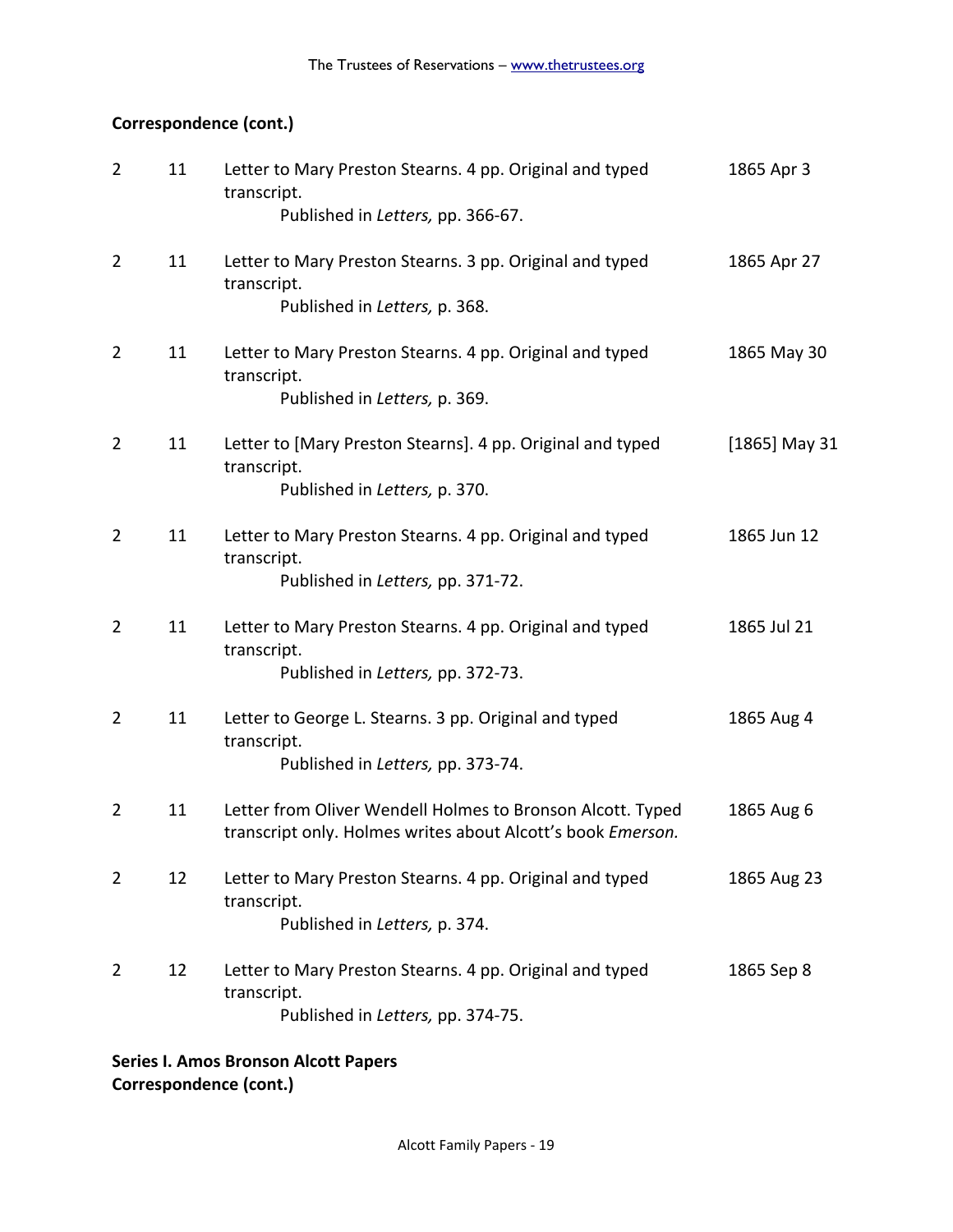| $\overline{2}$ | 12                                                                    | Letter to [George L. Stearns]. 2 pp. Original and typed<br>transcript.<br>Published in Letters, pp. 375-76.                                                                                                                                                      | 1865 Sep 11                    |  |  |  |  |
|----------------|-----------------------------------------------------------------------|------------------------------------------------------------------------------------------------------------------------------------------------------------------------------------------------------------------------------------------------------------------|--------------------------------|--|--|--|--|
| $\overline{2}$ | 12                                                                    | Letter to [Mary Preston Stearns]. 4 pp. Original and typed<br>transcript.<br>Published in Letters, pp. 376-77.                                                                                                                                                   | 1865 Oct 22                    |  |  |  |  |
| $\overline{2}$ | 12                                                                    | Letter to Mary Preston Stearns. 4 pp. Original and typed<br>transcript.<br>Published in Letters, p. 407.                                                                                                                                                         | 1867 May 21                    |  |  |  |  |
| $\overline{2}$ | 12                                                                    | Letter to Mary Preston Stearns. 4 pp. Original and typed<br>transcript.<br>Published in Letters, p. 408.                                                                                                                                                         | 1867 Jul 14                    |  |  |  |  |
| $\overline{2}$ | 12                                                                    | Letter to [Cyrus A.] Bartol. 2 pp. Original and typed<br>transcript.<br>Published in Letters, p. 413.                                                                                                                                                            | 1867 Oct 11                    |  |  |  |  |
| $\overline{2}$ | 12                                                                    | [Letter] to Mary Preston Stearns. 3 pp. Original and typed<br>transcript. Although signed as if a letter, this reads more like<br>a journal entry on both Mr. & Mrs. Stearns (George Stearns<br>had died 9 April 1867), perhaps copied and sent to Mrs. Stearns. | [1867] Monday<br><b>Oct 14</b> |  |  |  |  |
| 2              | 12                                                                    | Letter to Mary Preston Stearns. 4 pp. Original and typed<br>transcript. Includes Alcott's copy of his journal entry on the<br>death of Mary's husband, George.<br>Published (letter only) in Letters, pp. 413-14.                                                | 1867 Oct 23                    |  |  |  |  |
| $\overline{2}$ | 12                                                                    | Letter to Mary Preston Stearns. 3 pp. Original and typed<br>transcript.<br>Published in Letters, p. 415.                                                                                                                                                         | 1867 Nov 6                     |  |  |  |  |
| $\overline{2}$ | 12                                                                    | Letter to Prof. [William B.] Rogers. 2 pp. Original and typed<br>transcript. [William Barton Rogers founded MIT in 1861; he<br>married Emma Savage, a pupil in the Temple School, in 1849.]<br>Published in Letters, pp. 415-16.                                 | 1867 Nov 6                     |  |  |  |  |
|                | <b>Series I. Amos Bronson Alcott Papers</b><br>Correspondence (cont.) |                                                                                                                                                                                                                                                                  |                                |  |  |  |  |

2 13 Letter to Dr. [Cyrus A.] Bartol. 4 pp. Original and typed 1868 Jan 9 transcript.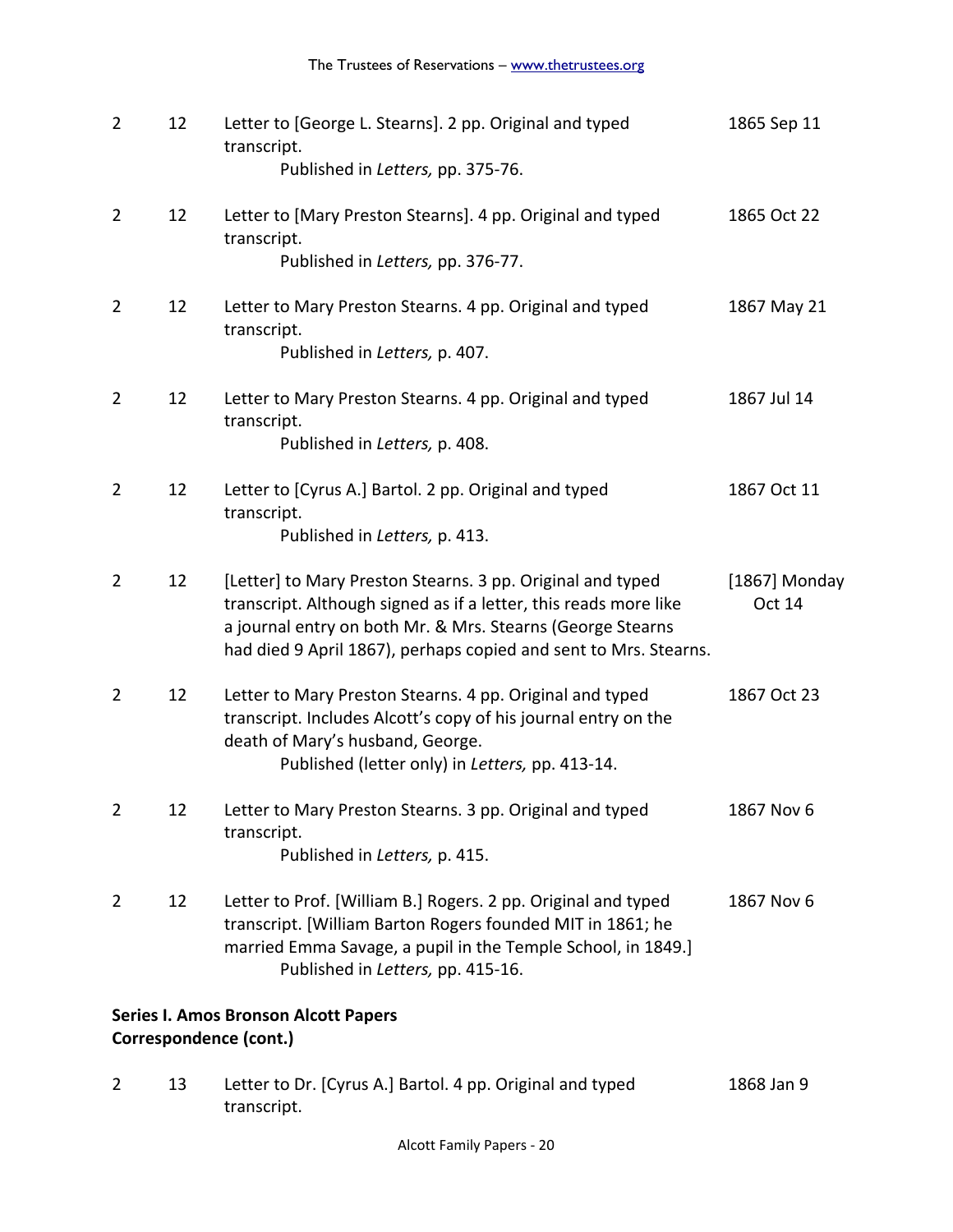Published in *Letters,* p. 423.

| $\overline{2}$ | 13 | Letter to Mary Preston Stearns. 4 pp. Original and typed<br>transcript.<br>Published in Letters, p. 475.                                                                                                                                                                                                              | 1869 May 19  |
|----------------|----|-----------------------------------------------------------------------------------------------------------------------------------------------------------------------------------------------------------------------------------------------------------------------------------------------------------------------|--------------|
| $\overline{2}$ | 13 | Letter to Mary Preston Stearns. 4 pp. Original and typed<br>typed transcript.<br>Published in Letters, p. 480.                                                                                                                                                                                                        | 1869 Jun 27  |
| $\overline{2}$ | 13 | Letter to Paulina W[right] Davis. 4 pp. Original and typed<br>transcript.<br>Published in Letters, p. 497.                                                                                                                                                                                                            | 1869 Oct 13  |
| $\overline{2}$ | 13 | Letter to B[enjamin] B. Wiley. 3 pp. Original and typed<br>transcript.<br>Published in Letters, p. 505.                                                                                                                                                                                                               | 1870 Jan 7   |
| $\overline{2}$ | 13 | Letter to Prof. Thomas Davidson. 8 pp. Original, envelope<br>(postmarked Jan. 10 in Concord), and typed transcript.<br>Published in Letters, pp. 547-48.                                                                                                                                                              | 1872 Jan 6   |
| $\overline{2}$ | 13 | Letter to F[ranklin] B. Sanborn. 3 pp. Original and typed<br>transcript. Although clearly dated 1870, the reference to the<br>impending death of Madame Thoreau (Henry David Thoreau's<br>mother, Cynthia Dunbar Thoreau, who died in 1872) actually<br>dates this to 1872.<br>Published in Letters, p. 551, as 1872. | 187[2] Mar 5 |
| $\overline{2}$ | 13 | Letter to F[ranklin] B. Sanborn. 2 pp. Original and typed<br>transcript.<br>Published in Letters, p. 619.                                                                                                                                                                                                             | 1873 Dec 30  |
| $\overline{2}$ | 13 | Letter to [Keningale Cook]. Typed transcript only.<br>Published in Letters, pp. 693-94.                                                                                                                                                                                                                               | 1877 Jul 6   |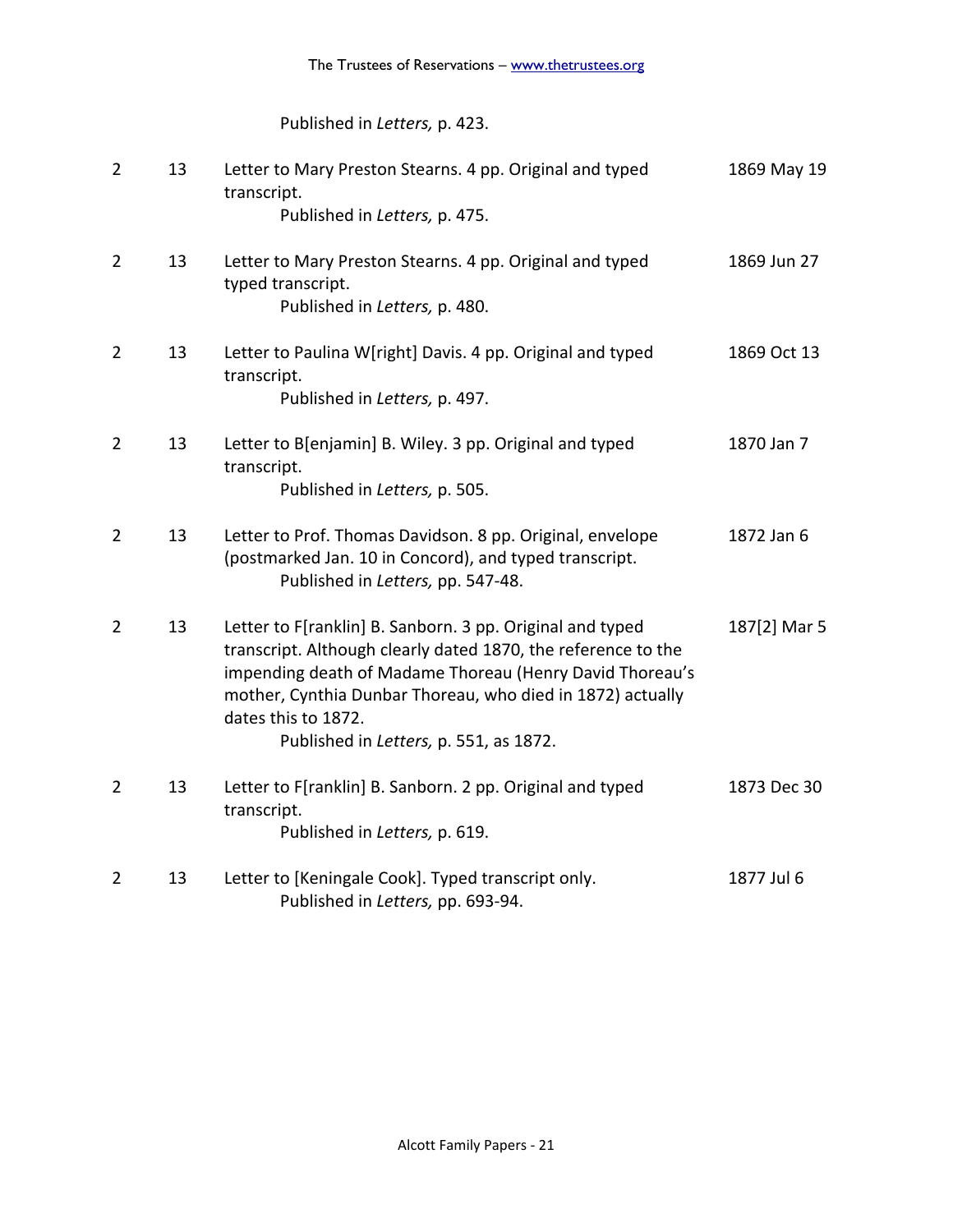| $\overline{2}$ | 13 | Letter to [Keningale Cook]. Typed transcript only.<br>Published in Letters, p. 754.                                                                                                                | 1879 Apr 6  |
|----------------|----|----------------------------------------------------------------------------------------------------------------------------------------------------------------------------------------------------|-------------|
| $\overline{2}$ | 13 | Letter to unknown male correspondent. 3 pp. Original and<br>typed transcript.<br>Published in Letters, p. 778.                                                                                     | 1879 Sep 30 |
| 2              | 14 | Letter to [Prof. William Torrey Harris]. Typed transcript only.<br>Published in Letters, p. 806.                                                                                                   | 1880 May 11 |
| $\overline{2}$ | 14 | Letter to [Franklin B. Sanborn?]. 4 pp. Original and typed<br>transcript.<br>Published in Letters, pp. 819-20.                                                                                     | 1881 Mar 18 |
| $\overline{2}$ | 14 | Letter to [Franklin B. Sanborn]. 4 pp. Original and typed<br>transcript.<br>Published in Letters, p. 820.                                                                                          | 1881 Apr 8  |
| $\overline{2}$ | 14 | Letter to [George Willis Cooke]. 4 pp. Original and typed<br>transcript.<br>A different, less complete text is published in Letters,<br>p. 826.                                                    | 1881 Nov 30 |
| $\overline{2}$ | 14 | Letter to [Franklin B. Sanborn?]. 2 pp. Original and typed<br>transcript.<br>Published in Letters, pp. 826-27.                                                                                     | 1881 Nov 30 |
| $\overline{2}$ | 14 | Letter to A. H. Dooley, Esq. 2 pp. Original with envelope<br>attached and typed transcript.<br>Published in Letters, pp. 831-32.                                                                   | 1882 Oct 12 |
| $\overline{2}$ | 14 | Letter to Mr. Bassett. 2 pp. Original with envelope attached<br>and typed transcript. Bassett was the librarian of the Bronson<br>Library in Waterbury, Conn.<br>Published in Letters, pp. 832-33. | 1882 Oct 13 |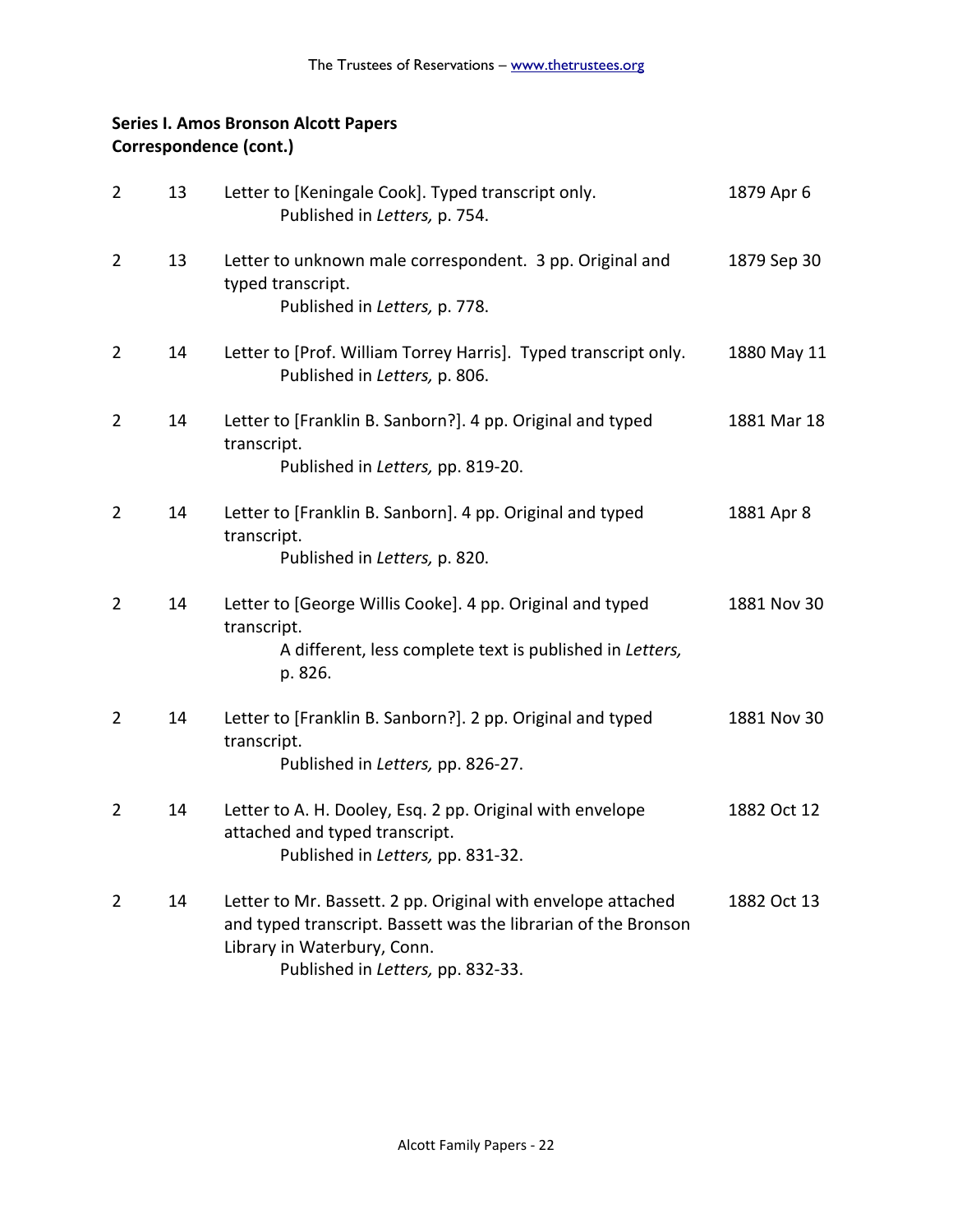| $\mathcal{P}$ | 14 | Letter to [George Willis Cooke?]. 1 p. Original and typed<br>transcript.<br>Published in Frederick Wagner, "Eighty-Six Letters<br>(1814-1882) of A. Bronson Alcott (Part Two)," Studies<br>in the American Renaissance 1980, p. 227. | 1882 Oct 20 |
|---------------|----|--------------------------------------------------------------------------------------------------------------------------------------------------------------------------------------------------------------------------------------|-------------|
| 2             | 14 | Letter from Oliver Wendell Holmes to Bronson Alcott. 2 pp.<br>Original and typed transcript. Holmes was preparing a short<br>biography of Emerson and praises Alcott's work on Emerson.                                              | 1883 Nov 15 |
| 2             | 14 | Letter to [George Willis] Cooke. 1 p. Original and typed<br>transcript. Manuscript in Anna Alcott's handwriting.<br>Published in Studies in the American Renaissance<br>1980, p. 227.                                                | [1885?]     |

### **Manuscripts**

Extent:  $1$  box +  $8$  folders ( $8$  in.) Dates: 1821-1884

As most of the manuscripts are not dated, they are not in chronological order. To a certain extent, they are grouped together by type: quotations; biographical sketches; the Radical Club; material for an autobiography; Alcott's "Conversations"; prose writings; material on education, the Temple School, and the Concord Summer School of Philosophy; and poems and verses, which are arranged alphabetically.

| 15 | Quotations from Cowper, Bunyan's Pilgrim's Progress, Carlyle | n.d. |
|----|--------------------------------------------------------------|------|
|    | (on Burke), Herrick, Plato, Wordsworth, Pymn, etc. 13 pp.    |      |
|    | Originals and some handwritten transcripts.                  |      |

Biographical sketches (all undated):

- 2 16 Jacob Behmen [Jakob Bohme], German philosopher, mystic, and theologian. 20 pp. Original.
- 2 16 Eckert [Meister Eckhart], German theologian and mystic. 2 pp. Original.

#### **Series I. Amos Bronson Alcott Papers Manuscripts (cont.) – Biographical Sketches**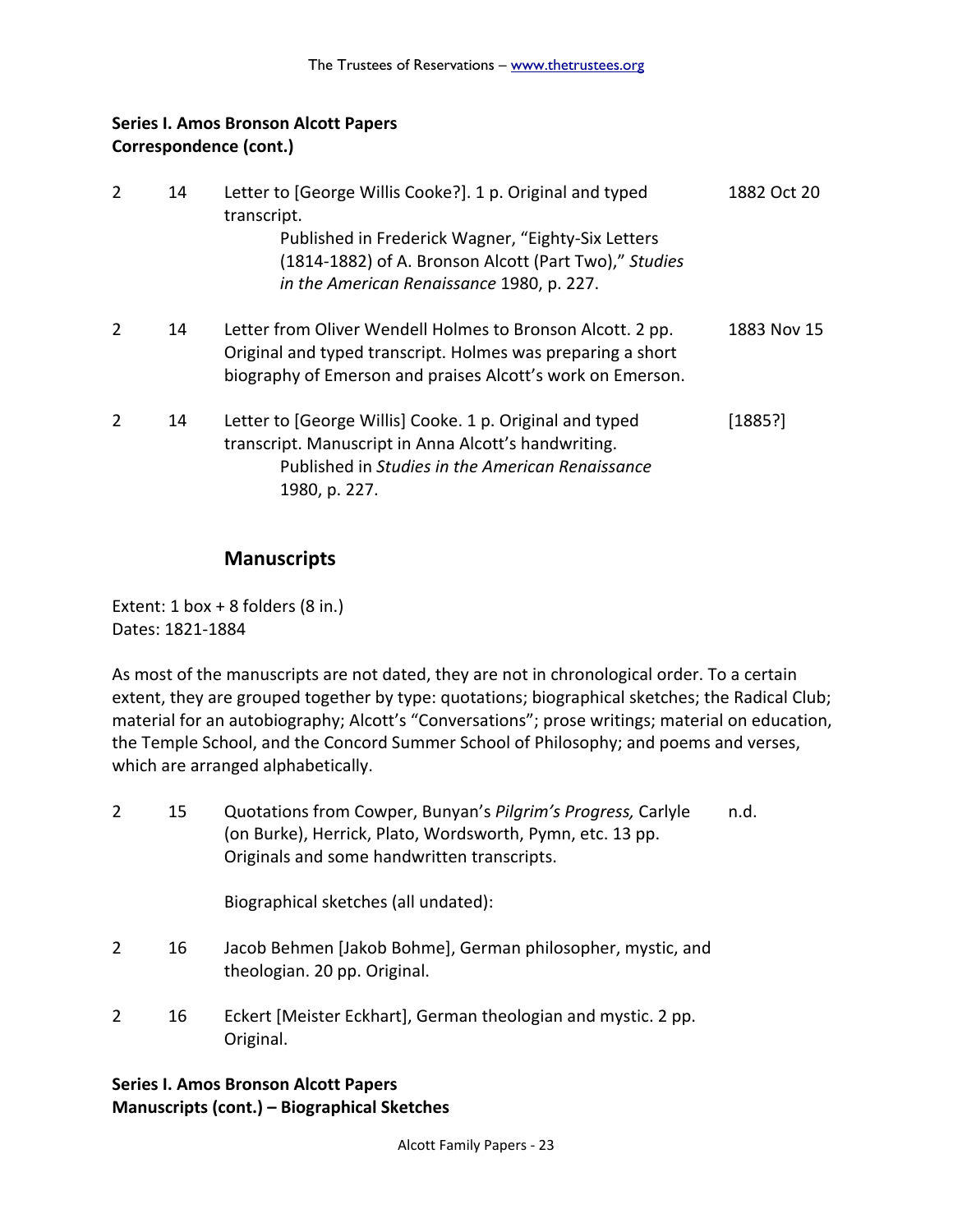- 2 16 Landor. 1 p. Original.
- 2 16 Plotinus, Greek philosopher. 7 pp. Original.
- 2 16 Emanuel Swedenborg, Lutheran theologian and mystic. 19 pp. Original.
- 2 16 John [Johannes] Tauler, German mystic. 2 pp. Original.
- 2 16 Adams & Webster. 2 pp. Original.
- 2 16 Ralph Waldo Emerson. 3 pp. Original.
- 2 16 Parker [probably Theodore Parker]. 3 pp. Original.
- 2 16 Father Taylor [possibly Edward Thompson Taylor?]. 1 p. Original.
- 2 16 Nathaniel Hawthorne. 2 pp. Original (not in ABA's handwriting).
- 2 16 Saad [Saadi Shirazi, Persian poet?]. 1 p. Original.
- 2 17 Radical Club. 18 pp. Original. 1 1 minutes of the control of the control of the control of the control of the control of the control of the control of the control of the control of the control of the control of the co The Radical Club was an informal association of New England ministers and laymen "who desired to embody in a free religion the spiritual intuitions of humanity at large…" [Oxford Reference]
- 3 1 [Chronology of my life, 1802-1828]. 31 pp. Originals; most n.d. with handwritten transcripts. Pages with titles and dates, no other text. Could be considered chapter headings.
- 3 2 Genealogy of immediate Alcott family. 1 p. Original with h.d. handwritten transcript.
- 3 2 Material for an Autobiography. 27 pp. Originals, with some n.d. handwritten transcripts.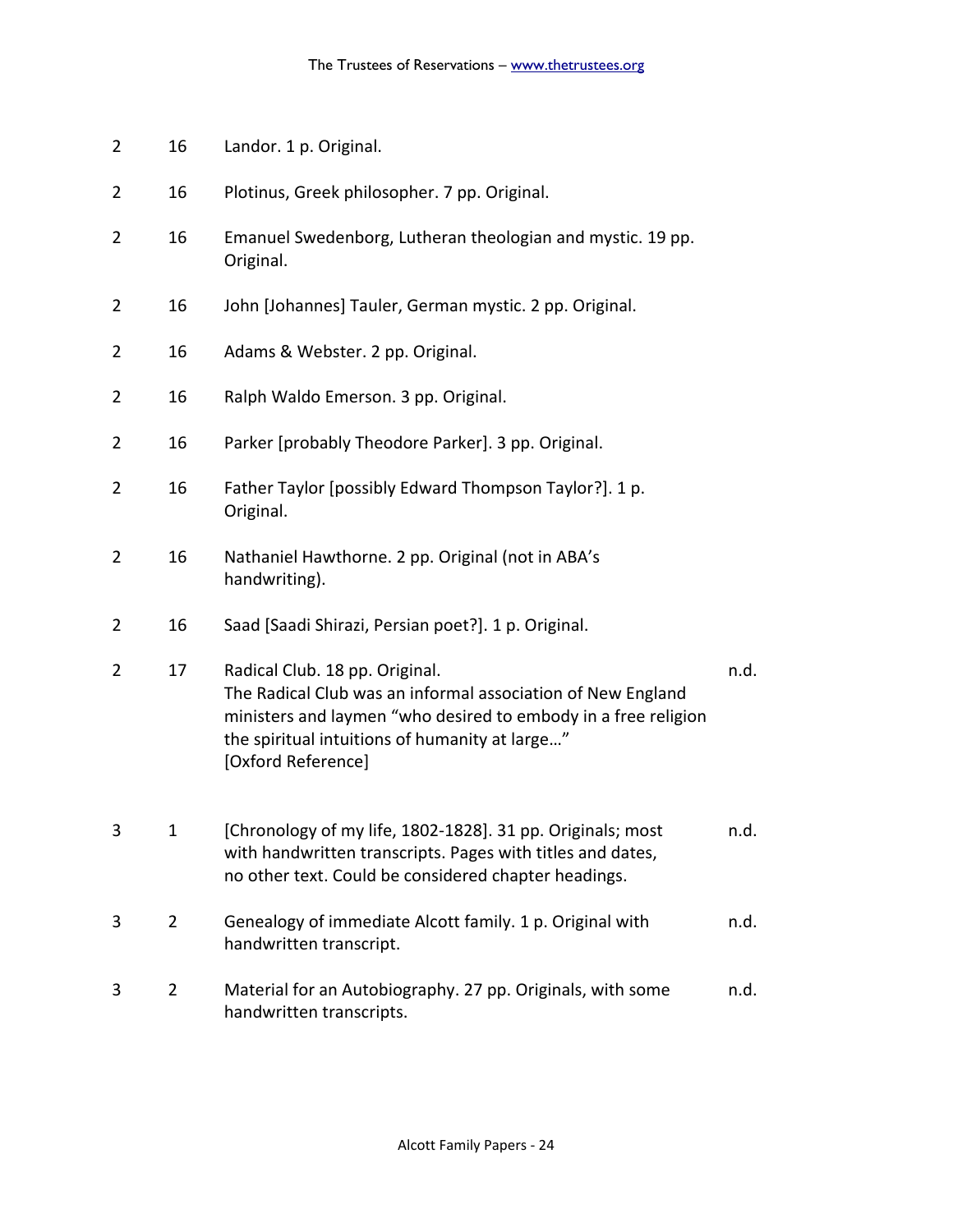### **Series I. Amos Bronson Alcott Papers**

#### **Manuscripts (cont.) – "Conversations"**

| Accounts of Alcott's "Conversations." The first four items were    |
|--------------------------------------------------------------------|
| copied by Amos Bronson Alcott from published accounts of his       |
| conversations. The last three items appear to have been written    |
| from notes taken at the actual conversation, as other participants |
| in the conversation are quoted.                                    |

- 3 3 "Miss Sedgwick" [the author?]. 3 pp. Original and handwritten 1856 transcript. By the New York correspondent to the Boston newspapers, 1856.
- 3 3 "Mr. Alcott's Conversations." 4 pp. Original. By Daniel 1857 Apr 21 Ricketson, in the *New Bedford Mercury* of 21 April 1857.
- 3 3 "A. Bronson Alcott's Conversation." 5 pp. Original. From the 1858 Jan 7(?) *Cincinnati Daily Enquirer,* 7(?) Jan 1858.
- 3 3 "Mr. Alcott's Conversations." 2 pp. Original. From an 1858 Jan unnamed Cincinnati newspaper, Jan. 1858.
- 3 3 [William Lloyd] "Garrison." 6 pp. Original and handwritten h.d. transcript. There are two copies of p. 2 of the transcript.
- 3 3 "Margaret Fuller." 6 pp. Original and handwritten transcript. n.d. The original lacks the explanatory paragraph found at the beginning of the transcript.
- 3 3 "Theodore Parker." 8 pp. Original and handwritten transcript. n.d.
- 3 4 Printed broadside advertising Alcott's Conversations, a series 1852 Jan of lectures on "Mysteries of Human Life." In Boston. Gives ticket information and dates.
- 3 4 Newspaper clipping, on conversation given by Alcott in the n.d. rooms of Mr. Cook, Hotel Bellevue, on "Immortality." The Bellevue was located at 21 Beacon St., Boston.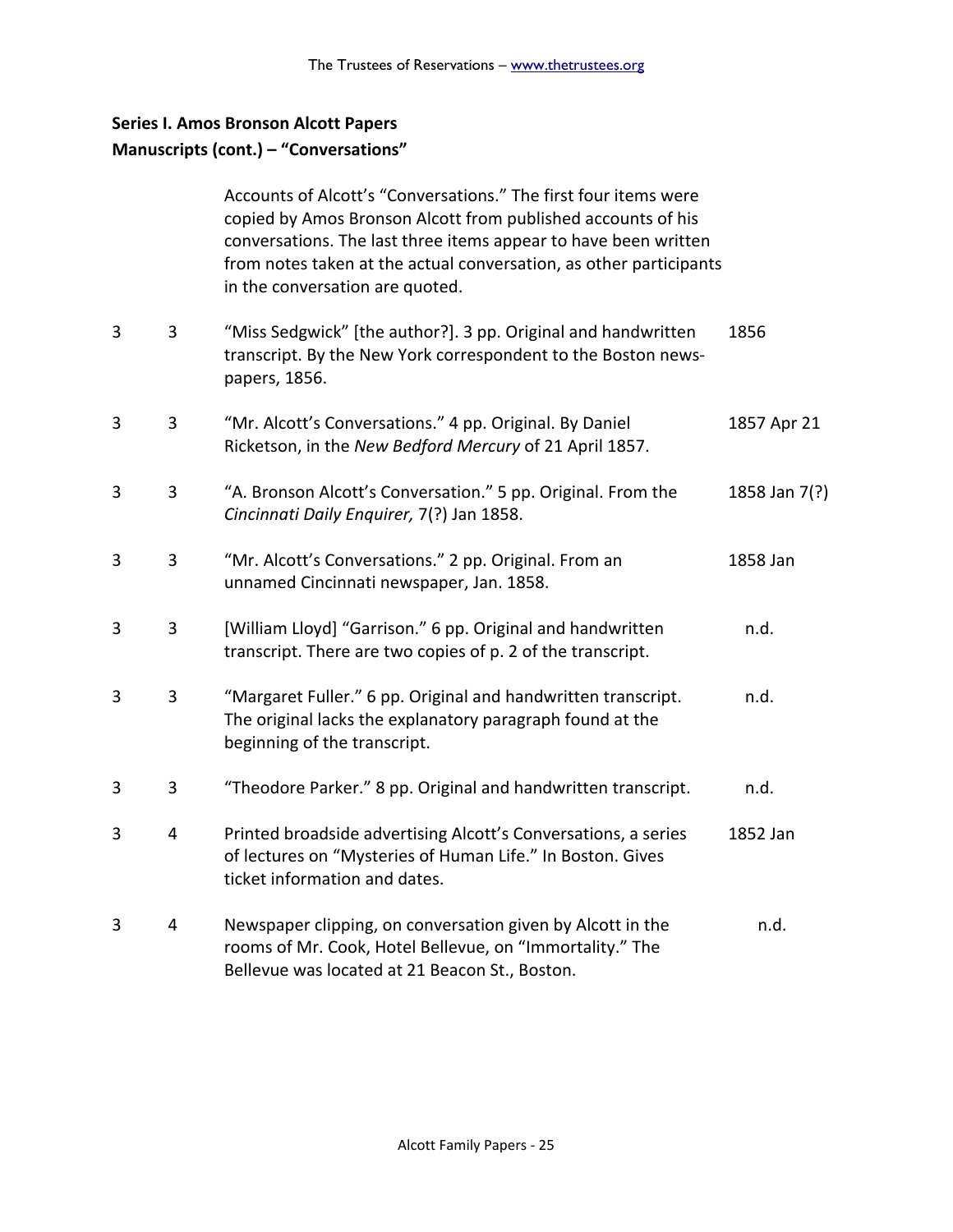## **Series I. Amos Bronson Alcott Papers Manuscripts (cont.) – Prose Writings**

Prose writings, most undated:

| 3 | 5 | Margaret Fuller. 1 p. Original.                                                                                 | n.d. |
|---|---|-----------------------------------------------------------------------------------------------------------------|------|
| 3 | 5 | Margaret Fuller. 2 pp. Original.<br>Part of a letter from Fuller to Harriet Martineau, copied out<br>by Alcott. | n.d. |
| 3 | 5 | Portrait. 4 pp. Original and handwritten transcript.<br>Primarily on Abba May's reaction to this portrait.      | n.d. |
| 3 | 5 | The Orchard House. 1 p. Original.                                                                               | n.d. |
| 3 | 5 | Garrisonians. 2 pp. Original.                                                                                   | n.d. |
| 3 | 5 | Adam. 1 p. Original.                                                                                            | n.d. |
| 3 | 5 | Lapse. 1 p. Original.                                                                                           | n.d. |
| 3 | 5 | Mysticism. 6 pp. Original.                                                                                      | n.d. |
| 3 | 5 | Desire. 2 pp. Original.                                                                                         | n.d. |
| 3 | 5 | Doctrine of form. 2 pp. Original.                                                                               | n.d. |
| 3 | 5 | The Signature of things. 1 p. Original.                                                                         | n.d. |
| 3 | 5 | Classes of men. 2 pp. Original.                                                                                 | n.d. |
| 3 | 5 | Descent of souls (?). 1 p. Original.                                                                            | n.d. |
| 3 | 5 | The good, is the 1 p. Original.                                                                                 | n.d. |
| 3 | 5 | Channing. 2 pp. Original.                                                                                       | n.d. |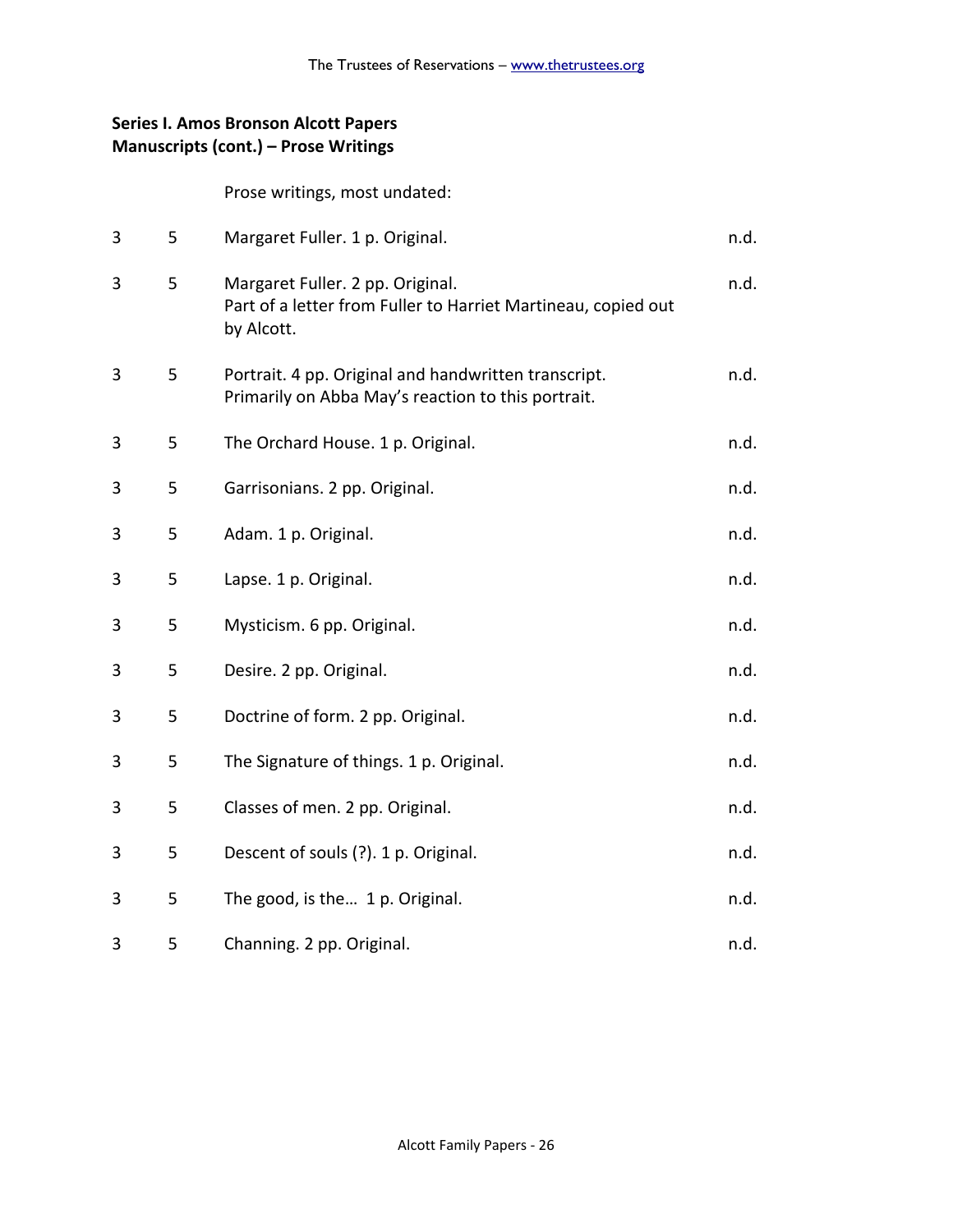### **Series I. Amos Bronson Alcott Papers Manuscripts (cont.) – Education**

3 6 Writings on schools and education. 35 pp. Originals and 1824-1837, n.d. some handwritten transcripts. Notes on "Writing School," the increase in fees at the Temple School (1837), a list of books to be used, etc. Includes six pages of diagrams. Also includes "Education," copied by Alcott from Elizabeth Palmer Peabody, Sept. 1834, for submission to *The Western Messenger* (a Unitarian periodical), but it does not appear to have been published. **Journals of students at the Temple School. Both are bound together in a red slipcase labeled "Alcott's School Journals**": 3 7 Journal of George Kuhn. 1 vol. Original. 1836 Mar 5-Jun 16 Quarter cards of discipline and image of school interior pasted in. Includes sketches and maps drawn by Kuhn, lists of word definitions, multiplication tables, Latin exercises. 3 7 Journal of Martha A. Kuhn. 1 vol. Original. 1837 Jun 7-Sep 30 Includes spelling and "defining" lessons. **Temple School Ephemera:** 3 8 Quarter Card of Discipline and Studies in Mr. Alcott's School 1836 May for the Summer Term Current 1836. 3 8 Quarter Card of Discipline and Studies in Mr. Alcott's School 1837 Jan for the Winter Term Current 1837. 3 8 Reproduction of the card for the winter term of 1837. 13 copies. **Concord Summer School of Philosophy:** 3 9 Flyer advertising the Concord Summer School of Philosophy. 1882 Jul 10 3 pp. Lists the details of fees, the lecturers and subjects, and the dates.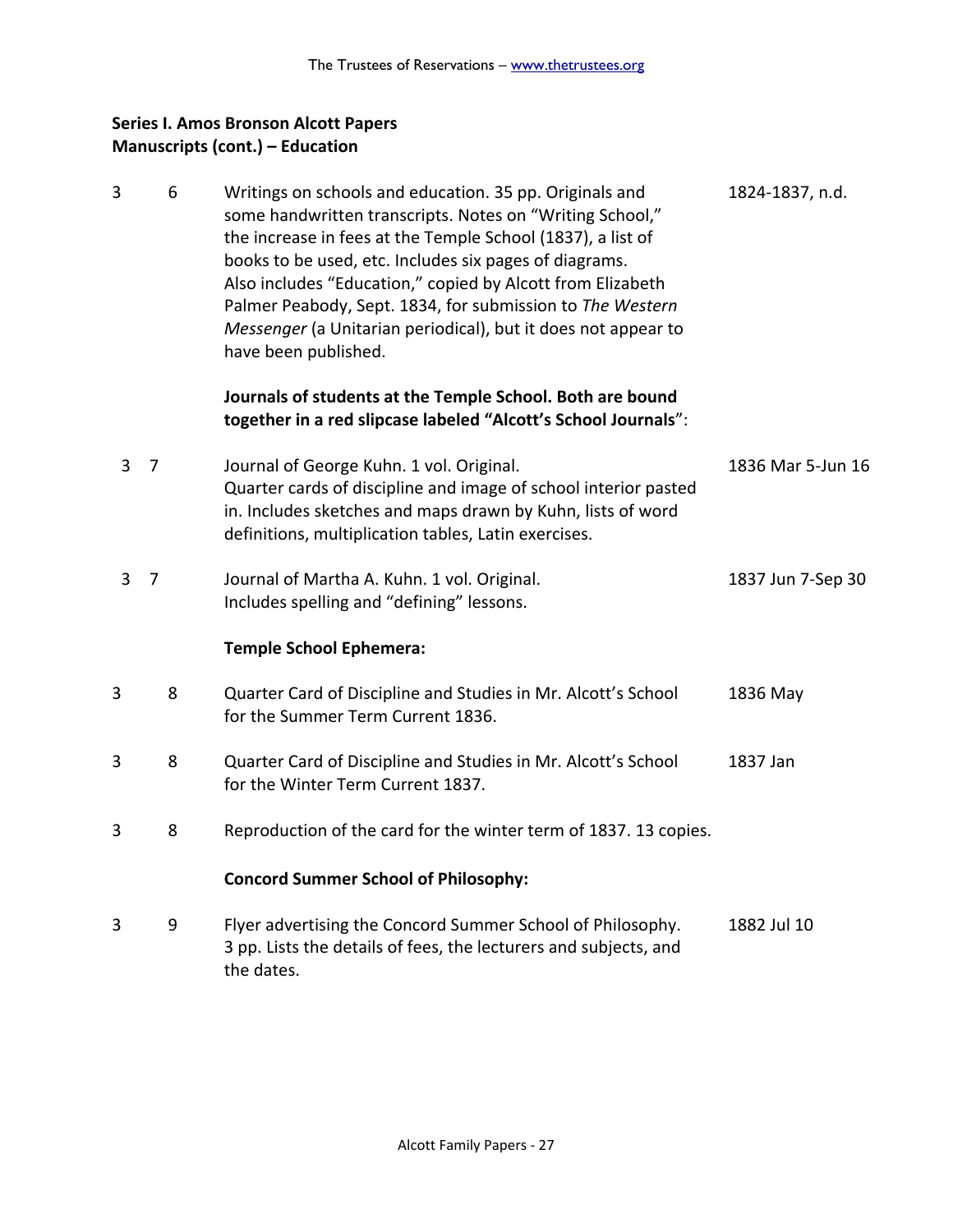## **Series I. Amos Bronson Alcott Papers Manuscripts (cont.) – Education**

### **Concord Summer School of Philosophy (cont.):**

| 3 | 9  | Legal document concerning the Concord Summer School of<br>Philosophy. Original unlocated; typed transcript and photocopy<br>of typed transcript only. This document, signed by Alcott and<br>witnessed by Louisa Alcott, requests Samuel Sewall sell the<br>land and buildings for the School (subject to a lease for part<br>of the premises to Alcott and the trustees of the Concord Summer<br>School of Philosophy) to William Torrey Harris for \$3,000. | 1884 Jun 11 |
|---|----|---------------------------------------------------------------------------------------------------------------------------------------------------------------------------------------------------------------------------------------------------------------------------------------------------------------------------------------------------------------------------------------------------------------------------------------------------------------|-------------|
| 3 | 10 | Single Ticket – admitting the bearer to any session of the<br>Concord Summer School. 9 copies.                                                                                                                                                                                                                                                                                                                                                                | 1879 Jul 1  |
| 3 | 10 | Full Course Ticket - admitting the bearer to all classes and<br>lectures. All signed by Amos Bronson Alcott. 16 copies.                                                                                                                                                                                                                                                                                                                                       | 1879-1882   |
|   |    | Poems and Verses - arranged alphabetically as most are undated:                                                                                                                                                                                                                                                                                                                                                                                               |             |
| 3 | 11 | "Advent" - 5 pp. Original.                                                                                                                                                                                                                                                                                                                                                                                                                                    | 1831        |
| 3 | 11 | "Atonement" - 1 p. Original.                                                                                                                                                                                                                                                                                                                                                                                                                                  | n.d.        |
| 3 | 11 | "Birthday Ode" - 6 pp. Original. Written for Elizabeth Peabody<br>Alcott's birthday at Fruitlands.<br>Published in Clara Endicott Sears, Bronson Alcott's<br>Fruitlands (Boston: Houghton Mifflin, 1915): 94-97.                                                                                                                                                                                                                                              | 1843 June   |
| 3 | 11 | "Channing" - 1 p. Original.                                                                                                                                                                                                                                                                                                                                                                                                                                   | n.d.        |
| 3 | 11 | "Chaste Loves a Maid" - 1 p. Original.                                                                                                                                                                                                                                                                                                                                                                                                                        | n.d.        |
| 3 | 11 | "The Cup of Life" $-$ 2 pp. Original.                                                                                                                                                                                                                                                                                                                                                                                                                         | n.d.        |
| 3 | 11 | "Days and Works at Fruitlands" – 4 pp. Original and color<br>photocopies. Contains brief extracts from Euripedes and<br>Henry More, and poems "Georgics" and "Harvest." Not in<br>ABA's handwriting. [Item no. F.0095.42]                                                                                                                                                                                                                                     | 1843        |
| 3 | 11 | "Enthusiasm" - 1 p. Original.                                                                                                                                                                                                                                                                                                                                                                                                                                 | n.d.        |

#### **Series I. Amos Bronson Alcott Papers**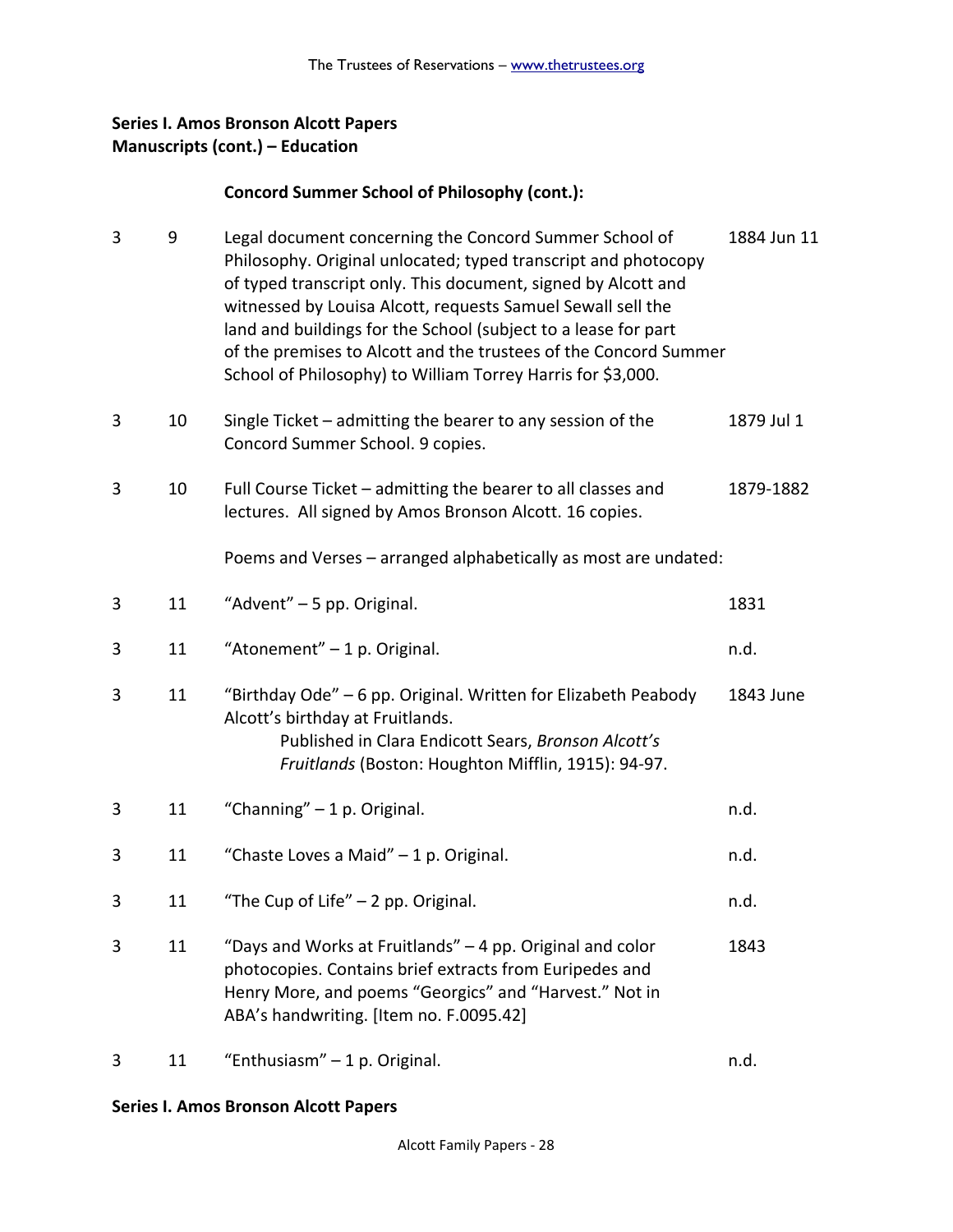# **Manuscripts (cont.) – Poems and Verses**

| 3 | 11 | "Fellowship" - 1 p. Original.                                                                                                                                                                                                                            | n.d.       |
|---|----|----------------------------------------------------------------------------------------------------------------------------------------------------------------------------------------------------------------------------------------------------------|------------|
| 3 | 11 | "First Know Thyself" - 1 p. Original.                                                                                                                                                                                                                    | n.d.       |
| 3 | 11 | "Follow Your Ideal" - 1 p. Original.                                                                                                                                                                                                                     | n.d.       |
| 3 | 11 | "For Resignation" - 1 p. Original.                                                                                                                                                                                                                       | n.d.       |
| 3 | 11 | "Friendship" - 1 p. Original.                                                                                                                                                                                                                            | n.d.       |
| 3 | 11 | "The Fugitive" $-1$ p. Original.                                                                                                                                                                                                                         | n.d.       |
| 3 | 11 | "The Gracious Faith" $-1$ p. Original.                                                                                                                                                                                                                   | n.d.       |
| 3 | 12 | "The Heart Its Lineaments" $-1$ p. Original.                                                                                                                                                                                                             | n.d.       |
| 3 | 12 | "His Foolish Heart" - 1 p. Original.                                                                                                                                                                                                                     | n.d.       |
| 3 | 12 | "His Noblest Aim" - 1 p. Original.                                                                                                                                                                                                                       | n.d.       |
| 3 | 12 | "Hope" - 1 p. Original.                                                                                                                                                                                                                                  | 1839       |
| 3 | 12 | "How Eagerly Goodmen" - 1 p. Original.                                                                                                                                                                                                                   | n.d.       |
| 3 | 12 | "Humor" - 1 p. Original.                                                                                                                                                                                                                                 | n.d.       |
| 3 | 12 | "Immortal" $-1$ p. Original.                                                                                                                                                                                                                             | n.d.       |
| 3 | 12 | "Infancy" $-1$ p. Original.                                                                                                                                                                                                                              | n.d.       |
| 3 | 12 | "Ion: a Monody" - 11 pp. Original, with notes by F. B. Sanborn.<br>Penciled at top: "Read before Concord School of Philosophy<br>July 22, 1882 on the death of Emerson."<br>Published in Journal of Speculative Philosophy,<br>19 (April 1885): 315-318. | 1882       |
| 3 | 12 | "John Brown" - 1 p. Original.                                                                                                                                                                                                                            | n.d.       |
|   |    | <b>Series I. Amos Bronson Alcott Papers</b><br>Manuscripts (cont.) - Poems and Verses                                                                                                                                                                    |            |
| 3 | 12 | "Love's Morrow" - 3 pp. Printed. 2 copies.                                                                                                                                                                                                               | 1880 Jan 4 |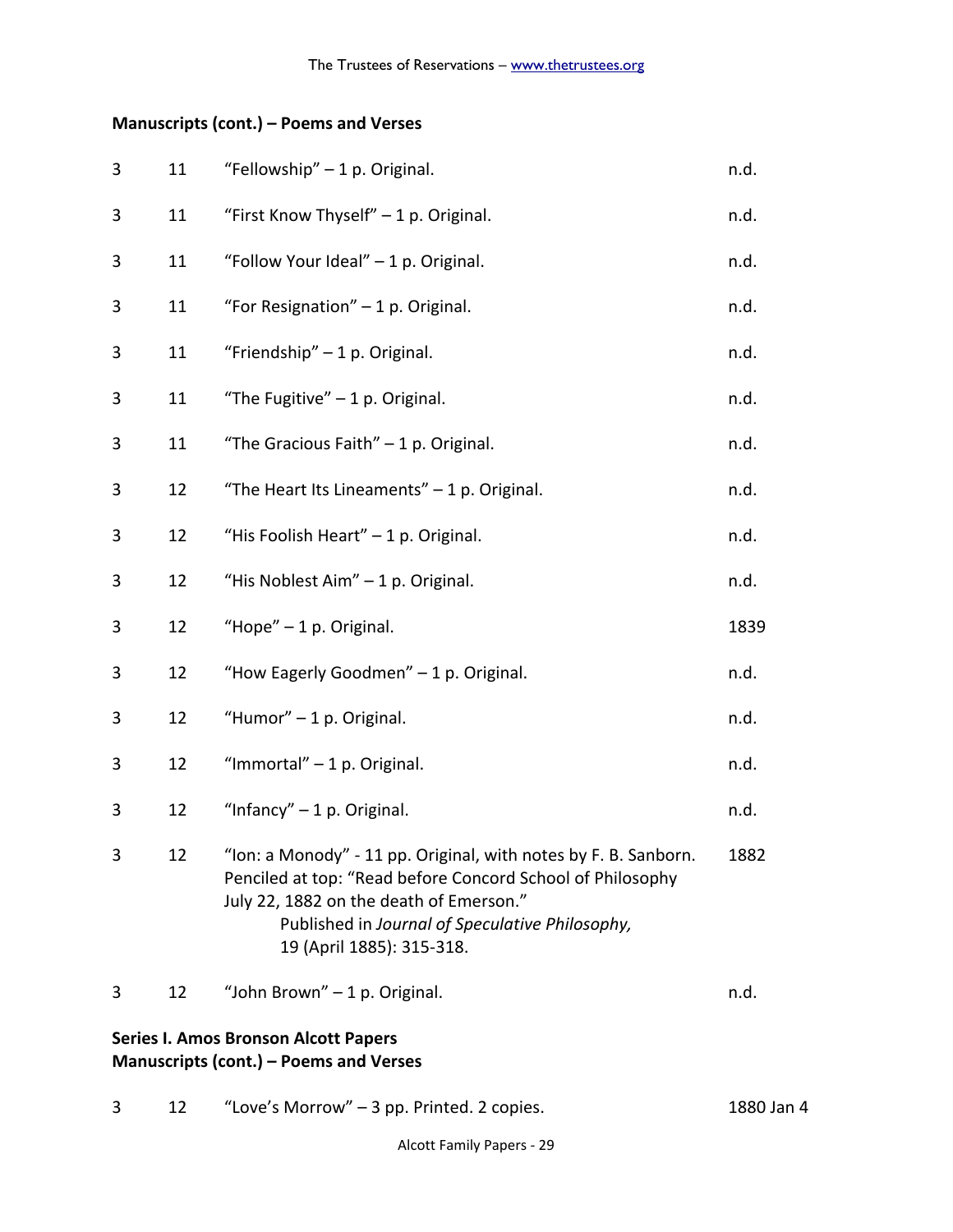# A tribute to May Alcott Nieriker.

| 3 | 12             | "Man's Soul" - 1 p. Original.                                                                                                                                | n.d.     |
|---|----------------|--------------------------------------------------------------------------------------------------------------------------------------------------------------|----------|
| 3 | 12             | "Masks" - 1 p. Original. Dated at Fruitlands.                                                                                                                | 1844     |
| 3 | 12             | "Melancholy" - 1 p. Original.                                                                                                                                | 1839     |
| 3 | 12             | "Mob Rule" - 1 p. Original. Same poem as "Where Sleep<br>the Gods."                                                                                          | n.d.     |
| 4 | $\mathbf{1}$   | "New Connecticut" - 121 pp. Original.                                                                                                                        | 1880 Jun |
| 4 | $\overline{2}$ | "No Tares Permit to Grow" - 1 p. Original. Dated at Fruitlands.<br>[Tares were weeds that resembled wheat]                                                   | 1843 Jun |
| 4 | $\overline{2}$ | "Not His Decree" - 1 p. Original.                                                                                                                            | n.d.     |
| 4 | $\overline{2}$ | "Oft I Recall Those Hours" - 3 pp. Original.                                                                                                                 | n.d.     |
| 4 | $\overline{2}$ | "The Person" - 1 p. Original.                                                                                                                                | n.d.     |
| 4 | $\overline{2}$ | "The Poet's Plesuance" - 2 pp. Original.                                                                                                                     | n.d.     |
| 4 | $\overline{2}$ | "Providence" - 1 p. Original. Dated at Philadelphia.                                                                                                         | 1834     |
| 4 | $\overline{2}$ | "Round the Wide Globe" $-1$ p. Original.                                                                                                                     | n.d.     |
| 4 | $\overline{2}$ | "The Sailor" $-1$ p. Original.                                                                                                                               | n.d.     |
| 4 | $\overline{2}$ | "Sighs for Paradise" - 5 pp. Original. Dated Still River, near<br>Fruitlands.                                                                                | 1844 Jul |
| 4 | $\overline{2}$ | "Sighs for Paradise" - 5 pp. Original, on smaller blue paper<br>than the above version. Photocopy of first page only. Dated<br>Still River, near Fruitlands. | 1844 Jul |
|   |                | <b>Series I. Amos Bronson Alcott Papers</b><br><b>Manuscripts (cont.) - Poems and Verses</b>                                                                 |          |
| 4 | 2              | "Success, Success" - 1 p. Original.                                                                                                                          | n.d.     |

4 3 "The Three He Saw" – 1 p. Original. The Saw Number of the Same School and Muslim and Muslim and Muslim and Muslim and Muslim and Muslim and Muslim and Muslim and Muslim and Muslim and Muslim and Muslim and Muslim and M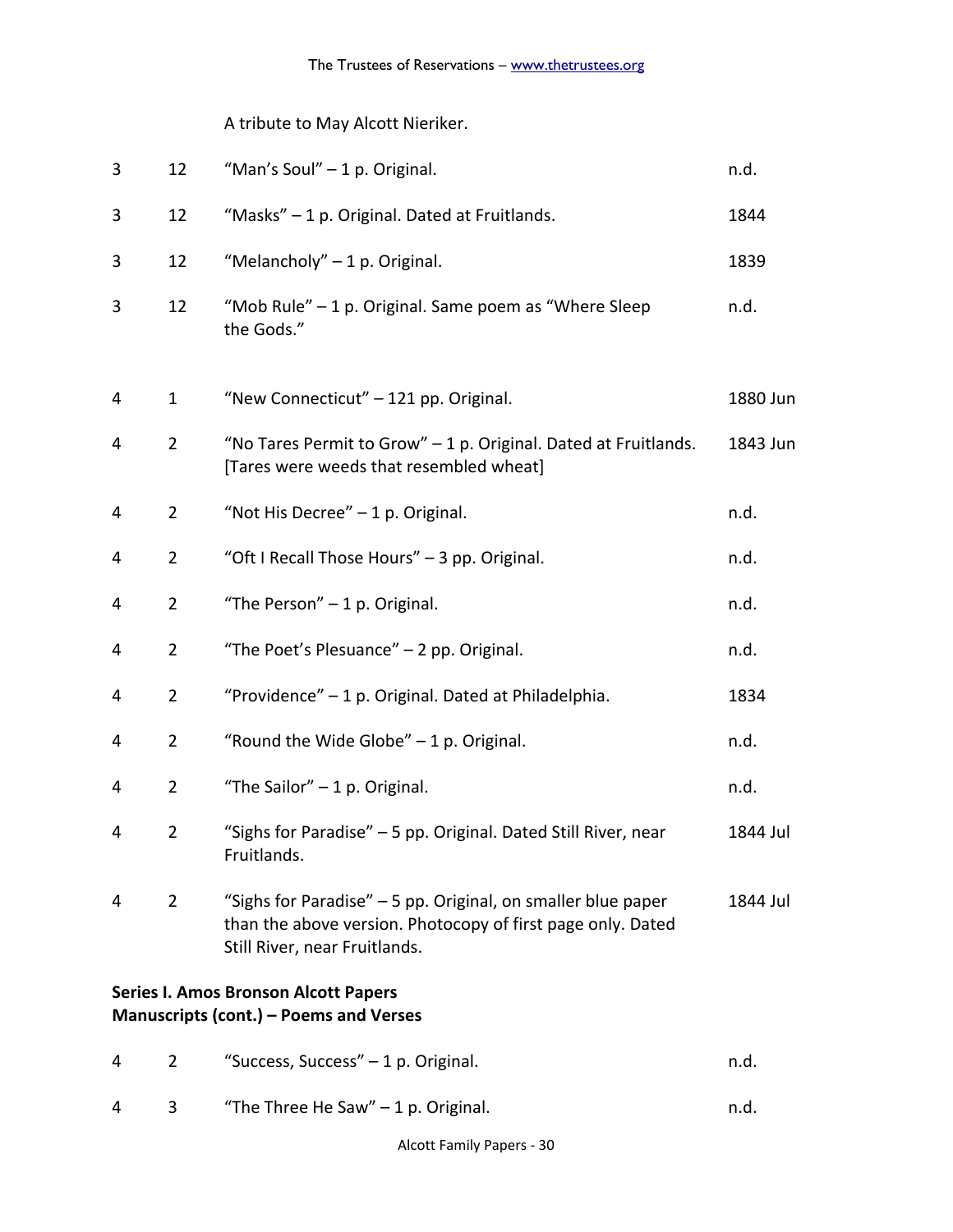| 4 | 3 | "Tis Noble Minds" - 1 p. Original.                                                                                    | n.d.     |
|---|---|-----------------------------------------------------------------------------------------------------------------------|----------|
| 4 | 3 | "To L.M.A." $-1$ p. Original.<br>Published in Sonnets and Canzonets (Boston:<br>Roberts Brothers, 1882): p. 73.       | 1882     |
| 4 | 3 | "To My Wife" - 2 pp. Original. Dated at Boston.                                                                       | 1839     |
| 4 | 3 | "Unseen Our Spirits" - 1 p. Original.                                                                                 | n.d.     |
| 4 | 3 | "The Voyager" $-1$ p. Original.<br>Written about Louisa May Alcott.                                                   | 1880 Sep |
| 4 | 3 | "Wake, Wake" - 1 p. Original.                                                                                         | n.d.     |
| 4 | 3 | "The Wanderer" - 5 pp. Original.                                                                                      | n.d.     |
| 4 | 3 | "Were God Not God" - 1 p. Original.                                                                                   | n.d.     |
| 4 | 3 | "Where Sleep the Gods" $-1$ p. Original. Same poem as<br>"Mob Rule."                                                  | n.d.     |
| 4 | 3 | "Wist Ye Not" - 1 p. Original.                                                                                        | n.d.     |
| 4 | 3 | "Wolcott" - 4 pp. Original.                                                                                           | n.d.     |
| 4 | 3 | "Written In An Album" - 1 p. Original.                                                                                | n.d.     |
| 4 | 4 | "Sentiments to M. B. 1821." Book of sayings and verse copied<br>out. Signed A. B. Alcott, but not in his handwriting. | 1821     |
| 4 | 5 | Unidentified manuscripts. 12 pp. total. Originals.                                                                    | n.d.     |

# **Writings about Amos Bronson Alcott**

Extent: 5 folders (2 in.) Dates: 1821-1907

This subseries contains material about Amos Bronson Alcott that was copied by him, and material written about him after his death.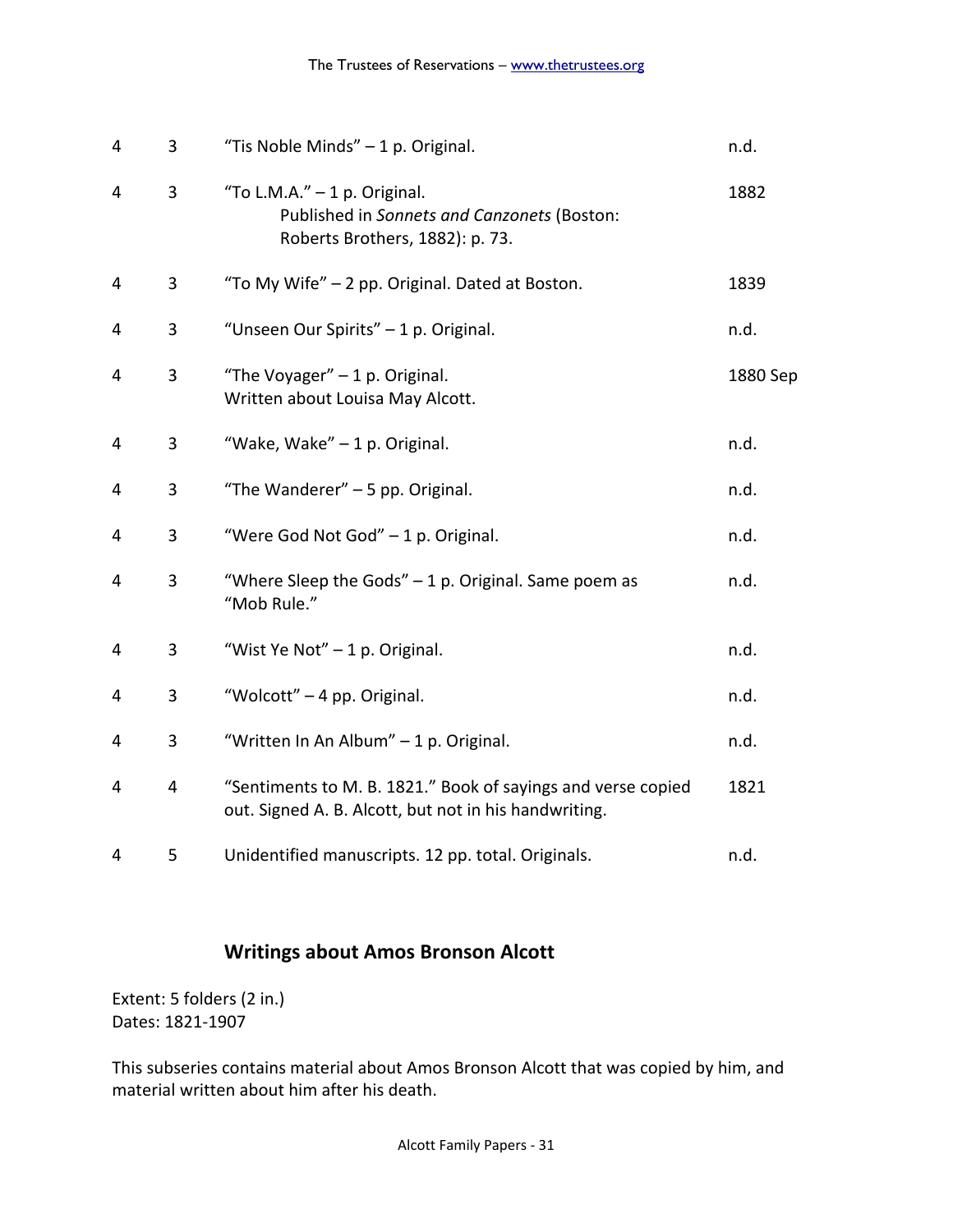| 4 | 6 | "Extract from the Diary of my Friend Wm. A. Alcottconcerning<br>my sickness in Norfolk, Feb. 10-Mar. 12, 1821. 4 pp. Original<br>(not in Bronson Alcott's handwriting) and handwritten<br>transcript.                                                    | 1821        |
|---|---|----------------------------------------------------------------------------------------------------------------------------------------------------------------------------------------------------------------------------------------------------------|-------------|
| 4 | 6 | "Extracts from my brother's journal on our journey by land<br>to Virginia," 7 Nov 1821-18 Jan 1822. 7 pp. Original (copied<br>by A. B. Alcott).                                                                                                          | 1821-1822   |
| 4 | 6 | Letter from Dr. Alcott [William Andrus Alcott] to J. S. May,<br>on Bronson Alcott. 2 pp. Original (copied by A. B. Alcott).                                                                                                                              | 1829 Mar 4  |
| 4 | 6 | Letter from Dr. Alcott [William Andrus Alcott) to J. S. May,<br>on Alcott's school. 2 pp. Original (copied by A. B. Alcott).                                                                                                                             | 1830 May 15 |
| 4 | 6 | Letter from W. H. Furness to an unknown correspondent.<br>2 pp. Original and typed transcript. Primarily about Amos<br>Bronson Alcott's book and the reaction to it.                                                                                     | 1837 Apr 7  |
| 4 | 6 | Nathaniel Hawthorne on Bronson Alcott, from Hawthorne's<br>short story "The Hall of Fantasy" originally published in 1843.<br>2 pp. Original (copied by A. B. Alcott). Connection to Alcott is<br>not clear, as he is not mentioned in the actual story. | [1843?]     |
| 4 | 6 | Section on Alcott from James Russell Lowell's A Fable for<br>Critics, first published in 1848. 1 p. Original (copied by A.<br>B. Alcott?).                                                                                                               | [1848]      |
| 4 | 6 | Dr. Osgood in North American Review, "The Real and the<br>Ideal in New England." 4 pp. Original (copied by A. B. Alcott).<br>Describes Alcott's and Emerson's poetry.                                                                                    | 1857 Apr    |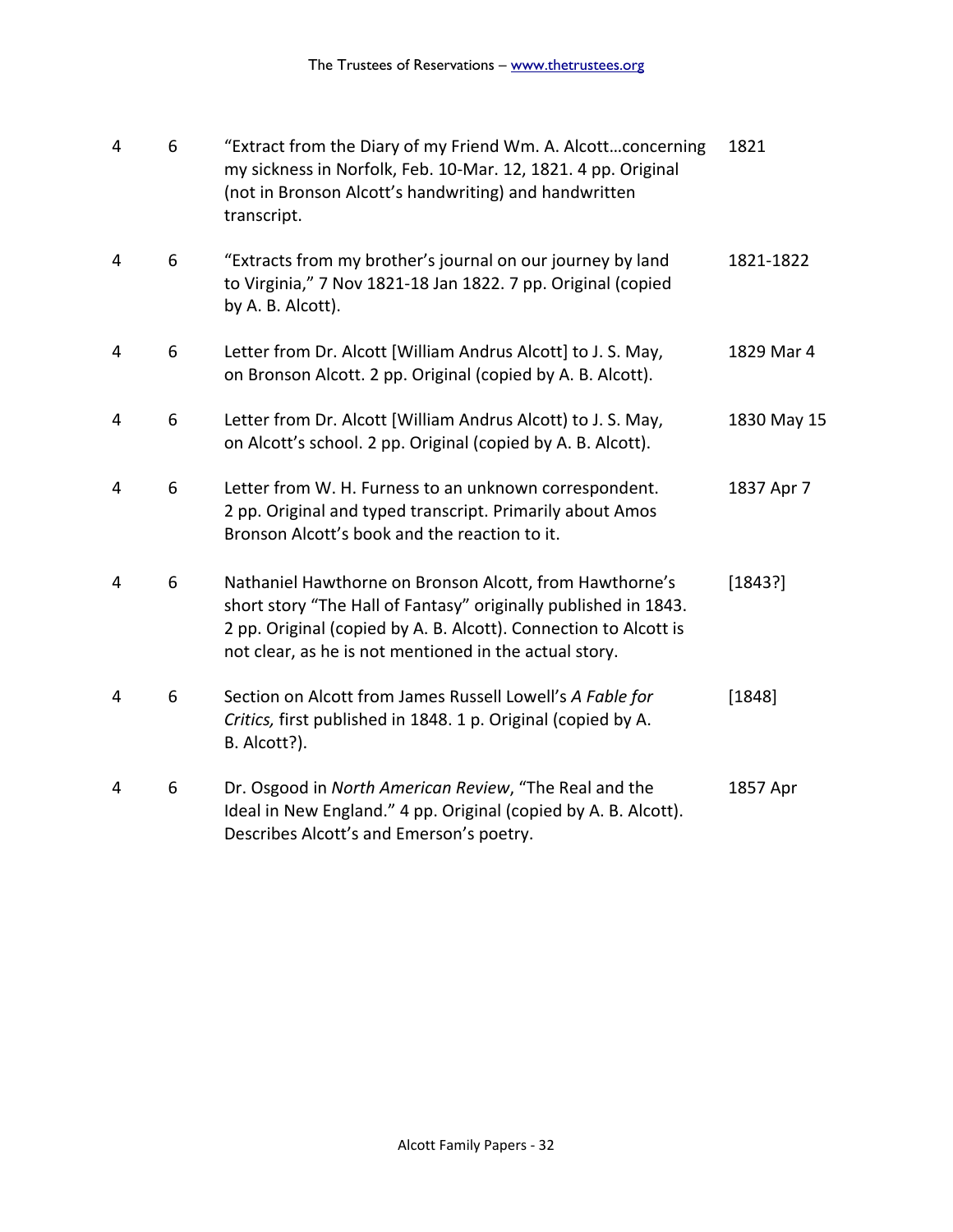## **Series I. Amos Bronson Alcott Papers Writings about Amos Bronson Alcott (cont.)**

| 4 | 6  | "Alcott, Amos Bronson," by R. W. Emerson in New American<br>Cyclopedia, ed. George Ripley and C. A. Dana, Vol. I (1870?)<br>p. 301. Original (copied by A. B. Alcott) with an additional note<br>on his lectures and the books he authored (the latest being<br>1877). With typed transcript.                                                                                                                                                                                                                                                                   | [1877?]     |
|---|----|-----------------------------------------------------------------------------------------------------------------------------------------------------------------------------------------------------------------------------------------------------------------------------------------------------------------------------------------------------------------------------------------------------------------------------------------------------------------------------------------------------------------------------------------------------------------|-------------|
| 4 | 7  | F[ranklin] B. Sanborn, "Alcott the Idealist, a biographical<br>address read before the Concord School of Philosophy."<br>68 pp. Original, although not all pages appear to be in<br>Sanborn's handwriting.                                                                                                                                                                                                                                                                                                                                                      | 1888 Jun 16 |
| 4 | 8  | F[ranklin] B. Sanborn, "Alcott the Idealist, a biographical<br>address read before the Concord School of Philosophy."<br>Two typescript copies, one 16 pp. and one 28 pp., but<br>Identical in content.                                                                                                                                                                                                                                                                                                                                                         | 1888 Jun 16 |
| 4 | 9  | Typescript copy of William Harry Harland's "Bronson Alcott's<br>English Friends." 44 pp. Original typescript with corrections.<br>Discusses James Pierrepont Greaves, William Oldham, and<br>Henry Gardiner Wright, but the bulk of this essay concerns<br>Charles Lane.<br>See the Charles Lane Papers for a clean copy of this essay<br>incorporating the changes made on this typescript.<br>Published in Joel Myerson's "William Harry Harland's<br>'Bronson Alcott's English Friends,' " Resources for<br>American Literary Study, 8 (Spring 1978): 24-60. | [1907]      |
| 4 | 9  | Typescript copy of William Harry Harland's "Bronson Alcott's<br>English Friends." 44 pp. Photocopy of above item.                                                                                                                                                                                                                                                                                                                                                                                                                                               | [1907]      |
|   | 9  | Letter from Franklin B. Sanborn to William Harry Harland. 1 p.<br>Photocopy. Sees Harland's manuscript (above) valuable as a<br>source of information but little value as a magazine article.                                                                                                                                                                                                                                                                                                                                                                   | 1907 Sep 13 |
| 4 | 10 | Franklin B. Sanborn, "Alcott." 2 pp. Original. Two pages from<br>Chapter II (pp. 61-62) of Sanborn's [and Harris's] biography<br>of Alcott.                                                                                                                                                                                                                                                                                                                                                                                                                     | 1893        |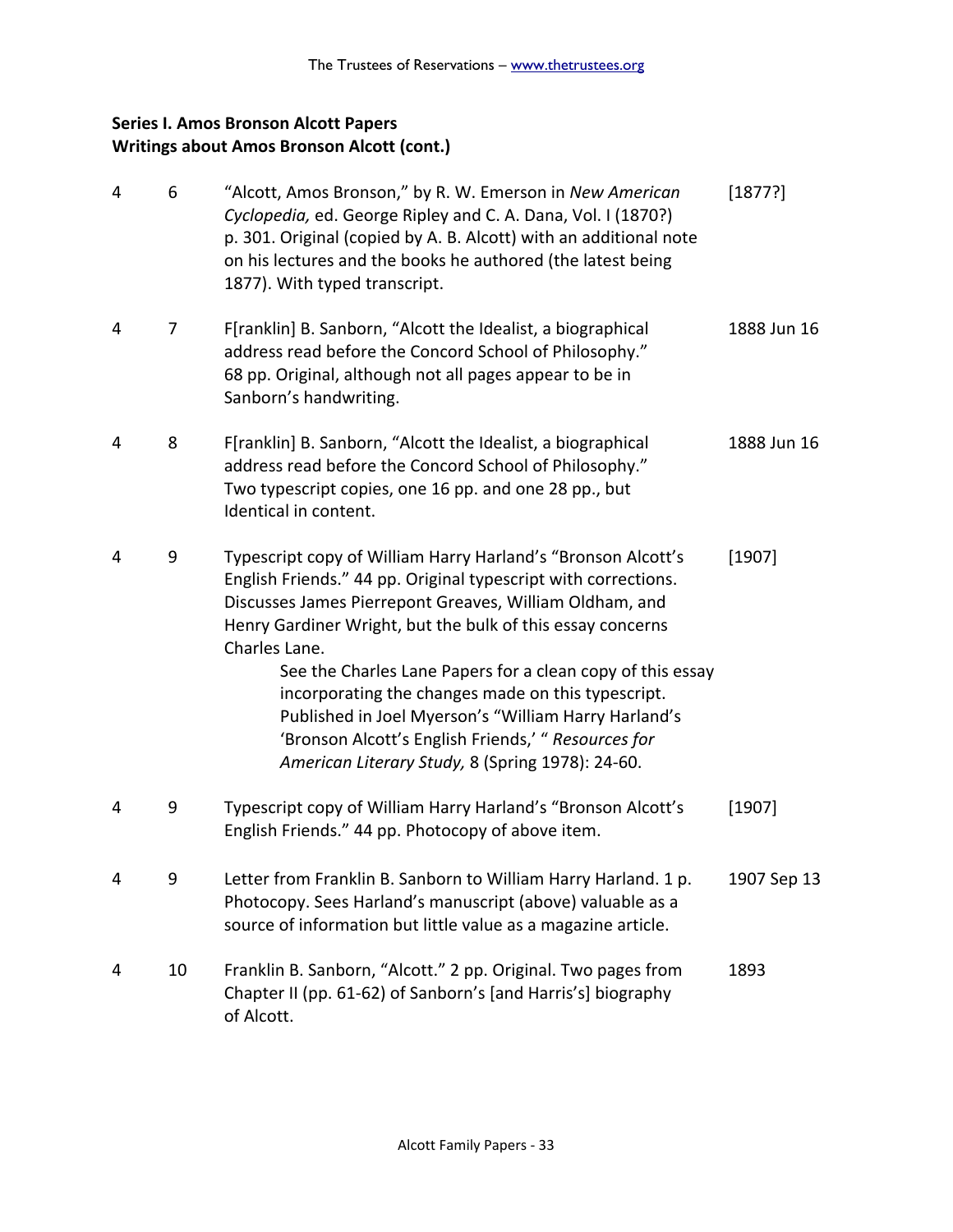## **Series I. Amos Bronson Alcott Papers Writings about Amos Bronson Alcott (cont.)**

| 4 | 10 | "Notes on Emerson and Alcott," Salem [Mass.?]. Possibly<br>by Franklin B. Sanborn. 3 pp. Typescript. With clean typed<br>transcript and carbon copy of clean transcript.                                                                                    | 1894 Jan 20 |
|---|----|-------------------------------------------------------------------------------------------------------------------------------------------------------------------------------------------------------------------------------------------------------------|-------------|
| 4 | 10 | "The Alcotts" by F. P. Stearns of Arlington Heights. 5 pp.<br>Original with typed transcript and carbon copy of transcript.<br>About Bronson and Louisa.                                                                                                    | 1899 Nov 27 |
| 4 | 10 | "Remarks" [on Alcott] by Mrs. Ednah D. Cheney. 2 pp.<br>Original typescript with corrections, clean typed<br>transcript and carbon copy of clean transcript.                                                                                                | [1899?]     |
| 4 | 10 | [Remarks on Bronson Alcott] by Davidson. 1 p. Typescript.<br>With clean typed transcript and carbon copy of clean<br>typed transcript.                                                                                                                      | [1899?]     |
| 4 | 10 | Letter to Franklin B. Sanborn from John Albee. 4 pp. Typed,<br>signed letter, with clean typed transcript and carbon copy<br>of transcript. Regrets he cannot attend the commemoration<br>of Alcott's birthday; discusses Alcott in great detail in letter. | [1899?]     |
| 4 | 10 | "Alcott's Relation to Pythagoras and Plato," by T. M. Johnson<br>of Missouri. 2 pp. Typescript, signed, with corrections. With<br>clean typed transcript and carbon copy of clean transcript.                                                               | 1899 Nov 25 |

## **Ephemera**

Extent: 2 folders, 2 oversize flat folders Dates: 1820-1935

4 11 "Account of a Tour South with Wm. A. Alcott 1820." A map 1820 of Virginia, North Carolina and South Carolina, with routes outlined in red ink.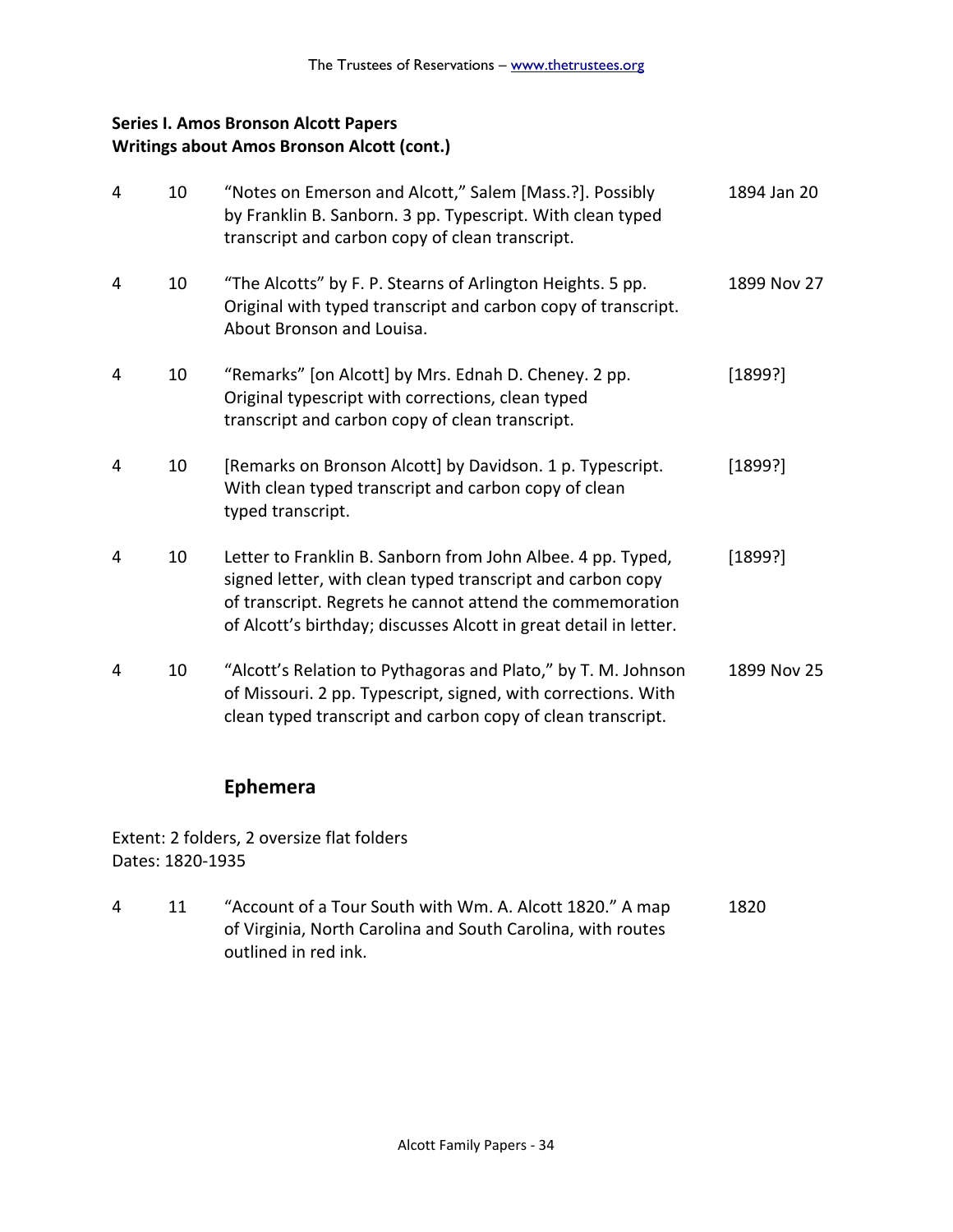## **Series I. Amos Bronson Alcott Papers Ephemera (cont.)**

| 4 | 12 | "Notes of Sentiments expressed by James Pierrepont<br>Greaves Esq. in Conversations with R. W. Birch, of Derby in<br>1834 together with Extracts from three of his Letters. Copied<br>for A. Bronson Alcott Esq. of Concord U.S. 1842." 1 bound vol.<br>Original. With an inscription "To A. Bronson Alcott Esq. with<br>compliments & sincere regards R. W. Birch Derby, 18 <sup>th</sup> Septem-<br>ber 1842." Alcott's signature is also on the title page. | 1842 Sep 18 |
|---|----|----------------------------------------------------------------------------------------------------------------------------------------------------------------------------------------------------------------------------------------------------------------------------------------------------------------------------------------------------------------------------------------------------------------------------------------------------------------|-------------|
|   |    | Oversize fldr. "Alcott, New England's Oracle, at Fruitlands."<br>Newspaper article from the Boston Evening Transcript.<br>Reprints Franklin B. Sanborn's speech at the opening of the<br>Alcott home (Fruitlands) in Harvard, Mass., recently restored.                                                                                                                                                                                                        | 1914 Jun 24 |
|   |    | Oversize fldr. "Old Wolcott School Made Shrine in Honor of Bronson Alcott."<br>Newspaper article from the New Haven Sunday Register.                                                                                                                                                                                                                                                                                                                           | 1935 Mar 30 |
|   |    | Oversize fldr. The Regenerator, newspaper, New York, Vol. 1, No. 2.<br>Alcott's signature on the front page.                                                                                                                                                                                                                                                                                                                                                   | 1844 Jan 8  |

### **Images**

Extent: 3 folders Dates: 1860-1910

This subseries contains images, both photographs and illustrations, of Amos Bronson Alcott and locations associated with him.

| 4 | 13 | Photograph of Amos Bronson Alcott.<br>Shows Alcott from the right side. He has long white hair,<br>and wears a suit jacket, white shirt, and dark bow tie. 3 34" x 5"                                                                                                                                                                                                                                                                                     | [1860s?] |
|---|----|-----------------------------------------------------------------------------------------------------------------------------------------------------------------------------------------------------------------------------------------------------------------------------------------------------------------------------------------------------------------------------------------------------------------------------------------------------------|----------|
| 4 | 13 | Carte-de-visite photograph of Amos Bronson Alcott.<br>Shows him seated in a chair holding a newspaper in his lap.<br>He has long white hair, wears a dark suit with darker lapels<br>(velvet?). Photographer: S. Masury, Photographic Artist, 289<br>Washington St., Boston. 2 ¼" x 3 ¾" [Samuel Masury (d. 1874)<br>operated a photographic studio on Washington St. beginning in<br>1858, but he is not listed in the 1870 or 1872 Boston directories.] | [1860s]  |
|   |    |                                                                                                                                                                                                                                                                                                                                                                                                                                                           |          |

#### **Series I. Amos Bronson Alcott Papers**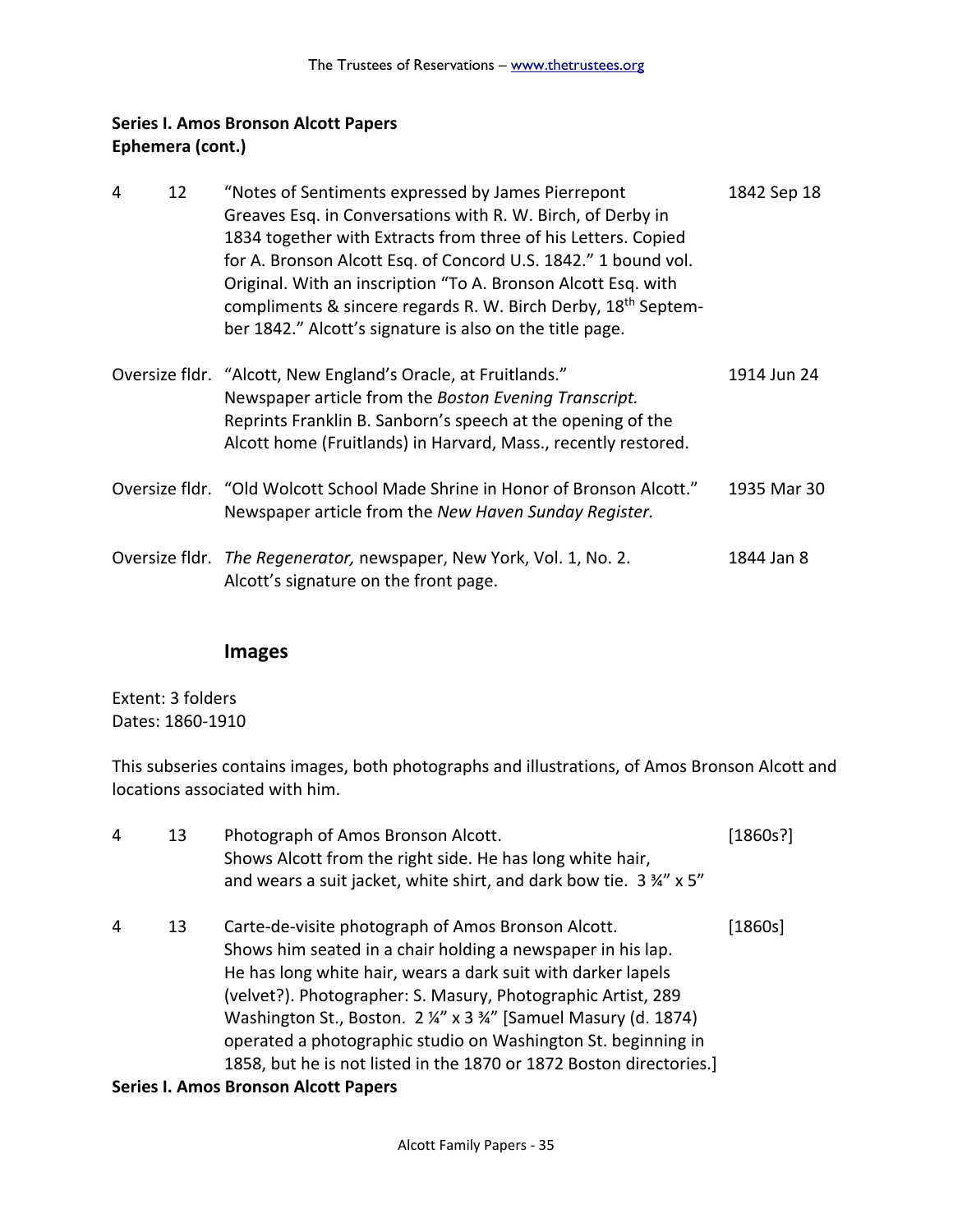# **Images (cont.)**

| 4              | 13 | Photograph of Bronson Alcott and William Torrey Harris in<br>Concord, Mass. (at Orchard House). Both men are seated<br>outside; there is a small child seated next to Harris.<br>Photographer: James H. Tolman, 78 Plymouth Rd., Malden,<br>Mass. 7" x 9 %" [James Tolman is not listed in the 1882 Malden<br>directory; illustration in Box 4, Folder 15 of this image is dated<br>1880.] | [1880]  |
|----------------|----|--------------------------------------------------------------------------------------------------------------------------------------------------------------------------------------------------------------------------------------------------------------------------------------------------------------------------------------------------------------------------------------------|---------|
| 4              | 13 | Photograph of bust of Amos Bronson Alcott.<br>Bust sits on a pedestal, location unknown. 2 5/8" x 4 1/4"                                                                                                                                                                                                                                                                                   | n.d.    |
| 4              | 13 | Cabinet card photograph of bust of Amos Bronson Alcott.<br>Bust done by Walton Ricketson. Frontal view. 4 1/8" x 5 7/8",<br>mounted on cardboard 4 1/4" x 6 1/2"                                                                                                                                                                                                                           | n.d.    |
| $\overline{4}$ | 13 | Cabinet card photograph of bust of Amos Bronson Alcott.<br>Bust done by Walton Ricketson. Side view. 4" x 5 7/8",<br>mounted on cardboard 4 1/4" x 6 1/2"                                                                                                                                                                                                                                  | n.d.    |
| 4              | 14 | Pen and ink sketch of Amos Bronson Alcott.<br>Shows him in his later years, wearing a top hat and cape, and<br>carrying a cane under his left arm. Sketch pasted onto paper.                                                                                                                                                                                                               | n.d.    |
| 4              | 14 | Reproduction of above sketch.                                                                                                                                                                                                                                                                                                                                                              |         |
| 4              | 14 | Illustration of A. Bronson Alcott.<br>Similar to pen and ink sketch above, apparently printed in<br>A. Bronson Alcott's Life and Philosophy (first published in<br>1893). This illustration torn from The Book Buyer, [1893?].                                                                                                                                                             | [1893?] |
| 4              | 14 | Woodcut of A. Bronson Alcott. Woodcut done by Grassly.<br>Shows Alcott from the right side.                                                                                                                                                                                                                                                                                                | n.d.    |
| 4              | 14 | Reproduction of sketch of A. Bronson Alcott.<br>Shows Alcott from the neck up, with longish hair. 2 copies.                                                                                                                                                                                                                                                                                | n.d.    |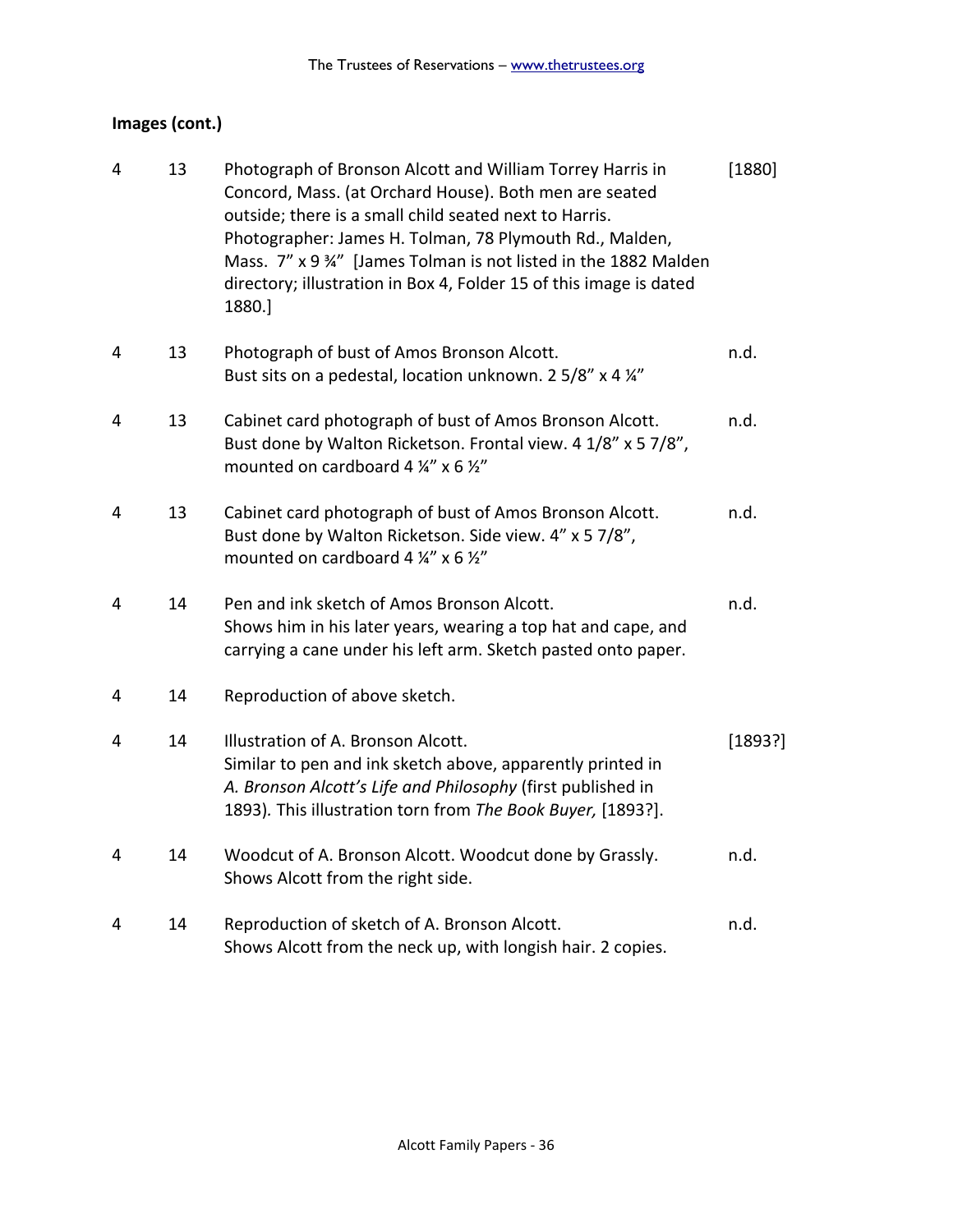## **Series I. Amos Bronson Alcott Papers Images (cont.)**

4 15 Photograph of sketch of Hosmer Cottage, Concord, Mass. [ca. 1900] Sketch done by Bronson Alcott in 1842; photograph probably made ca. 1900. Sketch shows one-story building with two gables and ells attached to the house on either side, tree in front. 4  $\frac{1}{4}$ " x 3 1/8", mounted on cardboard 6  $\frac{1}{4}$ " x 5  $\frac{1}{4}$ " 4 15 Photograph of sketch of Hillside, Concord, Mass. [ca. 1900] Sketch done by Bronson Alcott in 1845; photograph probably made ca. 1900. Sketch shows two-story house with one-story ells attached to either side. Picket fence in front; post-and-rail fence seen on side and in rear. Trees in front and in back of building. 4 3/8" x 2  $\frac{3}{4}$ ", mounted on cardboard 6 1/8" x 5  $\frac{1}{4}$ " 4 15 Glossy b&w reproduction photograph of the Masonic Temple, n.d. Tremont St., Boston, Mass. Image shows large stone edifice with two towers, tall windows on side (looking down side street). Men stand on the sidewalk in front; streetcar tracks visible in the foreground. Alcott held his Temple School here. Original photograph done by Josiah J. Hawes of Southworth & Hawes, Boston, in the 1860s. 7 ½" x 8 ¼", mounted on cardboard. 4 15 Illustration of Masonic Temple, Boston, Mass. [ca. 1870] Image shows large stone edifice on street corner; horse-drawn trolley on side street. Caption reads: "The Old Masonic Temple About the year 1870. In this building was A. Bronson Alcott's famous School." Appears to be a plate from a book. 6" x 9" 4 15 Illustration of interior of Alcott's school in Masonic Temple. n.d. Image shows interior of Alcott's school room in the Masonic Temple: pupils at desks around the sides of the room; one man standing in the rear center; another man sitting at a desk on the right. Appears to be a plate from a book. Very blurry reproduction; for a clearer view see the image pasted in George Kuhn's journal of the Temple School, Box 3, Folder 7.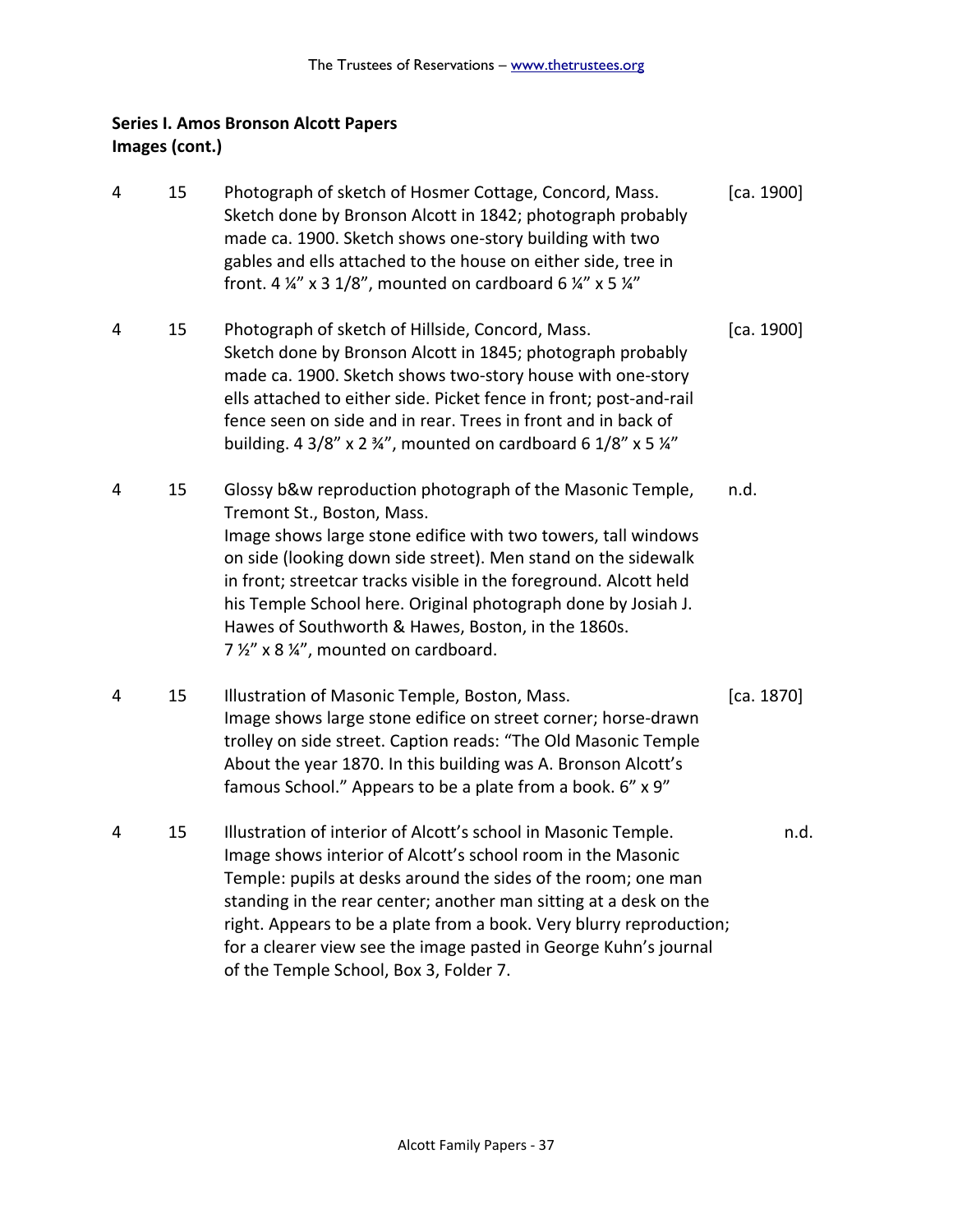## **Series I. Amos Bronson Alcott Papers Images (cont.)**

| 4 | 15 | Photograph of Amos Bronson Alcott House [Orchard House],<br>Concord, Mass.<br>Image shows house in shadow from trees and shrubbery.<br>47/8" x 37/8", mounted on cardboard 67/8" x 57/8"                                                                                                                                                                                                                                                                                                                                                                                                                  | 1902              |
|---|----|-----------------------------------------------------------------------------------------------------------------------------------------------------------------------------------------------------------------------------------------------------------------------------------------------------------------------------------------------------------------------------------------------------------------------------------------------------------------------------------------------------------------------------------------------------------------------------------------------------------|-------------------|
| 4 | 15 | Postcard showing School of Philosophy in Concord, Mass.<br>Image shows the chapel next to Orchard House, where<br>Alcott held his Concord Summer School of Philosophy.<br>On the reverse is pasted an undated newspaper clipping<br>showing Alcott sitting on the steps of the "chapel" depicted<br>on the postcard. The caption of the clipping reads "Bronson<br>Alcott sits pensively on steps of little "chapel" of his Concord<br>home. While this philosopher spun thoughts, his hard-working<br>wife kept the family going." Postmark on postcard obscured<br>but could be 1905. Clipping undated. | [1905!]           |
| 4 | 15 | Illustration of School of Philosophy and Orchard House,<br>Concord, Mass. Plate from a book?<br>Image shows chapel to the left and Orchard House to the right.<br>Seated in front of Orchard House are Amos Bronson Alcott and<br>William Torrey Harris; this illustration is taken from the photograph<br>in Box 4, Folder 13.                                                                                                                                                                                                                                                                           | [1880]            |
| 4 | 15 | Photograph of 2 Park Place, Ham, London.<br>Image shows a brick building of two stories, topped with a<br>third story that may be under a mansard roof. Iron fence in<br>front; four young women stand on the steps in front of the<br>open door. Alcott lodged here during his visit to Ham in 1842.                                                                                                                                                                                                                                                                                                     | $[1900 - 1910$ ?] |

4  $\frac{3}{4}$ " x 6  $\frac{1}{2}$ "

#### **Series II. Abba May Alcott Papers**

Extent: 2 folders Dates: 1844-1877

The material in Series II is arranged chronologically.

### 5 1 Account book of Abba May Alcott. 1 vol. 1844-1846 **Series II. Abba May Alcott Papers (cont.)**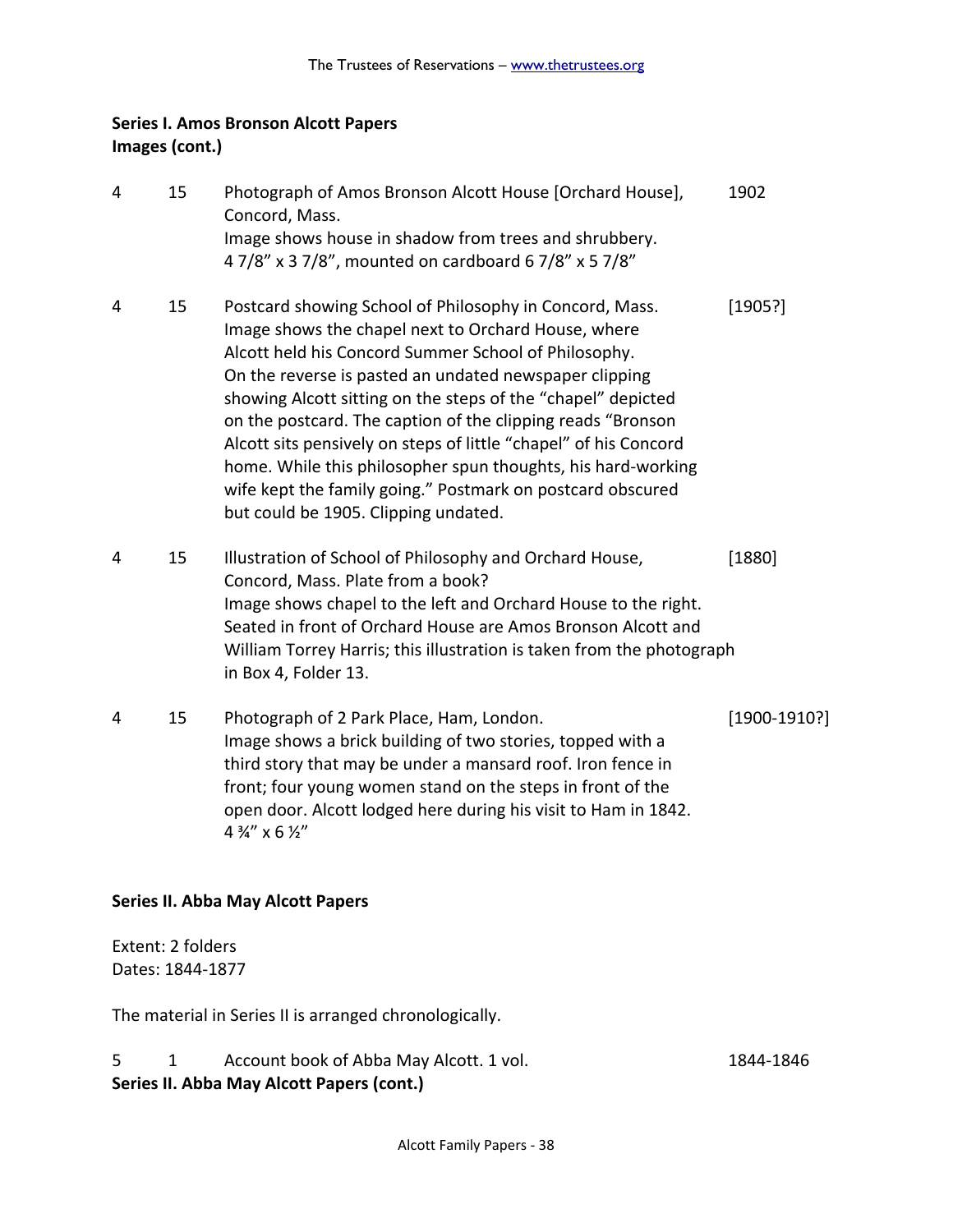| 5 | $\overline{2}$ | Letter to Sarah May Adams. 8 pp. Original and typed transcript.<br>Mrs. Alcott mentions Emerson's British trip and discusses<br>Emerson.                                                                                                                                                               | [1848] Feb 24   |
|---|----------------|--------------------------------------------------------------------------------------------------------------------------------------------------------------------------------------------------------------------------------------------------------------------------------------------------------|-----------------|
| 5 | $\overline{2}$ | Letter fragment, to Sarah May (Adams) Holland. 2 pp. Original<br>and typed transcript.                                                                                                                                                                                                                 | n.d.            |
| 5 | $\overline{2}$ | Letter to Sarah May (Adams) Holland. 4 pp. Original.<br>Mrs. Alcott mentions her reading, especially Jane Eyre, and<br>describes a "colored likeness" of Emerson.                                                                                                                                      | 1848 Mar 22     |
| 5 | $\overline{2}$ | Letter to Mrs. Mary [Preston] Stearns. 3 pp. Original, envelope,<br>and typed transcript. Mrs. Alcott thanks Mrs. Stearns for her<br>support of Bronson's recently published book, Emerson. See the<br>1865 correspondence of Amos Bronson Alcott to Mary Stearns<br>re: the publication of this book. | 1865 Jun 12     |
| 5 | $\overline{2}$ | Letter to Mrs. Mary [Preston] Stearns. 4 pp. Original and typed<br>transcript. Concerning the death of Abba's son-in-law, John<br>Pratt, and her own [Abba's] health.                                                                                                                                  | 1870 Dec 30     |
| 5 | $\overline{2}$ | Letter (?) to A. B. Alcott (?). 4 pp. Original. Fragment, severely<br>damaged. Mentions Fruitlands, but the context is unclear.<br>Thought to be by Abba, but that is unconfirmed.                                                                                                                     | n.d.            |
| 5 | $\overline{2}$ | Carte-de-visite photograph of Abba May Alcott, issued by<br>[Corydon C.] Randall, 220 Woodward Ave., Detroit, Mich.                                                                                                                                                                                    | $[1870 - 1877]$ |
| 5 | $\overline{2}$ | Glossy reproduction photograph of above carte-de-viste.                                                                                                                                                                                                                                                |                 |
| 5 | $\overline{2}$ | Photograph of Abba May Alcott in the study at Orchard House,<br>Concord, Mass. One-half of a stereo card.                                                                                                                                                                                              | $[1870 - 1877]$ |
| 5 | $\overline{2}$ | Sketch of Abba May Alcott. Photocopy. 2 copies.                                                                                                                                                                                                                                                        | n.d.            |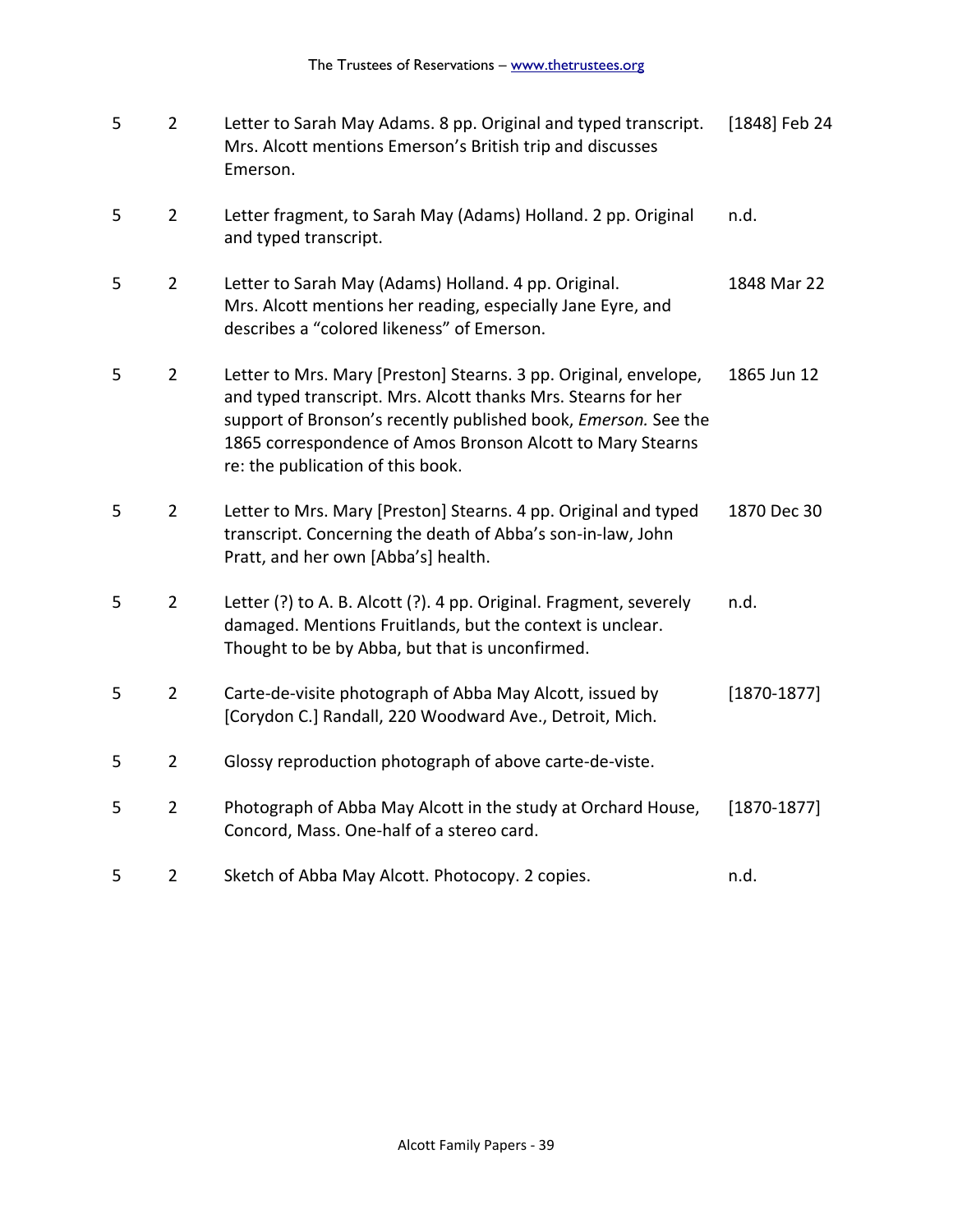### **Series III. Anna Bronson Alcott Pratt Papers**

Extent: 1 folder Dates: 1843-1889.

The material in Series III is arranged chronologically.

| 5 | 3              | Letter to "Mother" (Abba May Alcott), from Fruitlands. 4 pp.<br>Original, complete photocopy, partial photocopy, and two<br>typed transcripts. Would like her mother to eat at the table<br>with them. Speaks of her father.                                                                                                                         | [1843]         |
|---|----------------|------------------------------------------------------------------------------------------------------------------------------------------------------------------------------------------------------------------------------------------------------------------------------------------------------------------------------------------------------|----------------|
| 5 | 3              | Document, "To the collector of the Town of Concord." 2 pp.<br>Original and typed transcript. Signed by Anna B. Pratt,<br>Louisa M. Alcott, and May Alcott. The Alcott sisters protest<br>the taxation of women who are not allowed to vote. Asked<br>that their protest should be read at the next town meeting<br>and recorded in the town records. | 1876 Sep 8     |
| 5 | 3              | Letter to Mr. [George Willis] Cooke. 1 p. Original.<br>Anna writes that her father will be unable to meet his<br>engagement at Dedham. "Mr. Alcott was attacked suddenly<br>today with what proves to be apoplexy."                                                                                                                                  | [1882] Oct 24  |
| 5 | 3              | Letter to Mrs. [Maria] Porter. 2 pp. Original and typed<br>transcript. Anna invites Mrs. Porter to Louisa's funeral.                                                                                                                                                                                                                                 | 1888 Mar 6     |
| 5 | $\overline{3}$ | Letter to [Evelyn Cogshall], Monday. 2 pp. Original, envelope<br>[postmarked May 7, 1888], and typed transcript. Lulu [Louisa<br>May Nieriker] is awaiting her visit. A note in pencil has been<br>added by Evelyn Coggeshall, 18 May [1889] "Lulu left for<br>Zurick Saturday May 18."                                                              | 1888 [May 7?]  |
| 5 | $\mathbf{3}$   | Letter to [Evelyn Cogshall]. 6 pp. Original, envelope<br>[postmarked 22 Aug 1888 in Marblehead and 23 Aug in<br>Melrose] and typed transcript. Describes Lulu's<br>activities while vacationing at Marblehead, Mass.                                                                                                                                 | [1888] Aug 22  |
| 5 | 3              | Letter to [Evelyn Cogshall], Sunday. 4 pp. Original and typed<br>transcript. Instructions to Evy as to how to find the cottage<br>in Marblehead.                                                                                                                                                                                                     | 1888 [Aug 26?] |

### **Series III. Anna Bronson Alcott Pratt Papers (cont.)**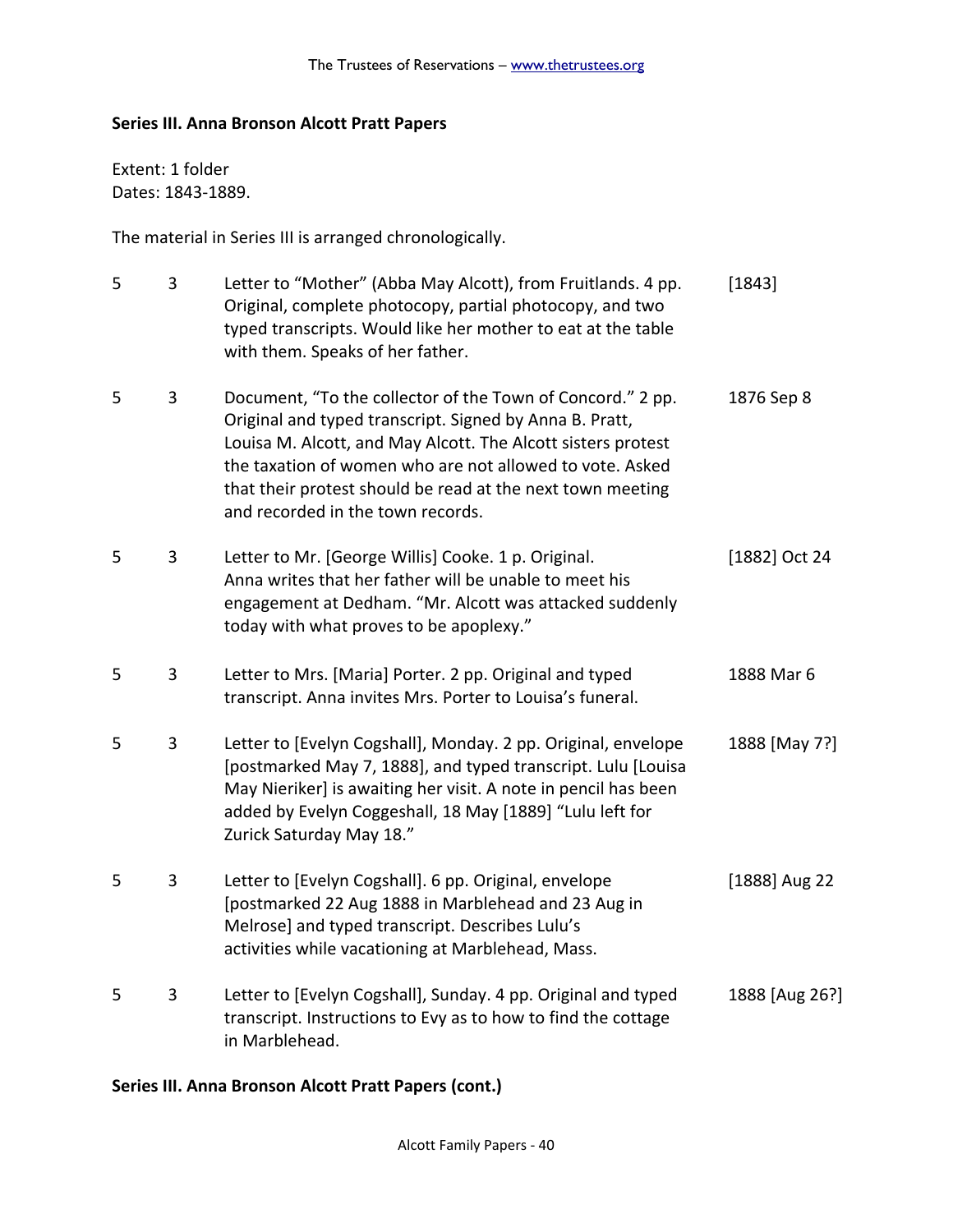| 5 | 3 | Letter to [Evelyn Cogshall]. 4 pp. Original, envelope<br>[postmarked Nov. 26, 1889], and typed transcript. Bringing<br>a remembrance from Lulu in Zurich; Lulu is settling in very<br>happily with her father.                                                                                                                                                                                                                                                           | [1889] Nov 26 |
|---|---|--------------------------------------------------------------------------------------------------------------------------------------------------------------------------------------------------------------------------------------------------------------------------------------------------------------------------------------------------------------------------------------------------------------------------------------------------------------------------|---------------|
| 5 | 3 | Letter to Mr. [Franklin Benjamin] Sanborn. 4 pp. Original<br>and typed transcript. Mentions some of the "inmates" at<br>Fruitlands and includes a copy from her Fruitlands diary of<br>the birthday celebration of Lizzy's (see next item).                                                                                                                                                                                                                              | n.y. Sep 21   |
| 5 | 3 | Excerpt "From Anna's Journal" referenced in the letter above.<br>6 pp. Original. Describes the birthday celebration on 24 June<br>[1843] for Lizzie (Elizabeth Peabody Alcott) who turned eight.<br>Includes a poem written by Charles Lane and an ode by Amos<br>Bronson Alcott. The "Birthday Ode" by Alcott can also be found<br>in the Poems and Verses subseries of Amos Bronson Alcott's<br>papers.<br>Published in Sears, Bronson Alcott's Fruitlands, pp. 93-97. | 1843 Jun 24   |
| 5 | 3 | Poem, "Easter Carol." 1 pg. Original and typed transcript.                                                                                                                                                                                                                                                                                                                                                                                                               | n.d.          |
| 5 | 3 | Fragment, not in Anna Alcott Pratt's handwriting: "Mr. Alcott's<br>right hand is paralyzed & he cannot write. He has no autographs<br>of Emerson or Longfellow to dispose of. F.(?) A. Pratt." Probably<br>by Frederick Pratt, Anna's son.                                                                                                                                                                                                                               | n.d.          |
| 5 | 3 | Sketch of Anna Bronson Alcott Pratt. Photocopy. 4 copies.                                                                                                                                                                                                                                                                                                                                                                                                                | n.d.          |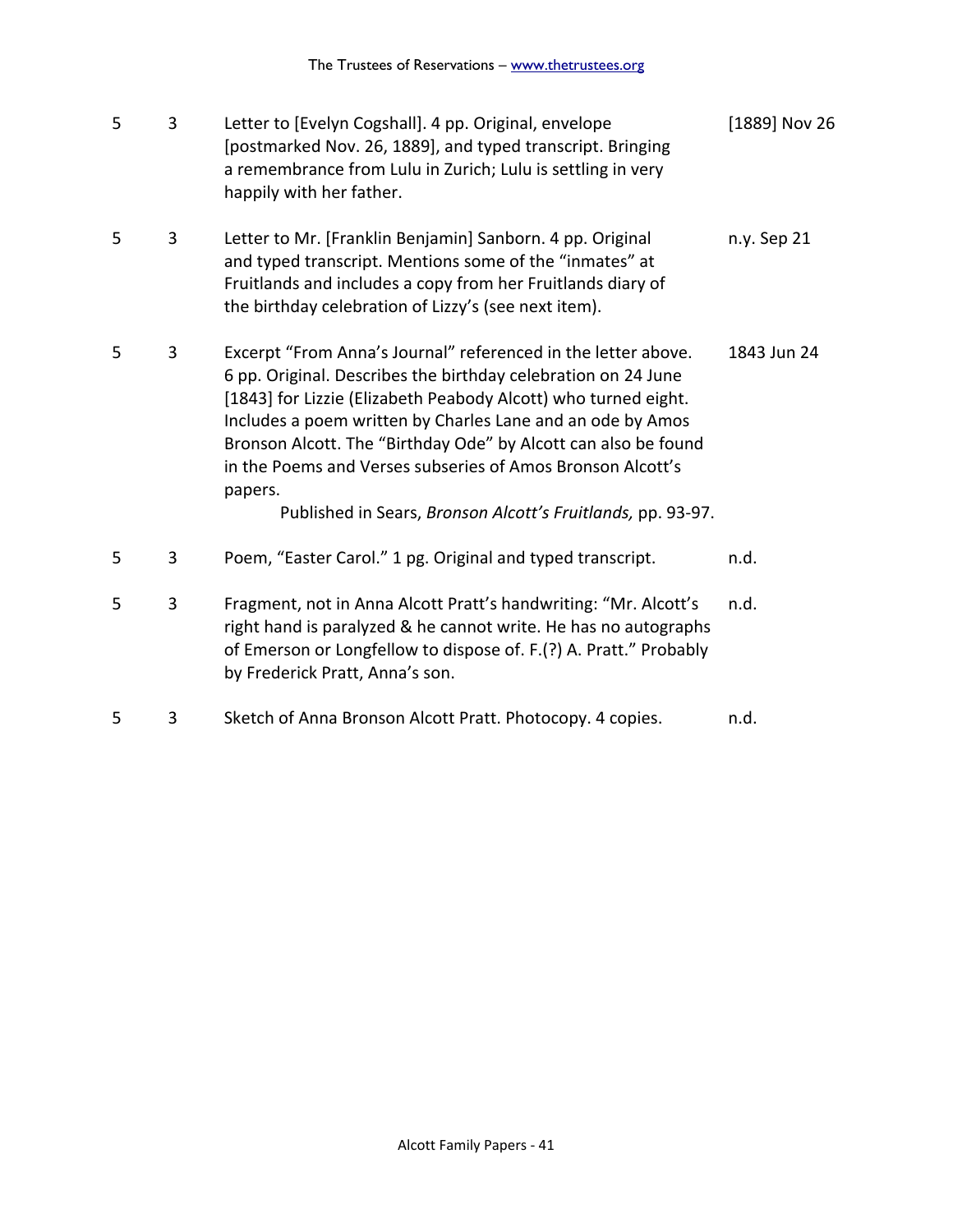### **Series IV. Louisa May Alcott Papers**

Extent: 8 folders + 1 Box Dates: 1843-1892

Series IV, Louisa May Alcott Papers, is organized into six subseries: Correspondence, Writings by Louisa May Alcott, Writings about Louisa May Alcott, Legal Documents, Images, and Ephemera. Each subseries is arranged chronologically.

### **Correspondence**

Extent: 2 folders Dates: 1843-1887

| 5 | 4 | Letter to Abigail (Abba) Alcott at Fruitlands. 2 pp. Original<br>and typed transcript.<br>Published in The Selected Letters of Louisa May Alcott,<br>eds. Joel Myerson and Daniel Shealy (Boston: Little,<br>Brown, 1987), p. 3.                                                                                                                                                         | [1843 Oct 8?]             |
|---|---|------------------------------------------------------------------------------------------------------------------------------------------------------------------------------------------------------------------------------------------------------------------------------------------------------------------------------------------------------------------------------------------|---------------------------|
| 5 | 4 | Letter to Mr. [Samuel E.] Sewall. 1 p. Original and typed<br>transcript. Louisa tells her lawyer that she has received<br>payment from a publisher and can now pay her doctor.                                                                                                                                                                                                           | $[1863]$ Aug 21           |
| 5 | 4 | Letter to Miss [Annie Maria] Lawrence. 3 pp. Original.<br>Recollects the days at Still River, Mass.<br>Published in Selected Letters, p. 107.                                                                                                                                                                                                                                            | 1865 Feb 3                |
| 5 | 4 | Letter to [Thomas] Niles. 2 pp. Original and typed<br>transcript. Sending the proof corrected and hopes the<br>engraver won't "spoil the pictures & make Meg cross-eyed,<br>Beth with no nose, or Jo with a double chin." Sends ten more<br>chapters. (Thomas Niles was one of Alcott's publishers, a<br>member of the firm Roberts Brothers.)<br>Published in Selected Letters, p. 117. | $[1868 \text{ mid-July}]$ |
| 5 | 4 | Letter to [Thomas] Niles. 1 p. Original and typed transcript.<br>Leaving Gloucester on Saturday so send proof to Concord as<br>usual after Friday.                                                                                                                                                                                                                                       | [1868? summer?]           |
| 5 | 4 | Letter to Mrs. [Ellen] Conway. 3 pp. Original and typed<br>transcript. About Louisa's travel plans while in Europe.                                                                                                                                                                                                                                                                      | $[1871]$ May 1]           |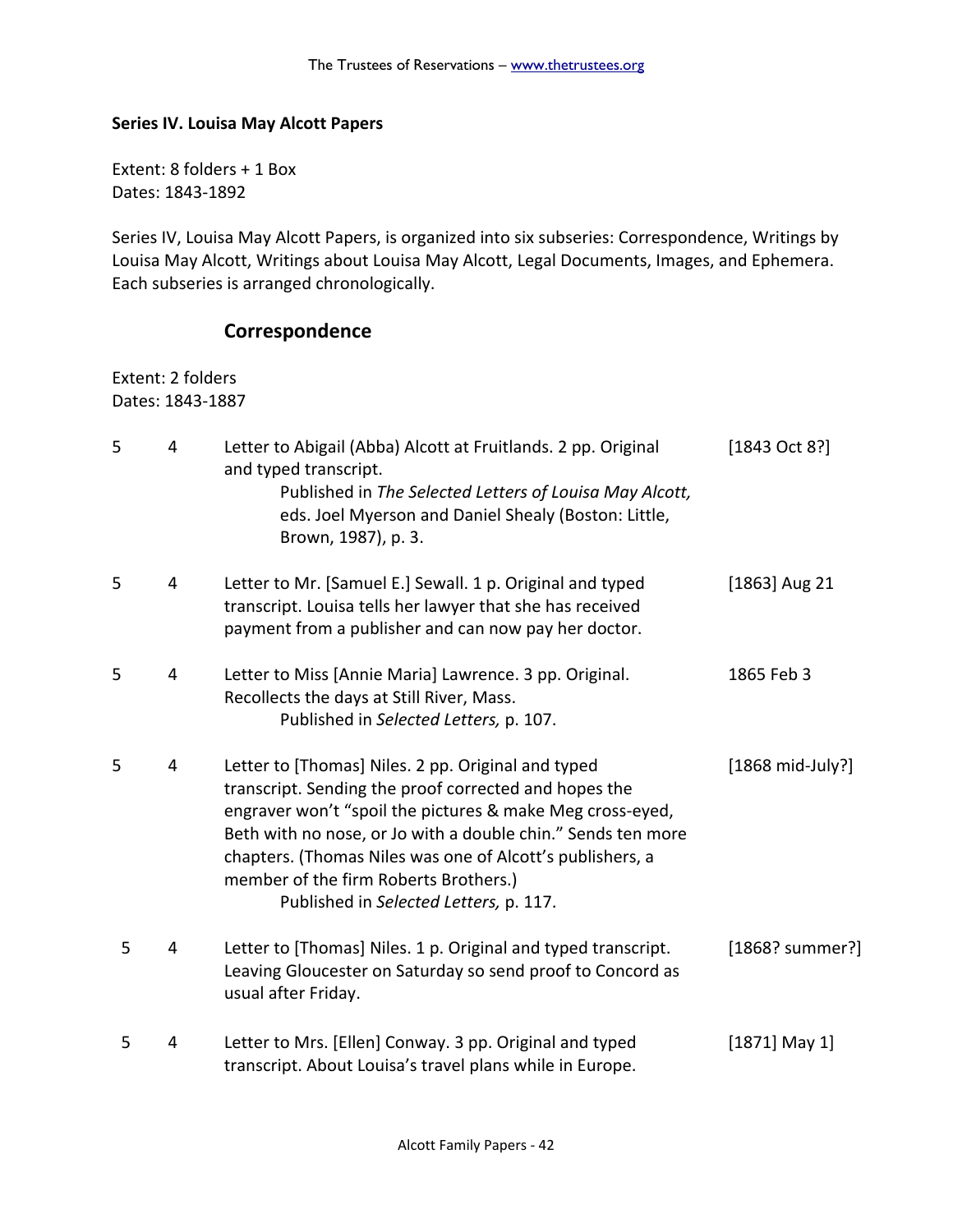| 5 | 4 | Letter to Miss Holmes. 3 pp. Original. Tells her that "None of<br>the characters in my books are drawn from life but the<br>Marches. Never believe anything 'they' say, or anything you<br>see in the papers. It's never true."<br>Published in Selected Letters, pp. 167-68.                                                                                                                                                                                                             | [ca. 1872] Aug 16 |
|---|---|-------------------------------------------------------------------------------------------------------------------------------------------------------------------------------------------------------------------------------------------------------------------------------------------------------------------------------------------------------------------------------------------------------------------------------------------------------------------------------------------|-------------------|
| 5 | 4 | Letter to Mr. Wiley. 4 pp. Original and typed transcript.<br>Answering for her father who "is deep in garden ploughing<br>& orchard pruning." Recommends Mr. Allen's school in<br>West Newton, Mass. "Any Western boy will howl at first at<br>Eastern ways, but I have a firm belief in the calming &<br>polishing effects of Eastern manners & morals."<br>Published in Selected Letters, pp. 175-76.                                                                                   | $[1873]$ May 13   |
| 5 | 4 | Letter to Mr. [Edwin Munroe] Bacon. 4 pp. Original and typed<br>transcript. Can supply a serial in the style and length of Little<br>Women but wants \$2,500. [Bacon was the editor of the Boston<br>Globe.]<br>Published in Selected Letters, pp. 182-83.                                                                                                                                                                                                                                | [1874] Jul 14     |
| 5 | 4 | Letter to Mr. [Edwin Munroe] Bacon. 4 pp. Original.<br>Having heard nothing further from Bacon once she declined<br>his original offer, she has sold her story instead to St. Nicholas<br>Magazine.<br>Published in Selected Letters, pp. 183-84.                                                                                                                                                                                                                                         | $[1874]$ Aug 13   |
| 5 | 4 | Letter to Mrs. Woods. 4 pp. Original. Declines all Mrs. Woods's<br>proposals [to bring company] for the sake of the health of her<br>mother. Laments the number of guests who arrive, most of<br>them total strangers. "I wish you'd write an article on the rights<br>of authors, & try to make the public see that the books belong<br>to them but not the peace, time, comfort and lives of the writers.<br>It is a new kind of slavery & these horrid Paul Prys must be put<br>down." | [1875] Jul 20     |

Published in *Selected Letters,* pp. 192-93.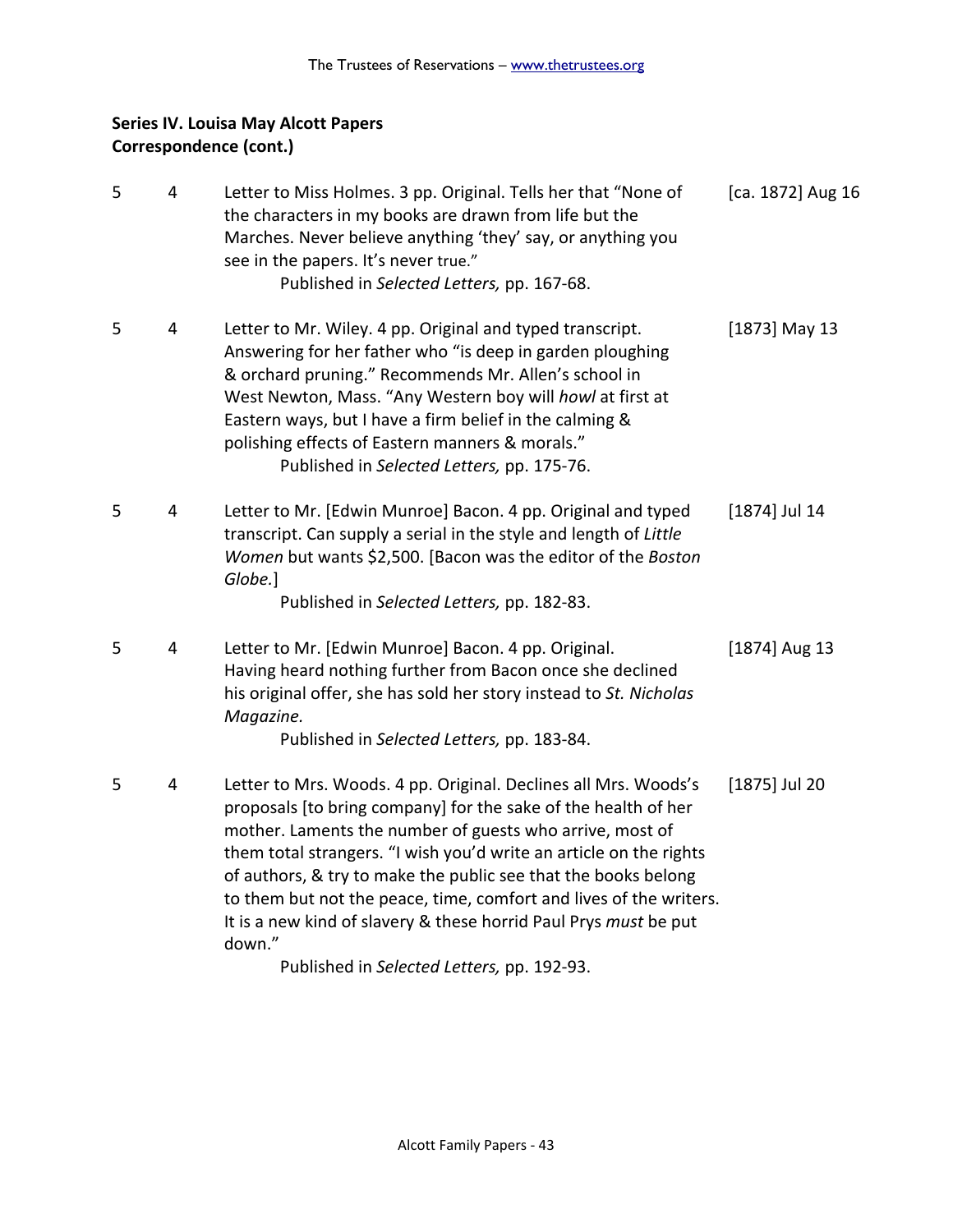| 5 | 4 | Letter to Mr. [Thomas] Niles. 4 pp. Original. Discusses a book<br>Alcott has just read, set in Italy; she liked it very much. Asks if<br>Miss Fletcher wrote it. Julia Constance Fletcher's novels,<br>Kismet and Mirage, were published as "no-name" novels by<br>Roberts Brothers-Alcott's publishers-in Boston.]                                                                                                                        | $[1879?]$ Jan 9 |
|---|---|--------------------------------------------------------------------------------------------------------------------------------------------------------------------------------------------------------------------------------------------------------------------------------------------------------------------------------------------------------------------------------------------------------------------------------------------|-----------------|
| 5 | 4 | Letter to [Mary Preston Stearns]. 3 pp. Original and typed<br>transcript. Thanks her for her kind words about May.<br>[May Alcott Nieriker died on 29 Dec. 1879.]<br>Published in Selected Letters, pp. 242-43.                                                                                                                                                                                                                            | $[1880]$ Jan 4  |
| 5 | 4 | Letter to Mr. [William Torrey] Harris. 1 p. Original and typed<br>transcript. Says she will never write her father's biography;<br>"Sanborn and yourself are the persons to do that." [William<br>Torrey Harris had published Bronson's works in the Journal of<br>Speculative Philosophy, of which Harris was the editor. He and<br>Franklin Sanborn later wrote a two-volume life of Bronson.]<br>Published in Selected Letters, p. 251. | $[1881]$ Jan 7  |
| 5 | 4 | Letter to Mrs. [Mary Preston] Stearns. 4 pp. Original but<br>not in Louisa's handwriting; "Exactly copied M. E. S. (?)"<br>Briefly mentions her mother's and May's deaths, but mostly<br>describes Lulu (Louisa May Nieriker).<br>Published in Selected Letters, pp. 253-54.                                                                                                                                                               | 1881 Feb 21     |
| 5 | 4 | Letter to "Cousin Lizzie." 4 pp. Original. Discusses the activities<br>of "Lulu," May's daughter, who came to live with Louisa after<br>May's death.                                                                                                                                                                                                                                                                                       | [1881?]         |
| 5 | 5 | Letter to Mrs. [Mary Preston] Stearns. 4 pp. Original. Louisa<br>writes of her father's condition after his stroke [on 24 Oct.].<br>Published in Selected Letters, pp. 261-62.                                                                                                                                                                                                                                                             | [1882] Nov 4    |
| 5 | 5 | Letter to [Mary Preston Stearns]. 4 pp. Original. Mostly<br>discusses Bronson's condition. Mentions "My little May is<br>three tomorrow," a reference to Louisa May "Lulu" Nieriker,<br>who was born 8 Nov 1879.<br>Published in Selected Letters, p. 262.                                                                                                                                                                                 | [1882] Nov 7    |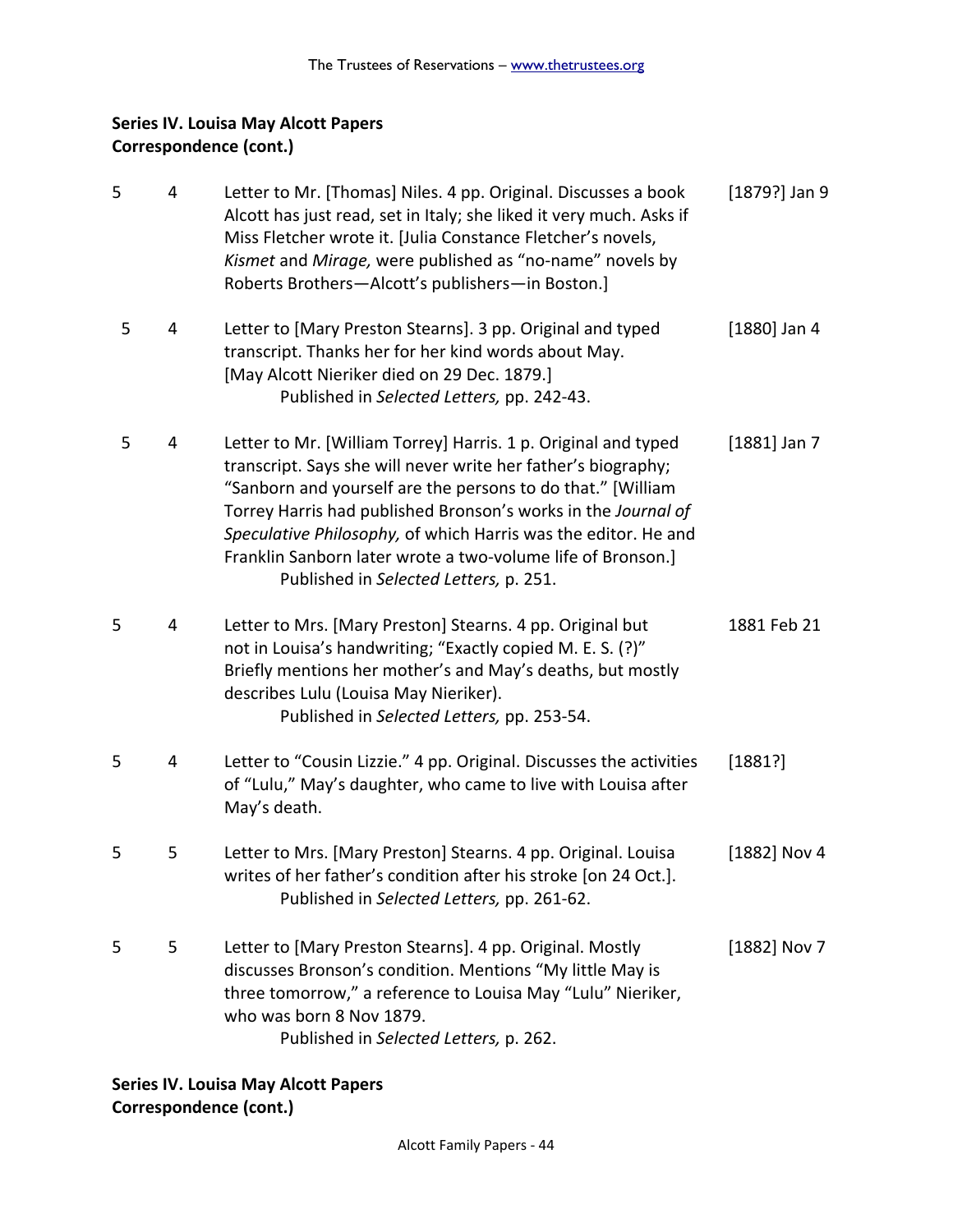| 5 | 5 | Letter to Mrs. [Mary Preston] Stearns. 4 pp. Original.<br>Thanks Stearns for offering a letter (probably from Emerson)<br>that will be added to the book. Comments on the friendship<br>between Bronson and Emerson, and on Bronson's condition.                                                                      | [1882] Nov 14  |
|---|---|-----------------------------------------------------------------------------------------------------------------------------------------------------------------------------------------------------------------------------------------------------------------------------------------------------------------------|----------------|
| 5 | 5 | Letter to Mrs. [Mary Preston] Stearns. 4 pp. Original.<br>The letter offered by Stearns (mentioned in Alcott's 14 Nov<br>letter) has been received. Most of this letter is about Bronson's<br>condition: "I dont feel that he will ever get up again or be<br>himself."<br>Published in Selected Letters, pp. 263-64. | [1882] Nov 26  |
|   |   |                                                                                                                                                                                                                                                                                                                       |                |
| 5 | 5 | Letter to Mrs. [Mary Preston] Stearns. 4 pp. Original and<br>typed transcript. Bronson is better although it may be a<br>temporary rally.                                                                                                                                                                             | [1882] Dec 5   |
| 5 | 5 | Letter to "Dear Neighbors" [the Misses Norcross]. 4 pp.<br>Original and typed transcripts. Thanks them for the flowers<br>they sent for Bronson's birthday [29 Nov] and describes<br>Bronson's condition.                                                                                                             | [1882] Dec 8   |
| 5 | 5 | Letter to Dr. Brigham. 2 pp. Original and typed transcript.<br>Louisa inquires about obtaining a nurse for "an old paralytic<br>gentleman" [Bronson]; she was not happy with a prior nurse<br>who came directly from a house "full of malignant diphtheria."                                                          | [1882?] Dec 16 |
| 5 | 5 | Letter to Mrs. [Mary Preston] Stearns. 4 pp. Original.<br>Thanks her for the wine and describes how Bronson spent<br>Christmas.<br>Published in Selected Letters, pp. 265-66.                                                                                                                                         | [1882] Dec 30  |
| 5 | 5 | Letter to Mrs. [Mary Preston] Stearns. 4 pp. Original and<br>typed transcript. Thanks her for the offer of wine, which<br>Bronson cannot have, but appreciates the bay rum. Would<br>like to bring Lulu to see her.<br>Published in Selected Letters, p. 270.                                                         | [1883?] May 31 |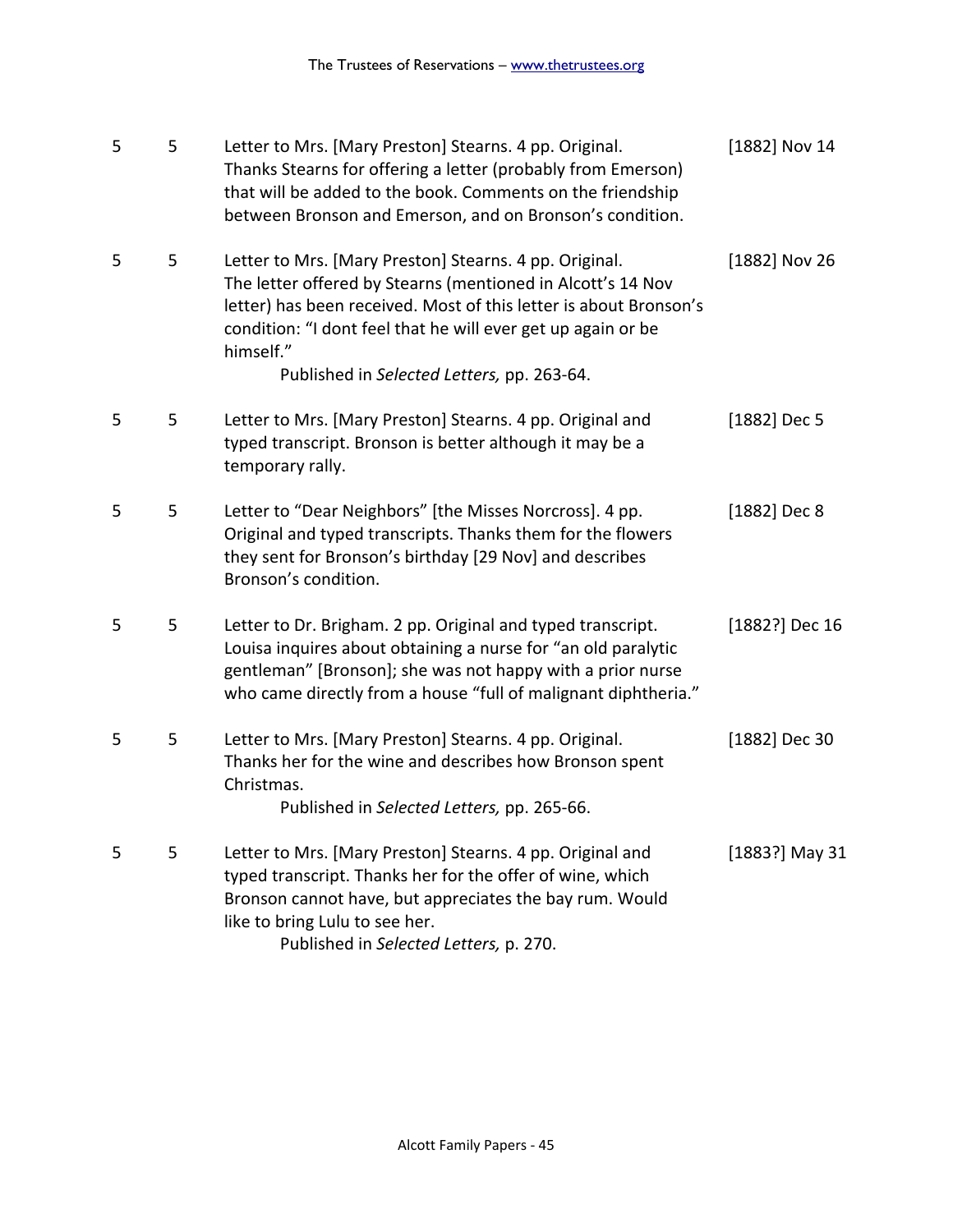| 5 | 5 | Letter to Mrs. [Mary Preston] Stearns. 3 pp. Original and<br>typed transcript. Thanks her for the six bottles of bay rum<br>for rubbing down Bronson. A bottle is going with Louisa to<br>the seaside next week. "A whiff at night puts me to sleep."<br>Published in Selected Letters, p. 270.                                                   | $[1883?]$ Jun 7        |
|---|---|---------------------------------------------------------------------------------------------------------------------------------------------------------------------------------------------------------------------------------------------------------------------------------------------------------------------------------------------------|------------------------|
| 5 | 5 | Letter to Mrs. [Mary Preston] Stearns. 4 pp. Original. Thanks<br>her for the offer of more bay rum. Discusses Bronson, who is<br>improving in some ways, but his speech and memory are still<br>imperfect. She and Lulu are at the seaside for a few weeks.<br>Partially published in Selected Letters, p. 272 (n. 3).                            | $[1883?]$ Aug 9        |
| 5 | 5 | Letter to Mrs. [Mary Preston] Stearns. 4 pp. Original and typed<br>transcript. "You will be glad to know that father seems brighter<br>in mind, though the body remains helpless and the lips dumb."<br>Mentions him "looking placidly out at the river and the falling<br>leaves."<br>Published in Selected Letters, pp. 272-73.                 | [1883?] Sunday [Fall?] |
|   |   | Oversize Fldr. Letter to Mr. Cosby. 2 pp. Original and typed transcript.<br>Louisa has written a children's hymn and asks if he could<br>use children's books and magazines.                                                                                                                                                                      | 1884 May 1             |
| 5 | 5 | Letter to Mr. [Thomas] Niles. 3 pp. Original. Sends two more<br>stories; can have four more if needed or stop at eight.<br>Discusses her health.<br>Published in Selected Letters, pp. 318-19.                                                                                                                                                    | $[1887]$ Aug 7         |
| 5 | 5 | Letter to [Rhoda Lawrence]. 2 pp. Original. Encloses some<br>money and thanks her for "all your labors of love for me."<br>[Dr. Rhoda Lawrence was a homeopathic practitioner who<br>ran the rest home, Saint's Rest, in Roxbury, Mass., where<br>Louisa Alcott spent her last years.]                                                            | [1887] Aug 29          |
| 5 | 5 | Letter to Rhoda [Lawrence]. 2 pp. Original, with handwritten<br>transcription on inside page of original, and envelope. "I send<br>you \$64.90 with many thanks. Please hand the balance of the<br>check to the very kind and faithful lady who reads to me so<br>much, & tell her with my love that she adds much to my<br>comfort & happiness." | $[n.y.]$ Feb 1         |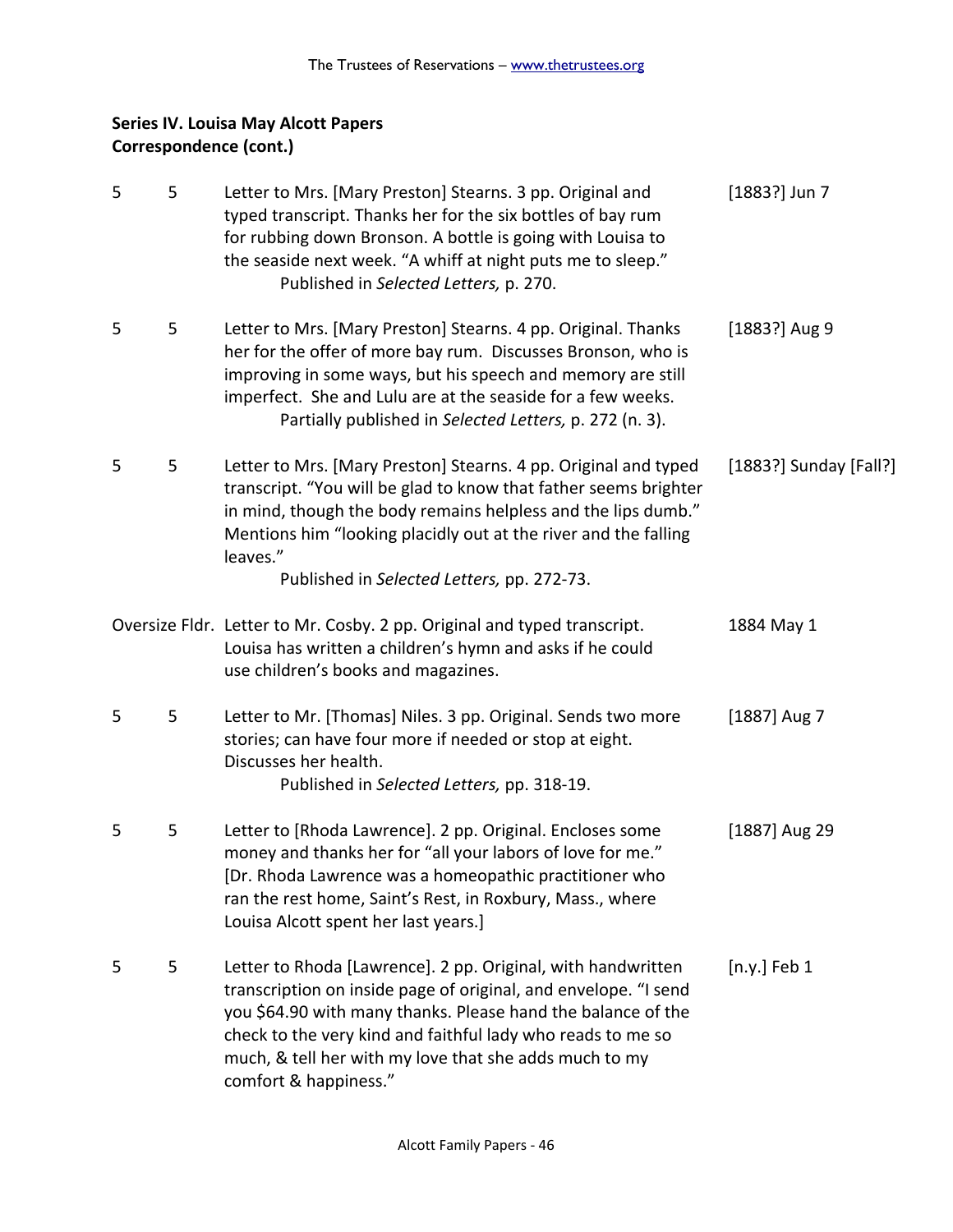| 5 | 5 | Letter to Mr. Dary. 4 pp. Original. Louisa writes about her<br>investments "The safe investments pay so little, & the good<br>ones so risky" and Mrs. Minot Pratt's house in Hyde Park.<br>Would it be unwise to sell the house and put the money<br>into something else. | $[n.y.]$ Feb 13 |
|---|---|---------------------------------------------------------------------------------------------------------------------------------------------------------------------------------------------------------------------------------------------------------------------------|-----------------|
| 5 | 5 | Postal card to Mrs. Minot Pratt. Original. "I will keep the article<br>& would like to have the rest of it soon. I will try to come on<br>Sunday & say good bye & arrange the affairs we spoke of."                                                                       | $[n.y.]$ Jun 28 |
| 5 | 5 | Letter to [Rhoda Lawrence]. 2 pp. Original. Louisa thanks her<br>for her care.                                                                                                                                                                                            | $[n.y.]$ Jul 31 |
| 5 | 5 | Letter to Mrs. A. 4 pp. Original. Letter about mutual friends.<br>Clara "is married & her husband knows nothing of her past<br>career, & Mrs. H. thinks if Mary [?] Hawkins writes or goes to<br>see her it will make trouble."                                           | [n.y.] Oct 16   |
| 5 | 5 | Letter to Mary [Joy]. 3 pp. Original, envelope, and typed<br>transcript. Sends some towels. The envelope is addressed:<br>"For Miss Mary, the housemother at Saint's Rest."                                                                                               | n.d.            |

## **Writings by Louisa May Alcott**

Extent: 4 folders Dates: 1843-1887

The writings by Louisa May Alcott in this subseries—both manuscript and printed—include brief excerpts from her journal while at Fruitlands, some poems, and several short stories. The materials are arranged chronologically.

5 6 Eight pages from Louisa's journal kept while at Fruitlands. 1843 Aug-Dec Original and transcript (3 copies, one of which is incomplete). Because of the way the pages were originally bound, they do not follow in order but do include the following dates in 1843: Aug. 4-5, Aug. 8, Aug. 10, Aug. 27 (written incorrectly as Aug. 28), Aug. 28, Aug. 30, Aug. 31, Sept. 1, Dec. 24, Dec. 25. There are partial entries on some of these pages as well. Published in *The Journals of Louisa May Alcott,* eds. Joel Myerson and Daniel Shealy (Boston: Little, Brown, 1989),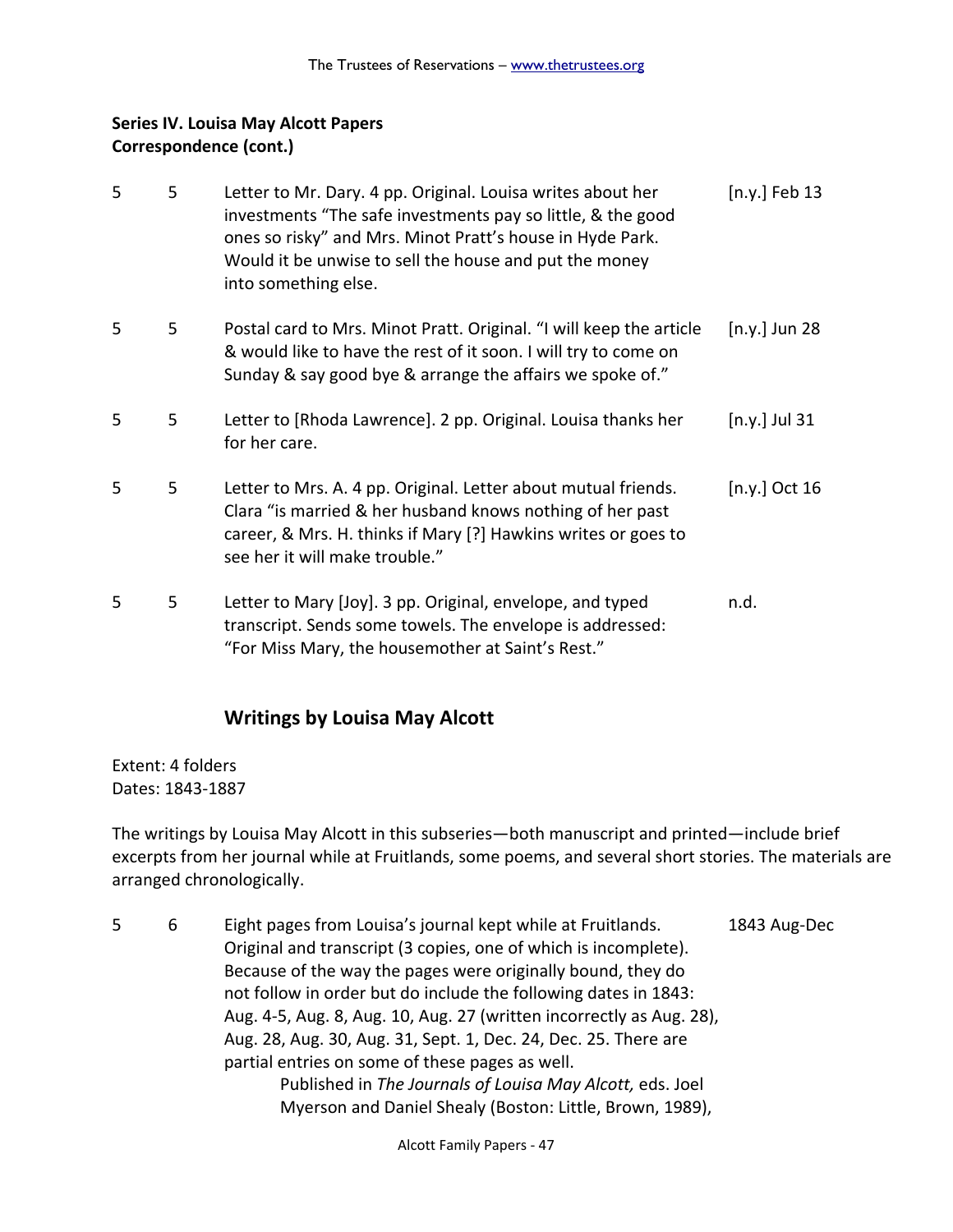# pp. 43-44 (Aug.-Sept. entries).

| 5 | $\overline{7}$ | Poem, "Our Madonna." 2 pp. Original unlocated; typed tran-<br>script only. Written after the death of her sister May Alcott<br>Nieriker (died 29 Dec 1879).<br>Copied from the Woman's Journal. See Box 5, Folder 12<br>for a newspaper clipping of this poem. | 1880 Jan    |
|---|----------------|----------------------------------------------------------------------------------------------------------------------------------------------------------------------------------------------------------------------------------------------------------------|-------------|
| 5 | $\overline{7}$ | Story, "Onawanda." 39 pp. Original.<br>Published in St. Nicholas Magazine, 11 (April 1884):<br>442-48.                                                                                                                                                         | [1884]      |
| 5 | 7              | Poem, "To Papa." 2 pp. Original and typed transcript.<br>Published in Three Unpublished Poems (Boston: Thomas<br>Todd Co., 1919), p. 10. ARC holds a copy of this pamphlet.                                                                                    | 1887 Dec    |
| 5 | 7              | Poem, "A.B.A." 2 pp. Original and transcription.<br>Published in Three Unpublished Poems, pp. 8-9.                                                                                                                                                             | n.d.        |
| 5 | $\overline{7}$ | Poem, "The Little Grey Curl." 2 pp. Original (with a lock of<br>her father's hair) and typed transcript. The original does not<br>appear to be in Louisa's handwriting.<br>Published in Three Unpublished Poems, pp. 9-10.                                     | n.d.        |
| 5 | 7              | Poem, "My Prayer." 2 pp. Original. "By LMA" but does not<br>appear to be in Louisa's handwriting.                                                                                                                                                              | n.d.        |
| 5 | 7              | [Dramatic Scene]. 2 pp. Original. Not in Louisa's handwriting.                                                                                                                                                                                                 | n.d.        |
| 5 | 8              | "A Strange Island," by L. M. Alcott. Original.<br>Published in The Bright, A Paper for All Children,<br>Vol. 2, No. 19 (Chicago, July 28, 1870): 1-2.                                                                                                          | 1870 Jul 28 |
| 5 | 8              | "Transcendental Wild Oats," by L. M. Alcott. Photocopy.<br>Published in The Independent, Vol. 25, No. 1307<br>(New York, Dec. 18, 1873): 1569-1571.                                                                                                            | 1873 Dec 18 |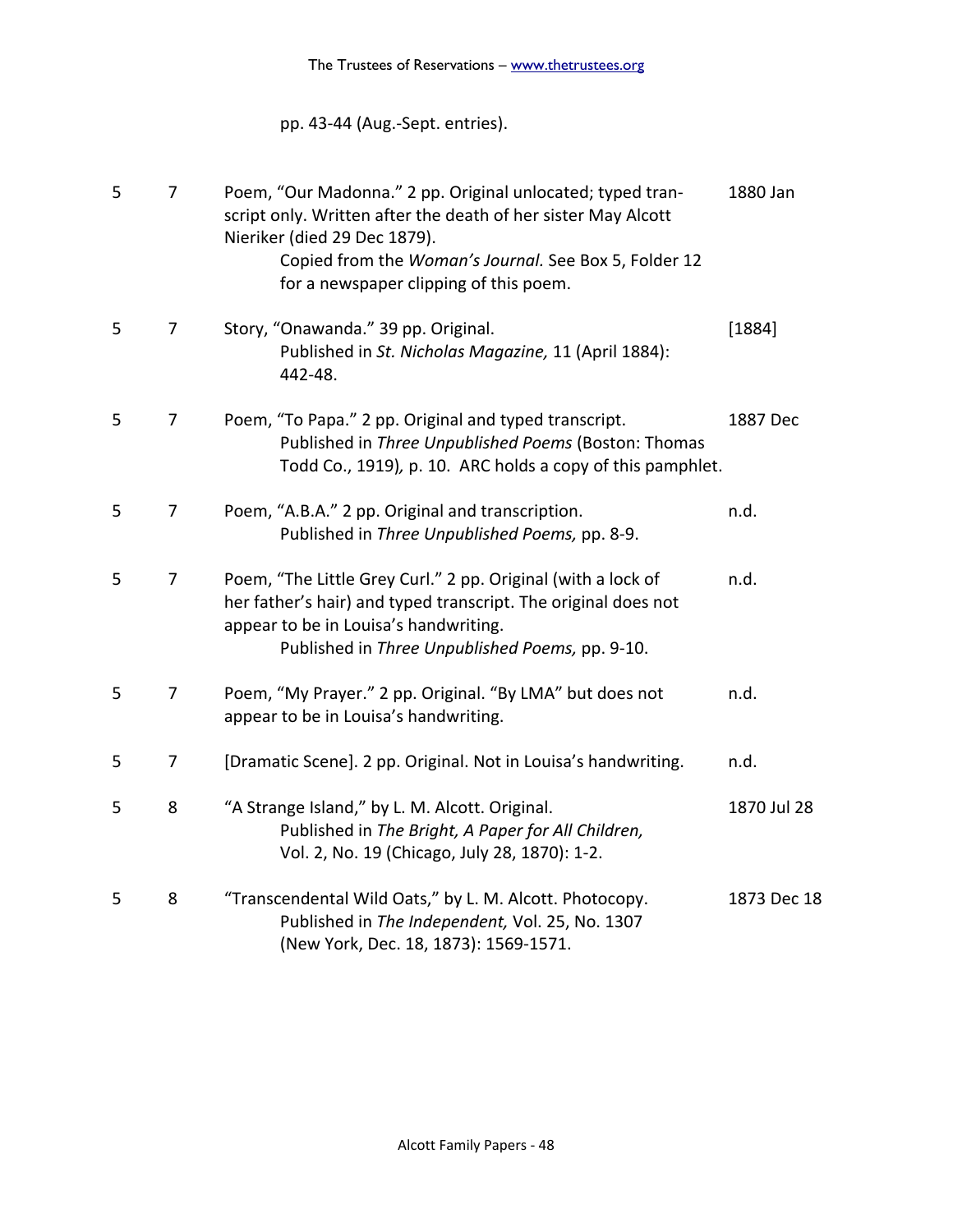## **Writings about Louisa May Alcott**

Extent: 1 folder Dates: 1892

| .5 | 9 | "Recollections of Louisa May Alcott," by Maria S. Porter.<br>Published in New England Magazine, new series,<br>Vol. 6, No. 1 (March 1892): 3-19. | 1892 Mar |
|----|---|--------------------------------------------------------------------------------------------------------------------------------------------------|----------|
| .5 | 9 | Poem, "Louisa M. Alcott In Memoriam," by Louise Chandler<br>Moulton. Original and typed transcript.                                              | n.d.     |

## **Legal Documents**

Extent: 1 folder Date: 1877

5 10 Will of Louisa May Alcott. Typed transcript and photocopy of 1887 Jul 10 original.

### **Images**

Extent: 1 folder Dates: 1863-1887

This series includes photographs and images of Louisa May Alcott and two locations associated with her: Orchard House in Concord, Mass., and the rest home where she died in Roxbury, Mass.

| .5 | 11 | Cabinet card photograph of Louisa May Alcott. Image shows<br>Alcott in profile, from the left. Photographer: Black,<br>163 Washington St., Boston. 2 ¼" x 3 ¾", mounted on<br>cardboard $2 \frac{1}{2}$ : x 4 $\frac{1}{8}$ "                                                                                                                                                                                | 1863     |
|----|----|--------------------------------------------------------------------------------------------------------------------------------------------------------------------------------------------------------------------------------------------------------------------------------------------------------------------------------------------------------------------------------------------------------------|----------|
| 5  | 11 | Photograph of Louisa May Alcott with James E. Murdock.<br>Written on reverse: "L.M.A.'s last photograph – taken by<br>Frederic Alcott Pratt Mt. Wachusett - Aug. 1887." Alcott<br>and Murdock are seated outside on a bench; she wears a<br>dark dress with a bustle and a white hat. He is dressed in a<br>dark suitcoat and vest, with lighter pants. $4\frac{1}{4}$ x 7", mounted<br>on cardboard 5" x 8" | 1887 Aug |
|    |    | Series IV Louisa May Alcott Paners                                                                                                                                                                                                                                                                                                                                                                           |          |

#### **Series IV. Louisa May Alcott Papers**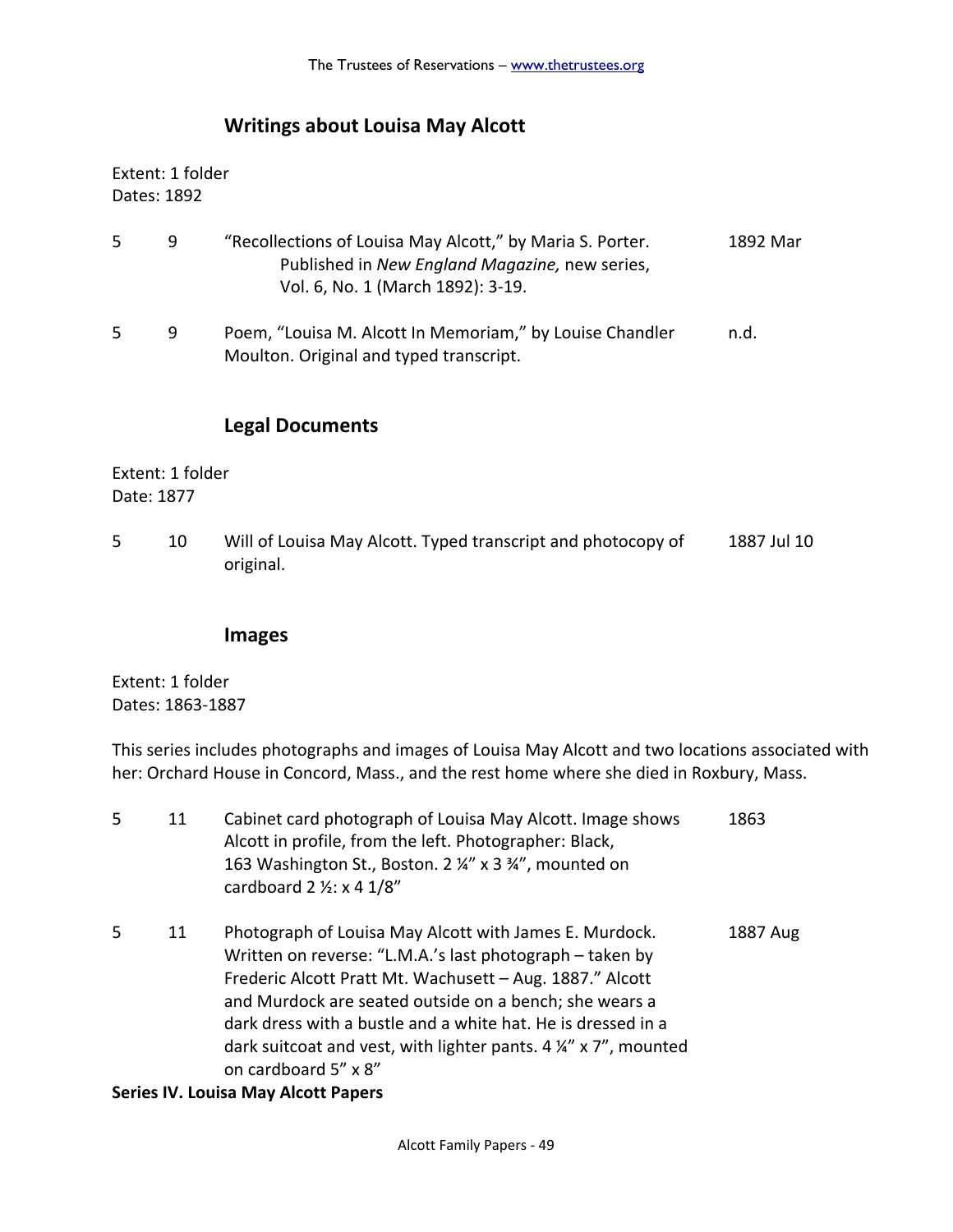## **Images (cont.)**

| 5 | 11 | Illustration of Louisa May Alcott, removed from an unknown<br>periodical. Image shows Alcott seated in a chair, wearing a dark<br>dress with a print ribbon tied at the neck. $3 \frac{1}{8}$ x 4 $\frac{1}{4}$                                                                                                                                                                               | n.d. |
|---|----|-----------------------------------------------------------------------------------------------------------------------------------------------------------------------------------------------------------------------------------------------------------------------------------------------------------------------------------------------------------------------------------------------|------|
| 5 | 11 | Sketch of Louisa May Alcott. Photocopy. 3 copies.                                                                                                                                                                                                                                                                                                                                             | n.d. |
| 5 | 11 | Postcard of Orchard House, Concord, Mass. Color image<br>shows Orchard House, with Amos Bronson Alcott's chapel<br>on the left. Captioned: "Orchard, or Louise [sic] Alcott House,<br>Concord, Mass." Postmarked May 16, 1910 in Concord<br>Junction, Mass.                                                                                                                                   | 1910 |
| 5 | 11 | Photograph of Saint's Rest, 2 Dunreath St., Roxbury, Mass.<br>[ca. 1900?]<br>Image depicts a three-story house, the third story surrounded<br>by a mansard roof. Louisa May Alcott spent the last years of her<br>life in this house, run by the homeopathic practitioner Dr. Rhoda<br>Lawrence. The house was taken by the city of Boston in 1905 and<br>demolished by 1914. 3 1/2" x 3 1/2" |      |

## **Ephemera**

Extent: 1 Box Dates:

6 The material in this subseries needs more research in order to connect it to Louisa May Alcott. Much of it is fire and/or water damaged.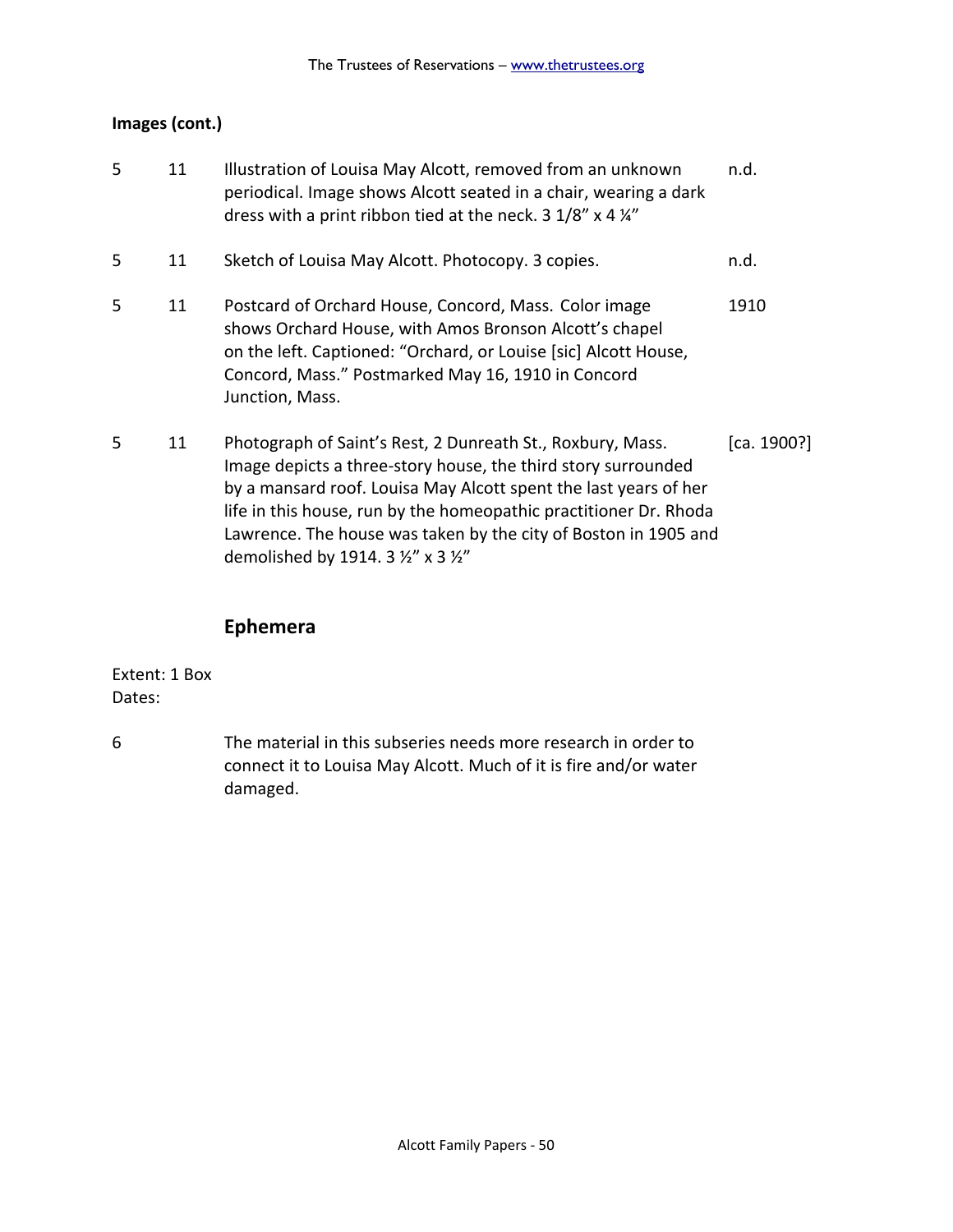#### **Series V. May Alcott Nieriker Papers**

Extent: 2 folders Dates: 1871-1894

#### **May Alcott Nieriker Papers**

Extent: 1 folder Dates: 1871-1894

- 5 12 Letter to Mr. [William] Niles. 4 pp. Original and typed transcript. 1871 Jun 5 Saw Mr. Niles last night but wonders why he sends "letters and papers instead of bringing them as you once did…"
- 5 12 Letter to Mr. [William] Niles. 4 pp. Original and typed transcript. 1871 Sep 1 "Is Wales very lovely and do you wish I was there?" Also asks "What does it mean a book advertised by L. M. Alcott called 'Little Wives'?"
- 5 12 Letter to Mr. [William] Niles. 4 pp. Original and typed transcript. [1871] Oct Asks Mr. Niles to bring her 20 pounds. "Do come & see me & don't mind if I sometimes seem cold & queer….Are you going home with me or shall you ask me to go to Capri for the winter?"

The following six letters were clearly written during this period in London but are undated, so it is impossible to say in which order they should follow:

- 5 12 Letter to Mr. [William] Niles. 4 pp. Original and typed transcript. [1871] After vowing never to write to him again, May writes to ask him to the Royalty Theatre.
- 5 12 Letter to Mr. [William] Niles. 4 pp. Original and typed transcript. [1871] "I rather hoped to have seen a certain friend of mine this rainy afternoon…in a sign of forgiveness for the yawn of the night before…" She is "delighted that Alice's article should be so favorably spoken of."
- 5 12 Letter to Mr. [William] Niles. 4 pp. Original and typed transcript. [1871] "Here I am in Mecklenburg Sq…a note from Mrs. Conway saying the rooms were horrid, the place full of disagreeable people and no chance for sketching, so…I told the man to drive me to Mecklenburg Sq…"

#### **Series V. May Alcott Nieriker Papers**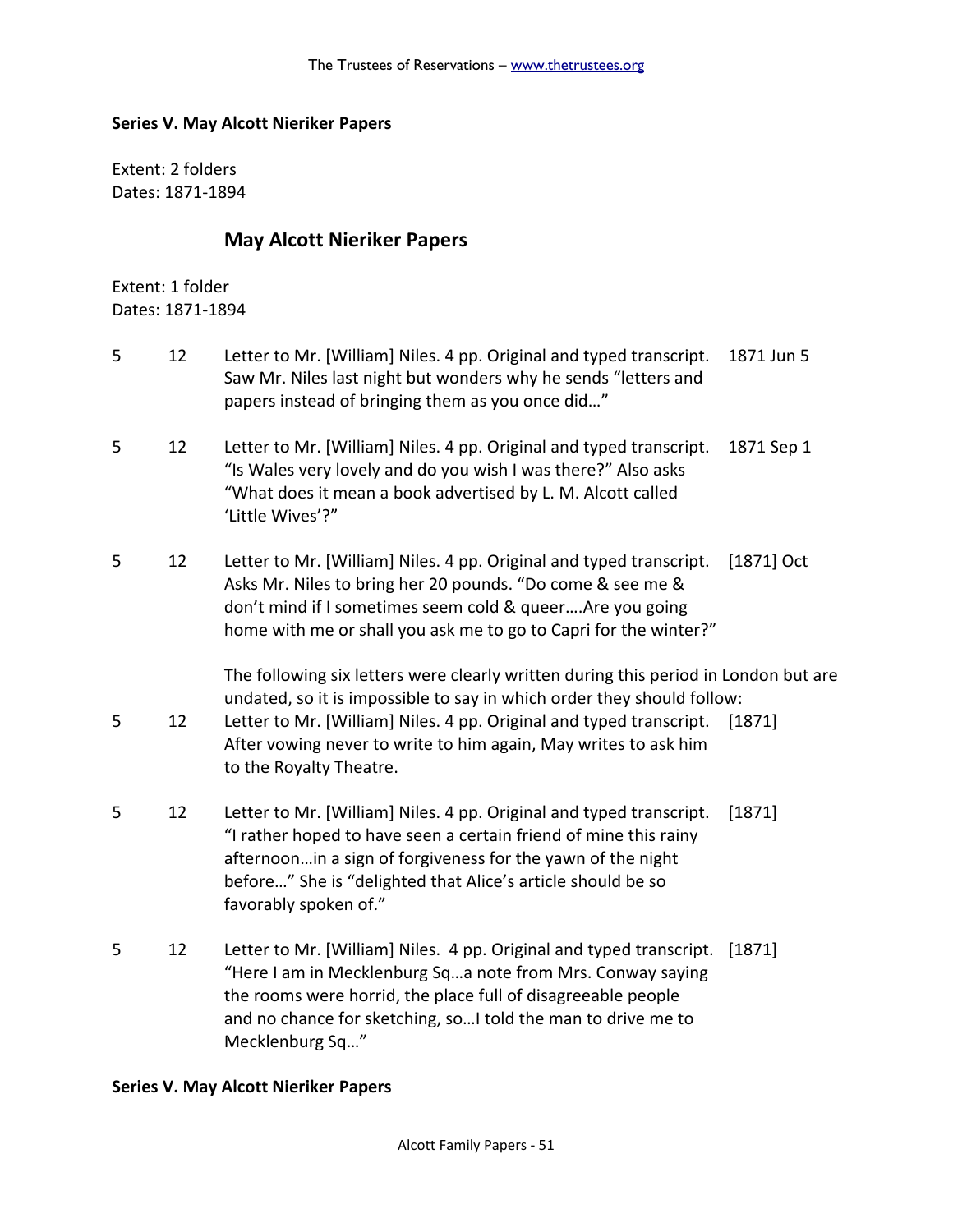# **May Alcott Nieriker Papers (cont.)**

| 5 | 12 | Letter to Mr. [William] Niles. 3 pp. Original and typed transcript.<br>Wishes they could have a fine dry morning. Disappointed that<br>the watch stand was too small. "I am so disappointed for<br>honestly its the biggest in London, & the only left is for you to get<br>a smaller watch, or wait till I go back to Switzerland where they<br>are as plenty as blackberries." | [1871]               |
|---|----|----------------------------------------------------------------------------------------------------------------------------------------------------------------------------------------------------------------------------------------------------------------------------------------------------------------------------------------------------------------------------------|----------------------|
| 5 | 12 | Letter to Mr. [William] Niles. 3 pp. Original and typed transcript.<br>"Not ten minutes after you left my letters came, three of them<br>& one long one from home & my blessed family. Thinking the<br>enclosed note may do you more good than the arsenic & keep<br>you from being lonely I send it immediately instead of waiting<br>till I see you."                          | [1871]               |
| 5 | 12 | Letter to Mr. [William] Niles. 4 pp. Original and typed transcript.<br>Reminds him that she is to go to Sloane Sq. Saturday evening.<br>"You wont believe me if I tell you how much I really have<br>enjoyed our trip today, so please take me again to some boaty<br>place where there are not too many trees-"                                                                 | [1871]               |
| 5 | 12 | Newspaper clipping, obituary of May Alcott Nieriker, from<br>an unknown newspaper, undated, but shortly after her death<br>(reported here as 30 Dec., but in actuality 29 Dec. 1879).                                                                                                                                                                                            | [1880 Jan?]          |
| 5 | 12 | Newspaper clippings, "Our Madonna" by Louisa May Alcott,<br>and "Love's Morrow" by A. Bronson Alcott, both tributes to<br>May Alcott Nieriker. Undated, from unknown newspapers.<br>A typescript of "Our Madonna" will be found in Box 5,<br>Folder 7. Printed copies of "Love's Morrow" will be<br>found in Box 3, Folder 12.                                                   | [1880?]              |
| 5 | 12 | Newspaper clipping (incomplete), from unknown newspaper.<br>Mentions that "Mr. Meriker [sic] of Germany, who married<br>May Alcott, sister of Louise [sic] M. Alcott, is now visiting his<br>sister in law, Mrs. R. M. Pratt, at her home in Louisburg square."<br>Clipping also mentions Dr. Oliver Wendell Holmes, which<br>places this no later than 1894.                    | [no later than 1894] |